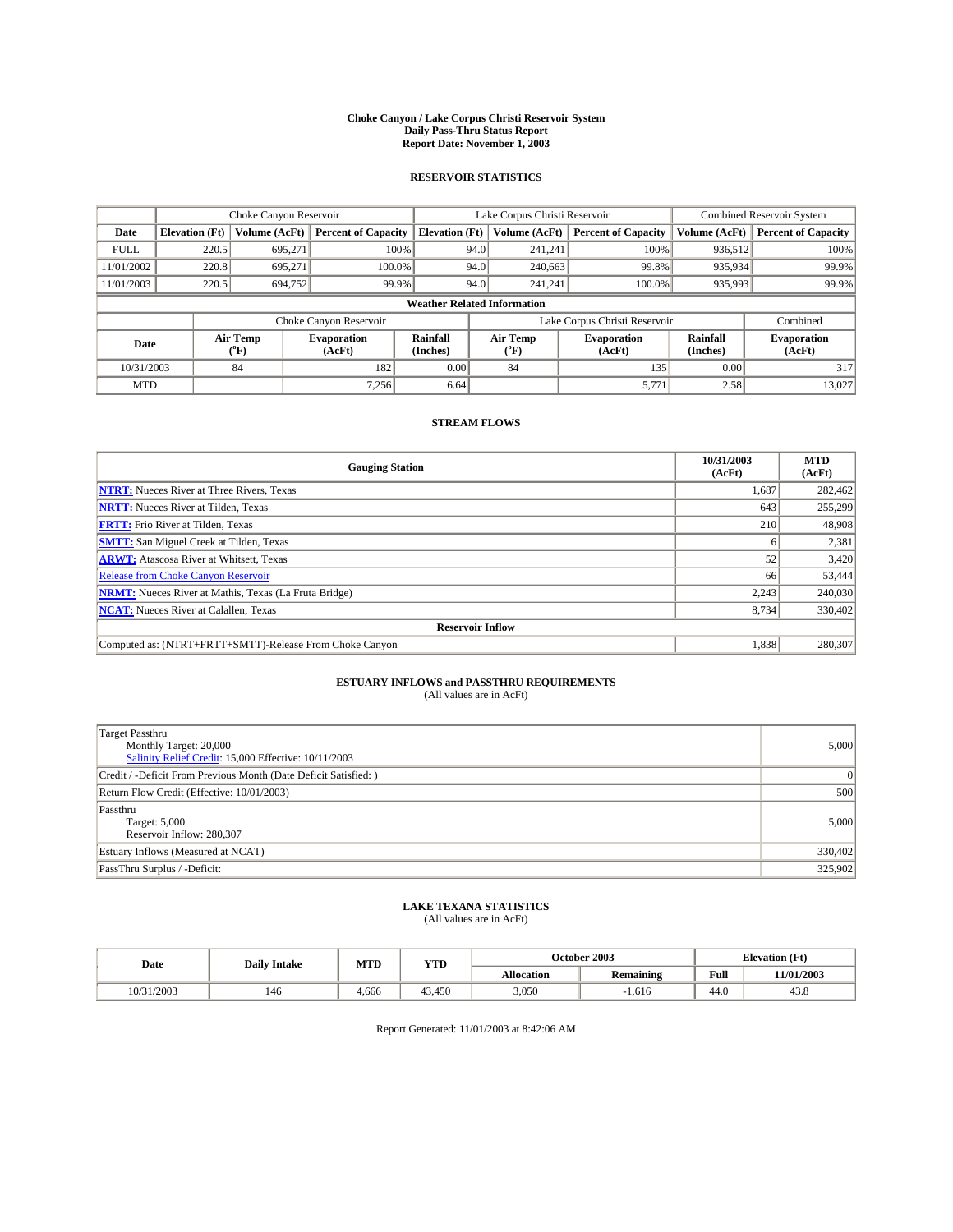#### **Choke Canyon / Lake Corpus Christi Reservoir System Daily Pass-Thru Status Report Report Date: November 2, 2003**

### **RESERVOIR STATISTICS**

|             | Choke Canyon Reservoir             |                             | Lake Corpus Christi Reservoir |                             |      |                  | Combined Reservoir System     |                      |                              |  |
|-------------|------------------------------------|-----------------------------|-------------------------------|-----------------------------|------|------------------|-------------------------------|----------------------|------------------------------|--|
| Date        | <b>Elevation</b> (Ft)              | Volume (AcFt)               | <b>Percent of Capacity</b>    | <b>Elevation</b> (Ft)       |      | Volume (AcFt)    | <b>Percent of Capacity</b>    | Volume (AcFt)        | <b>Percent of Capacity</b>   |  |
| <b>FULL</b> | 220.5                              | 695,271                     | 100%                          |                             | 94.0 | 241,241          | 100%                          | 936.512              | 100%                         |  |
| 11/02/2002  | 220.6                              | 695.271                     | $100.0\%$                     |                             | 94.0 | 240,856          | 99.8%                         | 936.127              | 100.0%                       |  |
| 11/02/2003  | 220.5                              | 695,012                     | 100.0%                        |                             | 94.0 | 241.241          | $100.0\%$                     | 936,253              | 100.0%                       |  |
|             | <b>Weather Related Information</b> |                             |                               |                             |      |                  |                               |                      |                              |  |
|             |                                    |                             | Choke Canyon Reservoir        |                             |      |                  | Lake Corpus Christi Reservoir |                      | Combined                     |  |
| Date        |                                    | Air Temp<br>${}^{\circ}$ F) | <b>Evaporation</b><br>(AcFt)  | <b>Rainfall</b><br>(Inches) |      | Air Temp<br>("F) | <b>Evaporation</b><br>(AcFt)  | Rainfall<br>(Inches) | <b>Evaporation</b><br>(AcFt) |  |
| 11/01/2003  |                                    | 82                          | 197                           | 0.00                        |      | 82               | 191                           | 0.00                 | 388                          |  |
| <b>MTD</b>  |                                    |                             | 197                           | 0.00                        |      |                  | 191                           | 0.00                 | 388                          |  |

### **STREAM FLOWS**

| <b>Gauging Station</b>                                       | 11/01/2003<br>(AcFt) | <b>MTD</b><br>(AcFt) |
|--------------------------------------------------------------|----------------------|----------------------|
| <b>NTRT:</b> Nueces River at Three Rivers, Texas             | 1,169                | 1,169                |
| <b>NRTT:</b> Nueces River at Tilden, Texas                   | 560                  | 560                  |
| <b>FRTT:</b> Frio River at Tilden, Texas                     | 212                  | 212                  |
| <b>SMTT:</b> San Miguel Creek at Tilden, Texas               |                      | 6                    |
| <b>ARWT:</b> Atascosa River at Whitsett, Texas               | 50                   | 50                   |
| Release from Choke Canyon Reservoir                          | 66                   | 66                   |
| <b>NRMT:</b> Nueces River at Mathis, Texas (La Fruta Bridge) | 1,026                | 1,026                |
| <b>NCAT:</b> Nueces River at Calallen, Texas                 | 6,193                | 6,193                |
| <b>Reservoir Inflow</b>                                      |                      |                      |
| Computed as: (NTRT+FRTT+SMTT)-Release From Choke Canyon      | 1.322                | 1,322                |

# **ESTUARY INFLOWS and PASSTHRU REQUIREMENTS**<br>(All values are in AcFt)

| <b>Target Passthru</b><br>Monthly Target: 9,000<br>Salinity Relief Credit: 0 Effective: | 9,000 |
|-----------------------------------------------------------------------------------------|-------|
| Credit / -Deficit From Previous Month (Date Deficit Satisfied: )                        | 4,500 |
| Return Flow Credit (Effective: 11/01/2003)                                              | 500   |
| Passthru<br>Target: 9,000<br>Reservoir Inflow: 1,322                                    | 1,322 |
| Estuary Inflows (Measured at NCAT)                                                      | 6,193 |
| PassThru Surplus / -Deficit:                                                            | 0     |

# **LAKE TEXANA STATISTICS** (All values are in AcFt)

| Date      | <b>Daily Intake</b> | MTD | <b>YTD</b> |                   | November 2003    | <b>Elevation</b> (Ft) |            |
|-----------|---------------------|-----|------------|-------------------|------------------|-----------------------|------------|
|           |                     |     |            | <b>Allocation</b> | <b>Remaining</b> | Full                  | 11/02/2003 |
| 1/01/2003 | 146                 | 146 | 43.596     | 3,050             | 2.904            | 44.0                  | 45.8       |

Report Generated: 11/02/2003 at 10:48:29 AM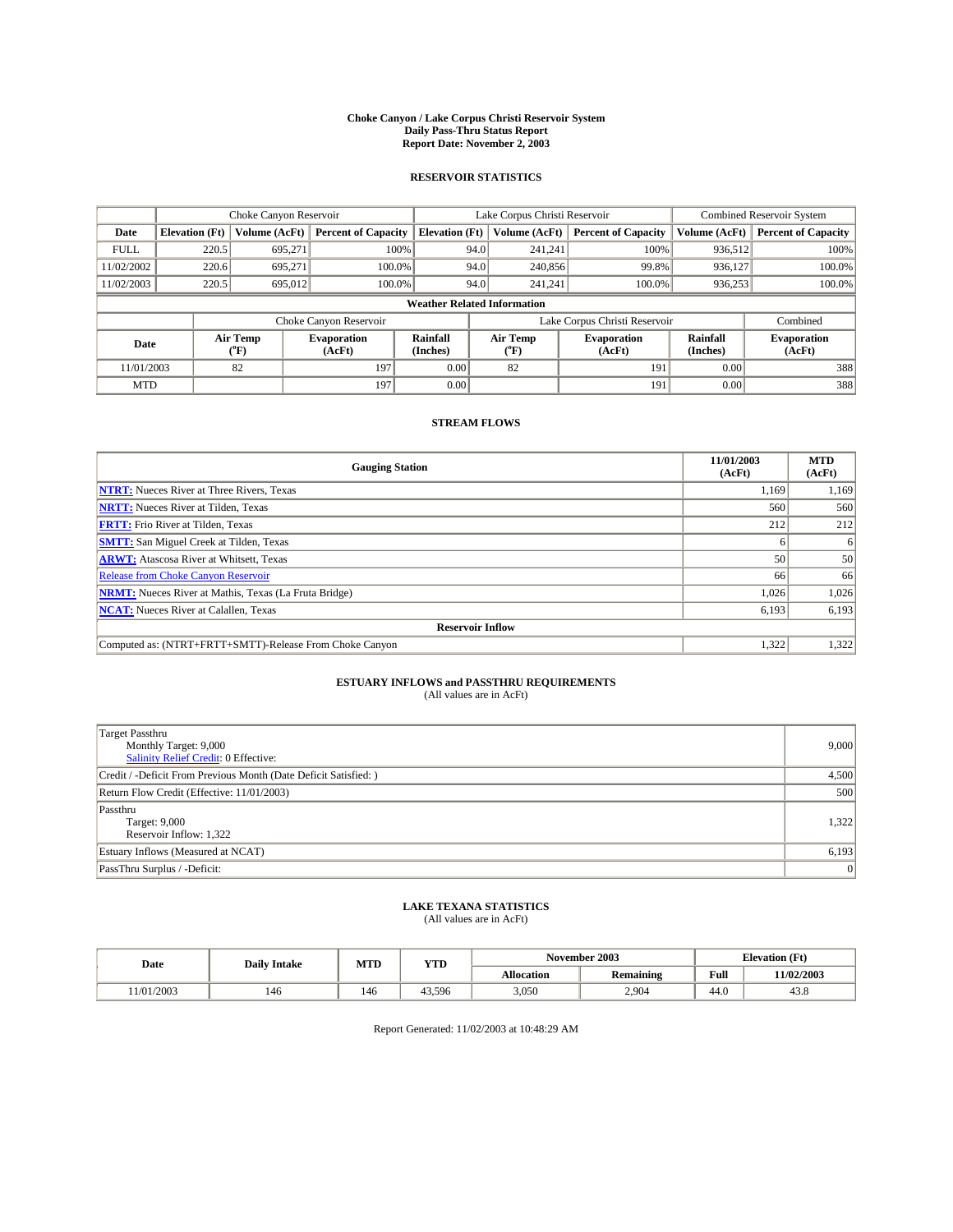#### **Choke Canyon / Lake Corpus Christi Reservoir System Daily Pass-Thru Status Report Report Date: November 3, 2003**

### **RESERVOIR STATISTICS**

|             | Choke Canyon Reservoir             |                             | Lake Corpus Christi Reservoir |                             |      |                  | Combined Reservoir System     |                      |                              |  |
|-------------|------------------------------------|-----------------------------|-------------------------------|-----------------------------|------|------------------|-------------------------------|----------------------|------------------------------|--|
| Date        | <b>Elevation</b> (Ft)              | Volume (AcFt)               | <b>Percent of Capacity</b>    | <b>Elevation</b> (Ft)       |      | Volume (AcFt)    | <b>Percent of Capacity</b>    | Volume (AcFt)        | <b>Percent of Capacity</b>   |  |
| <b>FULL</b> | 220.5                              | 695,271                     |                               | 100%                        | 94.0 | 241,241          | 100%                          | 936.512              | 100%                         |  |
| 11/03/2002  | 220.7                              | 695.271                     | $100.0\%$                     |                             | 94.0 | 241.241          | $100.0\%$                     | 936.512              | 100.0%                       |  |
| 11/03/2003  | 220.5                              | 695,012                     | 100.0%                        |                             | 94.0 | 241.241          | $100.0\%$                     | 936,253              | 100.0%                       |  |
|             | <b>Weather Related Information</b> |                             |                               |                             |      |                  |                               |                      |                              |  |
|             |                                    |                             | Choke Canyon Reservoir        |                             |      |                  | Lake Corpus Christi Reservoir |                      | Combined                     |  |
| Date        |                                    | Air Temp<br>${}^{\circ}$ F) | <b>Evaporation</b><br>(AcFt)  | <b>Rainfall</b><br>(Inches) |      | Air Temp<br>("F) | <b>Evaporation</b><br>(AcFt)  | Rainfall<br>(Inches) | <b>Evaporation</b><br>(AcFt) |  |
| 11/02/2003  |                                    | 83                          | 151                           | 0.00                        |      | 83               | 157                           | 0.00                 | 308                          |  |
| <b>MTD</b>  |                                    |                             | 348                           | 0.00                        |      |                  | 348                           | 0.00                 | 696                          |  |

### **STREAM FLOWS**

| <b>Gauging Station</b>                                       | 11/02/2003<br>(AcFt) | <b>MTD</b><br>(AcFt) |
|--------------------------------------------------------------|----------------------|----------------------|
| <b>NTRT:</b> Nueces River at Three Rivers, Texas             | 1,046                | 2,215                |
| <b>NRTT:</b> Nueces River at Tilden, Texas                   | 490                  | 1,050                |
| <b>FRTT:</b> Frio River at Tilden, Texas                     | 214                  | 427                  |
| <b>SMTT:</b> San Miguel Creek at Tilden, Texas               |                      | 12                   |
| <b>ARWT:</b> Atascosa River at Whitsett, Texas               | 44                   | 93                   |
| <b>Release from Choke Canyon Reservoir</b>                   | 66                   | 131                  |
| <b>NRMT:</b> Nueces River at Mathis, Texas (La Fruta Bridge) | 546                  | 1,572                |
| <b>NCAT:</b> Nueces River at Calallen, Texas                 | 3,136                | 9,330                |
| <b>Reservoir Inflow</b>                                      |                      |                      |
| Computed as: (NTRT+FRTT+SMTT)-Release From Choke Canyon      | 1.201                | 2,523                |

## **ESTUARY INFLOWS and PASSTHRU REQUIREMENTS**<br>(All values are in AcFt)

| <b>Target Passthru</b><br>Monthly Target: 9,000<br>Salinity Relief Credit: 0 Effective: | 9,000 |
|-----------------------------------------------------------------------------------------|-------|
| Credit / -Deficit From Previous Month (Date Deficit Satisfied: )                        | 4,500 |
| Return Flow Credit (Effective: 11/01/2003)                                              | 500   |
| Passthru<br>Target: 9,000<br>Reservoir Inflow: 2,523                                    | 2,523 |
| Estuary Inflows (Measured at NCAT)                                                      | 9,330 |
| PassThru Surplus / -Deficit:                                                            | 0     |

# **LAKE TEXANA STATISTICS** (All values are in AcFt)

| Date      | <b>Daily Intake</b> | MTD | <b>YTD</b>     |                   | November 2003    | <b>Elevation (Ft)</b> |            |
|-----------|---------------------|-----|----------------|-------------------|------------------|-----------------------|------------|
|           |                     |     |                | <b>Allocation</b> | <b>Remaining</b> | Full                  | 11/03/2003 |
| 1/02/2003 | 147                 | 293 | $\sim$<br>.743 | 3,050             | 757<br>، ، ،     | 44.v                  | 45.8       |

Report Generated: 11/03/2003 at 9:12:51 AM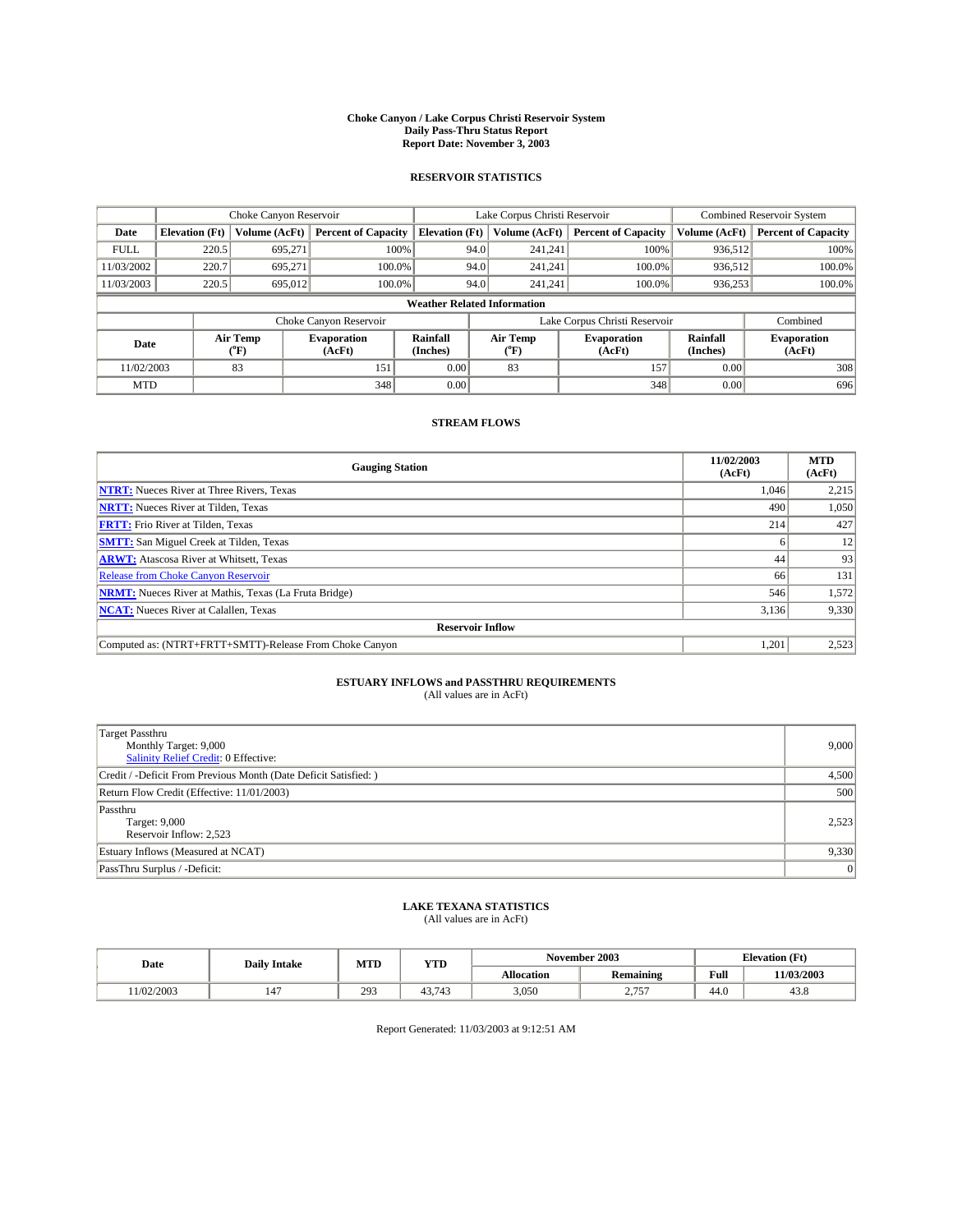#### **Choke Canyon / Lake Corpus Christi Reservoir System Daily Pass-Thru Status Report Report Date: November 4, 2003**

### **RESERVOIR STATISTICS**

|                                    | Choke Canyon Reservoir |                             |                              |                             | Lake Corpus Christi Reservoir |                  |                              |                      | <b>Combined Reservoir System</b> |  |  |
|------------------------------------|------------------------|-----------------------------|------------------------------|-----------------------------|-------------------------------|------------------|------------------------------|----------------------|----------------------------------|--|--|
| Date                               | <b>Elevation</b> (Ft)  | Volume (AcFt)               | <b>Percent of Capacity</b>   | <b>Elevation</b> (Ft)       |                               | Volume (AcFt)    | <b>Percent of Capacity</b>   | Volume (AcFt)        | <b>Percent of Capacity</b>       |  |  |
| <b>FULL</b>                        | 220.5                  | 695,271                     | 100%                         |                             | 94.0                          | 241,241          | 100%                         | 936.512              | 100%                             |  |  |
| 11/04/2002                         | 220.6                  | 695.271                     | $100.0\%$                    |                             | 94.0                          | 240,856          | 99.8%                        | 936.127              | 100.0%                           |  |  |
| 11/04/2003                         | 220.5                  | 694,752                     | 99.9%                        |                             | 94.0                          | 241.241          | $100.0\%$                    | 935,993              | 99.9%                            |  |  |
| <b>Weather Related Information</b> |                        |                             |                              |                             |                               |                  |                              |                      |                                  |  |  |
|                                    |                        |                             | Choke Canyon Reservoir       |                             | Lake Corpus Christi Reservoir |                  |                              |                      | Combined                         |  |  |
| Date                               |                        | Air Temp<br>${}^{\circ}$ F) | <b>Evaporation</b><br>(AcFt) | <b>Rainfall</b><br>(Inches) |                               | Air Temp<br>("F) | <b>Evaporation</b><br>(AcFt) | Rainfall<br>(Inches) | <b>Evaporation</b><br>(AcFt)     |  |  |
| 11/03/2003                         |                        | 82                          | 166                          | 0.00                        |                               | 84               | 213                          | 0.00                 | 379                              |  |  |
| <b>MTD</b>                         |                        |                             | 514                          | 0.00                        |                               |                  | 561                          | 0.00                 | 1,075                            |  |  |

### **STREAM FLOWS**

| <b>Gauging Station</b>                                       | 11/03/2003<br>(AcFt) | <b>MTD</b><br>(AcFt) |
|--------------------------------------------------------------|----------------------|----------------------|
| <b>NTRT:</b> Nueces River at Three Rivers, Texas             | 955                  | 3,170                |
| <b>NRTT:</b> Nueces River at Tilden, Texas                   | 445                  | 1,495                |
| <b>FRTT:</b> Frio River at Tilden, Texas                     | 216                  | 643                  |
| <b>SMTT:</b> San Miguel Creek at Tilden, Texas               |                      | 18                   |
| <b>ARWT:</b> Atascosa River at Whitsett, Texas               | 42                   | 135                  |
| <b>Release from Choke Canyon Reservoir</b>                   | 66                   | 197                  |
| <b>NRMT:</b> Nueces River at Mathis, Texas (La Fruta Bridge) | 526                  | 2,098                |
| <b>NCAT:</b> Nueces River at Calallen, Texas                 | 1,411                | 10,741               |
| <b>Reservoir Inflow</b>                                      |                      |                      |
| Computed as: (NTRT+FRTT+SMTT)-Release From Choke Canyon      | 1.112                | 3,635                |

# **ESTUARY INFLOWS and PASSTHRU REQUIREMENTS**<br>(All values are in AcFt)

| <b>Target Passthru</b>                                           |        |
|------------------------------------------------------------------|--------|
| Monthly Target: 9,000                                            | 9,000  |
| Salinity Relief Credit: 0 Effective:                             |        |
| Credit / -Deficit From Previous Month (Date Deficit Satisfied: ) | 4,500  |
| Return Flow Credit (Effective: 11/01/2003)                       | 500    |
| Passthru                                                         |        |
| Target: 9,000                                                    | 3,635  |
| Reservoir Inflow: 3,635                                          |        |
| Estuary Inflows (Measured at NCAT)                               | 10,741 |
| PassThru Surplus / -Deficit:                                     | 0      |

# **LAKE TEXANA STATISTICS** (All values are in AcFt)

| Date      | <b>Daily Intake</b>            | MTD | YTD    |                   | November 2003    | <b>Elevation</b> (Ft) |                |
|-----------|--------------------------------|-----|--------|-------------------|------------------|-----------------------|----------------|
|           |                                |     |        | <b>Allocation</b> | <b>Remaining</b> | Full                  | 11/04/2003     |
| 1/03/2003 | $\overline{\phantom{a}}$<br>14 | 440 | 43.889 | 3,050             | 2,610            | $\sim$<br>44.V        | $\sim$<br>45.8 |

Report Generated: 11/04/2003 at 9:30:43 AM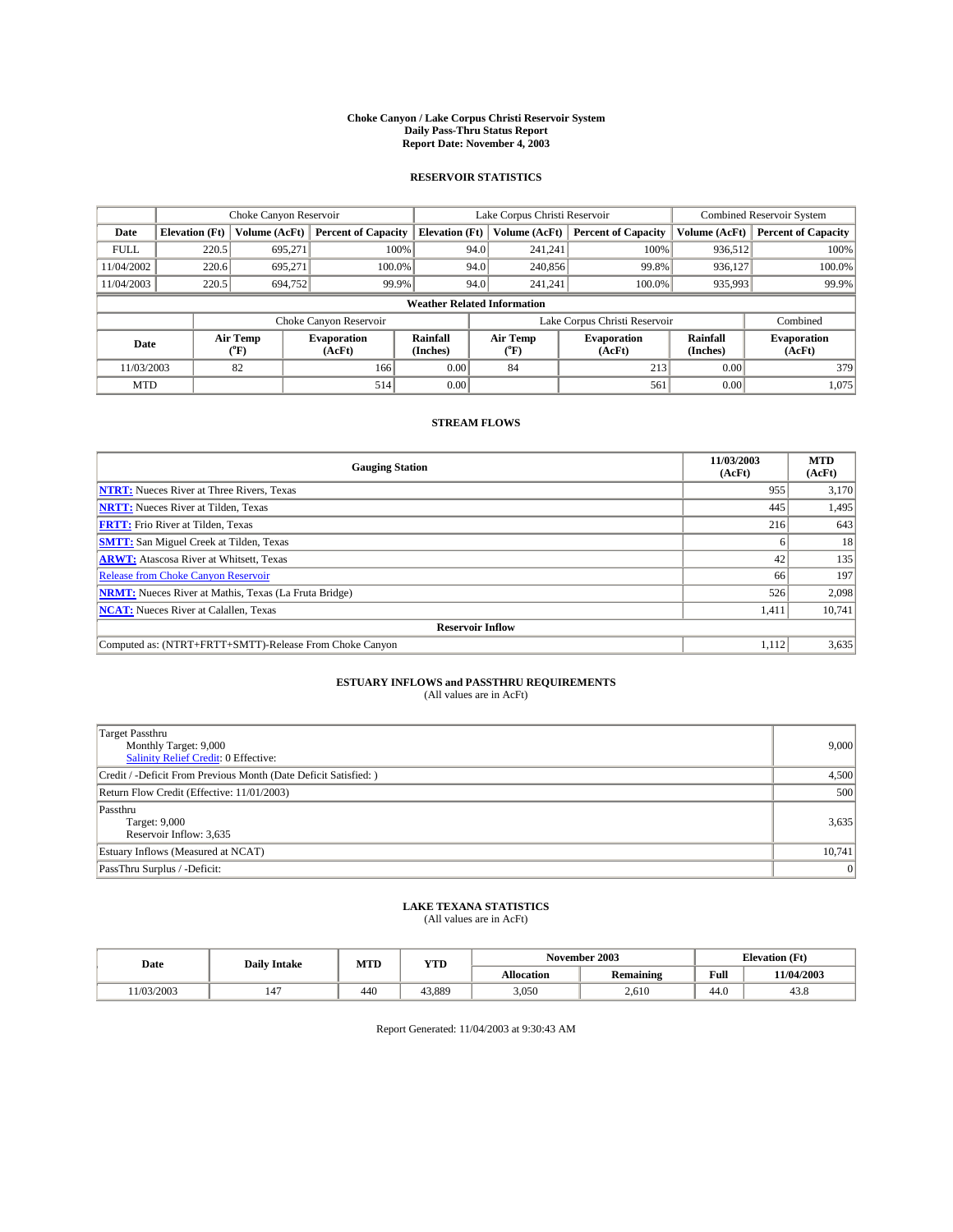#### **Choke Canyon / Lake Corpus Christi Reservoir System Daily Pass-Thru Status Report Report Date: November 5, 2003**

### **RESERVOIR STATISTICS**

|                                    | Choke Canyon Reservoir |                  | Lake Corpus Christi Reservoir |                             |                               |                  | <b>Combined Reservoir System</b> |                      |                              |
|------------------------------------|------------------------|------------------|-------------------------------|-----------------------------|-------------------------------|------------------|----------------------------------|----------------------|------------------------------|
| Date                               | <b>Elevation</b> (Ft)  | Volume (AcFt)    | <b>Percent of Capacity</b>    | <b>Elevation</b> (Ft)       |                               | Volume (AcFt)    | <b>Percent of Capacity</b>       | Volume (AcFt)        | <b>Percent of Capacity</b>   |
| <b>FULL</b>                        | 220.5                  | 695,271          | 100%                          |                             | 94.0                          | 241,241          | 100%                             | 936.512              | 100%                         |
| 11/05/2002                         | 220.7                  | 695.271          | $100.0\%$                     |                             | 93.9                          | 239.318          | 99.2%                            | 934,589              | 99.8%                        |
| 11/05/2003                         | 220.5                  | 694,493          | 99.9%                         |                             | 94.0                          | 241.241          | $100.0\%$                        | 935,734              | 99.9%                        |
| <b>Weather Related Information</b> |                        |                  |                               |                             |                               |                  |                                  |                      |                              |
|                                    |                        |                  | Choke Canyon Reservoir        |                             | Lake Corpus Christi Reservoir |                  |                                  |                      | Combined                     |
| Date                               |                        | Air Temp<br>(°F) | <b>Evaporation</b><br>(AcFt)  | <b>Rainfall</b><br>(Inches) |                               | Air Temp<br>("F) | <b>Evaporation</b><br>(AcFt)     | Rainfall<br>(Inches) | <b>Evaporation</b><br>(AcFt) |
| 11/04/2003                         |                        | 85               | 227                           | 0.00                        |                               | 84               | 168                              | 0.00                 | 395                          |
| <b>MTD</b>                         |                        |                  | 741                           | 0.00                        |                               |                  | 729                              | 0.00                 | 1,470                        |

### **STREAM FLOWS**

| <b>Gauging Station</b>                                       | 11/04/2003<br>(AcFt) | <b>MTD</b><br>(AcFt) |
|--------------------------------------------------------------|----------------------|----------------------|
| <b>NTRT:</b> Nueces River at Three Rivers, Texas             | 881                  | 4,051                |
| <b>NRTT:</b> Nueces River at Tilden, Texas                   | 413                  | 1.908                |
| <b>FRTT:</b> Frio River at Tilden, Texas                     | 214                  | 858                  |
| <b>SMTT:</b> San Miguel Creek at Tilden, Texas               |                      | 26                   |
| <b>ARWT:</b> Atascosa River at Whitsett, Texas               | 42                   | 177                  |
| Release from Choke Canyon Reservoir                          | 66                   | 262                  |
| <b>NRMT:</b> Nueces River at Mathis, Texas (La Fruta Bridge) | 514                  | 2,612                |
| <b>NCAT:</b> Nueces River at Calallen, Texas                 | 887                  | 11,628               |
| <b>Reservoir Inflow</b>                                      |                      |                      |
| Computed as: (NTRT+FRTT+SMTT)-Release From Choke Canyon      | 1.037                | 4,672                |

# **ESTUARY INFLOWS and PASSTHRU REQUIREMENTS**<br>(All values are in AcFt)

| <b>Target Passthru</b>                                           |        |
|------------------------------------------------------------------|--------|
| Monthly Target: 9,000                                            | 9,000  |
| Salinity Relief Credit: 0 Effective:                             |        |
| Credit / -Deficit From Previous Month (Date Deficit Satisfied: ) | 4,500  |
| Return Flow Credit (Effective: 11/01/2003)                       | 500    |
| Passthru                                                         |        |
| Target: 9,000                                                    | 4,672  |
| Reservoir Inflow: 4,672                                          |        |
| Estuary Inflows (Measured at NCAT)                               | 11,628 |
| PassThru Surplus / -Deficit:                                     | 0      |

# **LAKE TEXANA STATISTICS** (All values are in AcFt)

| Date      | <b>Daily Intake</b>            | MTD | YTD    |                   | November 2003    | <b>Elevation</b> (Ft) |            |
|-----------|--------------------------------|-----|--------|-------------------|------------------|-----------------------|------------|
|           |                                |     |        | <b>Allocation</b> | <b>Remaining</b> | Full                  | 11/05/2003 |
| 1/04/2003 | $\overline{\phantom{a}}$<br>14 | 586 | 44.036 | 3,050             | 2,464            | $\sim$<br>-44.0       | 45.,       |

Report Generated: 11/05/2003 at 8:11:33 AM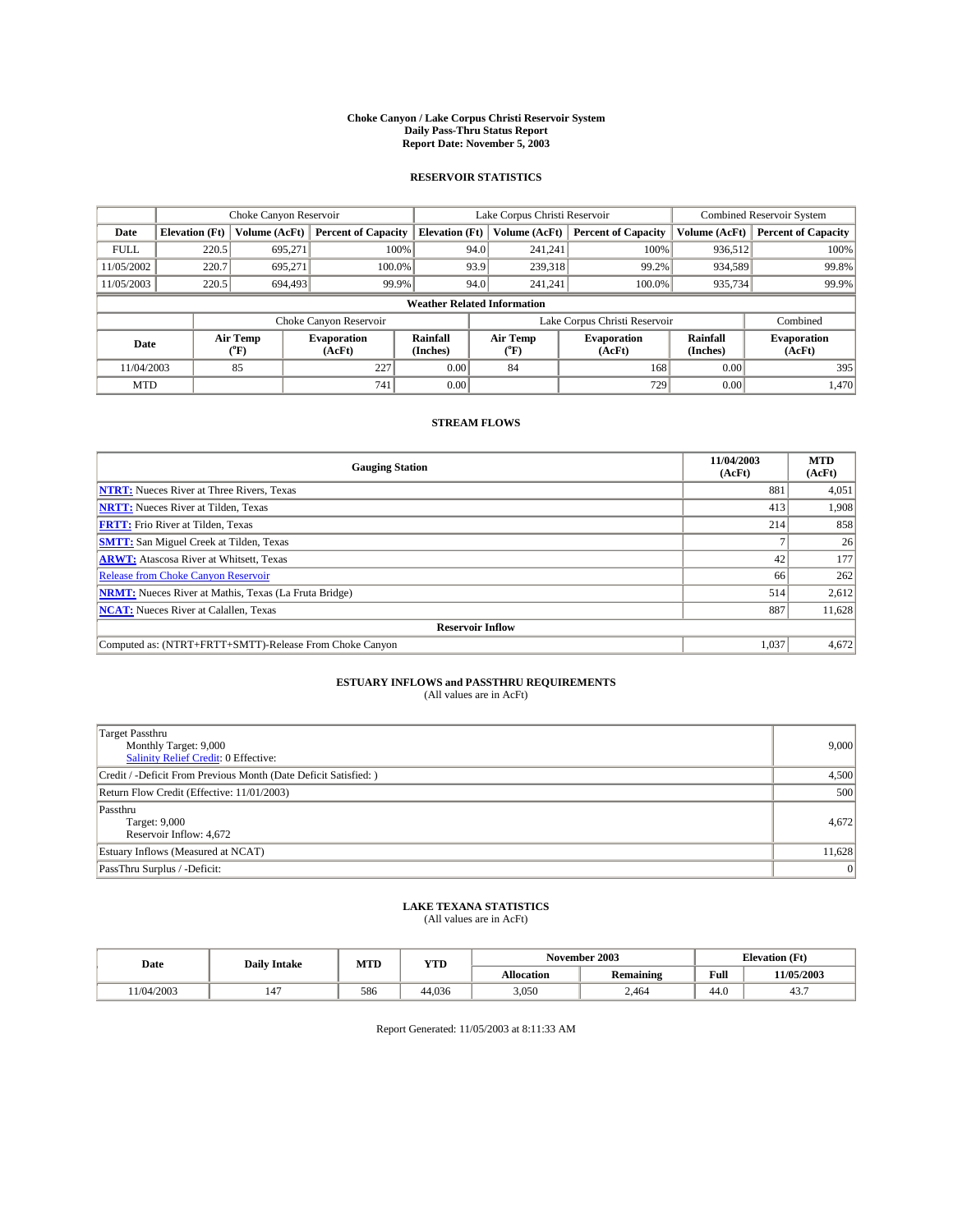#### **Choke Canyon / Lake Corpus Christi Reservoir System Daily Pass-Thru Status Report Report Date: November 6, 2003**

### **RESERVOIR STATISTICS**

|                                    | Choke Canyon Reservoir |                             | Lake Corpus Christi Reservoir |                             |      |                               | Combined Reservoir System    |                      |                              |
|------------------------------------|------------------------|-----------------------------|-------------------------------|-----------------------------|------|-------------------------------|------------------------------|----------------------|------------------------------|
| Date                               | <b>Elevation</b> (Ft)  | Volume (AcFt)               | <b>Percent of Capacity</b>    | <b>Elevation</b> (Ft)       |      | Volume (AcFt)                 | <b>Percent of Capacity</b>   | Volume (AcFt)        | <b>Percent of Capacity</b>   |
| <b>FULL</b>                        | 220.5                  | 695,271                     | 100%                          |                             | 94.0 | 241,241                       | 100%                         | 936.512              | 100%                         |
| 11/06/2002                         | 220.7                  | 695.271                     | $100.0\%$                     |                             | 93.9 | 239,510                       | 99.3%                        | 934,781              | 99.8%                        |
| 11/06/2003                         | 220.5                  | 694,493                     | 99.9%                         |                             | 94.0 | 241.241                       | $100.0\%$                    | 935,734              | 99.9%                        |
| <b>Weather Related Information</b> |                        |                             |                               |                             |      |                               |                              |                      |                              |
|                                    |                        |                             | Choke Canyon Reservoir        |                             |      | Lake Corpus Christi Reservoir |                              |                      | Combined                     |
| Date                               |                        | Air Temp<br>${}^{\circ}$ F) | <b>Evaporation</b><br>(AcFt)  | <b>Rainfall</b><br>(Inches) |      | Air Temp<br>("F)              | <b>Evaporation</b><br>(AcFt) | Rainfall<br>(Inches) | <b>Evaporation</b><br>(AcFt) |
| 11/05/2003                         |                        | 83                          | 227                           | 0.00                        |      | 83                            | 168                          | 0.00                 | 395                          |
| <b>MTD</b>                         |                        |                             | 968                           | 0.00                        |      |                               | 897                          | 0.00                 | 1,865                        |

### **STREAM FLOWS**

| <b>Gauging Station</b>                                       | 11/05/2003<br>(AcFt) | <b>MTD</b><br>(AcFt) |
|--------------------------------------------------------------|----------------------|----------------------|
| <b>NTRT:</b> Nueces River at Three Rivers, Texas             | 830                  | 4,881                |
| <b>NRTT:</b> Nueces River at Tilden, Texas                   | 385                  | 2,293                |
| <b>FRTT:</b> Frio River at Tilden, Texas                     | 214                  | 1,072                |
| <b>SMTT:</b> San Miguel Creek at Tilden, Texas               |                      | 32                   |
| <b>ARWT:</b> Atascosa River at Whitsett, Texas               | 40                   | 216                  |
| <b>Release from Choke Canyon Reservoir</b>                   | 66                   | 328                  |
| <b>NRMT:</b> Nueces River at Mathis, Texas (La Fruta Bridge) | 510                  | 3,122                |
| <b>NCAT:</b> Nueces River at Calallen, Texas                 | 788                  | 12,416               |
| <b>Reservoir Inflow</b>                                      |                      |                      |
| Computed as: (NTRT+FRTT+SMTT)-Release From Choke Canyon      | 985                  | 5,658                |

# **ESTUARY INFLOWS and PASSTHRU REQUIREMENTS**<br>(All values are in AcFt)

| <b>Target Passthru</b><br>Monthly Target: 9,000<br>Salinity Relief Credit: 0 Effective: | 9,000  |
|-----------------------------------------------------------------------------------------|--------|
| Credit / -Deficit From Previous Month (Date Deficit Satisfied: )                        | 4,500  |
| Return Flow Credit (Effective: 11/01/2003)                                              | 500    |
| Passthru<br>Target: 9,000<br>Reservoir Inflow: 5,658                                    | 5,658  |
| Estuary Inflows (Measured at NCAT)                                                      | 12,416 |
| PassThru Surplus / -Deficit:                                                            | 11,759 |

# **LAKE TEXANA STATISTICS** (All values are in AcFt)

| Date      | <b>Daily Intake</b> | MTD                           | <b>YTD</b> | November 2003     |                  |                | <b>Elevation</b> (Ft) |  |
|-----------|---------------------|-------------------------------|------------|-------------------|------------------|----------------|-----------------------|--|
|           |                     |                               |            | <b>Allocation</b> | <b>Remaining</b> | Full           | 11/06/2003            |  |
| 1/05/2003 | 147                 | $\sim$ $\sim$<br>. . <i>.</i> | 44.183     | 3,050             | 2317<br>المدرسة  | $\sim$<br>44.U | 45.                   |  |

Report Generated: 11/06/2003 at 7:52:21 AM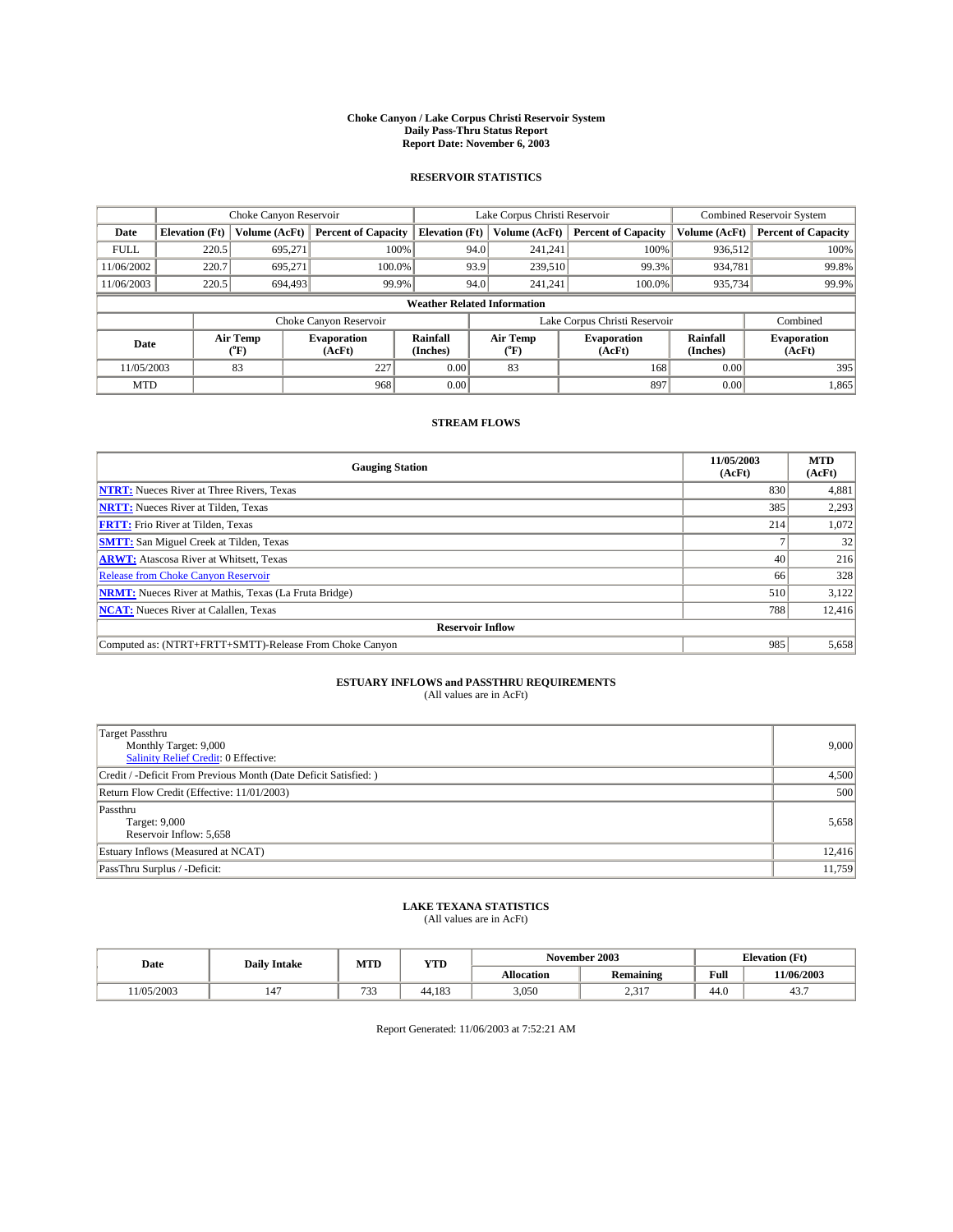#### **Choke Canyon / Lake Corpus Christi Reservoir System Daily Pass-Thru Status Report Report Date: November 7, 2003**

### **RESERVOIR STATISTICS**

|             | Choke Canyon Reservoir             |                             |                              |                             | Lake Corpus Christi Reservoir |                  |                               |                      | Combined Reservoir System    |  |  |
|-------------|------------------------------------|-----------------------------|------------------------------|-----------------------------|-------------------------------|------------------|-------------------------------|----------------------|------------------------------|--|--|
| Date        | <b>Elevation</b> (Ft)              | Volume (AcFt)               | <b>Percent of Capacity</b>   | <b>Elevation</b> (Ft)       |                               | Volume (AcFt)    | <b>Percent of Capacity</b>    | Volume (AcFt)        | <b>Percent of Capacity</b>   |  |  |
| <b>FULL</b> | 220.5                              | 695,271                     | 100%                         |                             | 94.0                          | 241,241          | 100%                          | 936.512              | 100%                         |  |  |
| 11/07/2002  | 220.6                              | 695.271                     | $100.0\%$                    |                             | 94.0                          | 241.241          | $100.0\%$                     | 936.512              | 100.0%                       |  |  |
| 11/07/2003  | 220.5                              | 694,233                     | 99.9%                        |                             | 94.0                          | 241.241          | $100.0\%$                     | 935,474              | 99.9%                        |  |  |
|             | <b>Weather Related Information</b> |                             |                              |                             |                               |                  |                               |                      |                              |  |  |
|             |                                    |                             | Choke Canyon Reservoir       |                             |                               |                  | Lake Corpus Christi Reservoir |                      | Combined                     |  |  |
| Date        |                                    | Air Temp<br>${}^{\circ}$ F) | <b>Evaporation</b><br>(AcFt) | <b>Rainfall</b><br>(Inches) |                               | Air Temp<br>("F) | <b>Evaporation</b><br>(AcFt)  | Rainfall<br>(Inches) | <b>Evaporation</b><br>(AcFt) |  |  |
| 11/06/2003  |                                    | 76                          | 272                          | 0.00                        |                               | 82               | 168                           | 0.00                 | 440                          |  |  |
| <b>MTD</b>  |                                    |                             | 1.240                        | 0.00                        |                               |                  | 1,065                         | 0.00                 | 2,305                        |  |  |

### **STREAM FLOWS**

| <b>Gauging Station</b>                                       | 11/06/2003<br>(AcFt) | <b>MTD</b><br>(AcFt) |  |  |  |  |  |
|--------------------------------------------------------------|----------------------|----------------------|--|--|--|--|--|
| <b>NTRT:</b> Nueces River at Three Rivers, Texas             | 786                  | 5,667                |  |  |  |  |  |
| <b>NRTT:</b> Nueces River at Tilden, Texas                   | 363                  | 2,656                |  |  |  |  |  |
| <b>FRTT:</b> Frio River at Tilden, Texas                     | 214                  | 1,286                |  |  |  |  |  |
| <b>SMTT:</b> San Miguel Creek at Tilden, Texas               |                      | 38                   |  |  |  |  |  |
| <b>ARWT:</b> Atascosa River at Whitsett, Texas               | 36 <sup>1</sup>      | 252                  |  |  |  |  |  |
| <b>Release from Choke Canyon Reservoir</b>                   | 66                   | 393                  |  |  |  |  |  |
| <b>NRMT:</b> Nueces River at Mathis, Texas (La Fruta Bridge) | 528                  | 3,650                |  |  |  |  |  |
| <b>NCAT:</b> Nueces River at Calallen, Texas                 | 719                  | 13,135               |  |  |  |  |  |
| <b>Reservoir Inflow</b>                                      |                      |                      |  |  |  |  |  |
| Computed as: (NTRT+FRTT+SMTT)-Release From Choke Canyon      | 941                  | 6,599                |  |  |  |  |  |

# **ESTUARY INFLOWS and PASSTHRU REQUIREMENTS**<br>(All values are in AcFt)

| <b>Target Passthru</b><br>Monthly Target: 9,000<br>Salinity Relief Credit: 0 Effective: | 9,000  |
|-----------------------------------------------------------------------------------------|--------|
| Credit / -Deficit From Previous Month (Date Deficit Satisfied: )                        | 4,500  |
| Return Flow Credit (Effective: 11/01/2003)                                              | 500    |
| Passthru<br>Target: 9,000<br>Reservoir Inflow: 6,599                                    | 6,599  |
| Estuary Inflows (Measured at NCAT)                                                      | 13,135 |
| PassThru Surplus / -Deficit:                                                            | 11,536 |

# **LAKE TEXANA STATISTICS** (All values are in AcFt)

| Date      | <b>Daily Intake</b> | MTD | <b>YTD</b> |                   | November 2003   | <b>Elevation</b> (Ft) |            |
|-----------|---------------------|-----|------------|-------------------|-----------------|-----------------------|------------|
|           |                     |     |            | <b>Allocation</b> | Remaining       | Full                  | 11/07/2003 |
| 1/06/2003 | 146                 | 879 | 44.329     | 3,050             | $\sim$<br>$-11$ | $\sim$<br>44.U        | 43.6       |

Report Generated: 11/07/2003 at 7:53:30 AM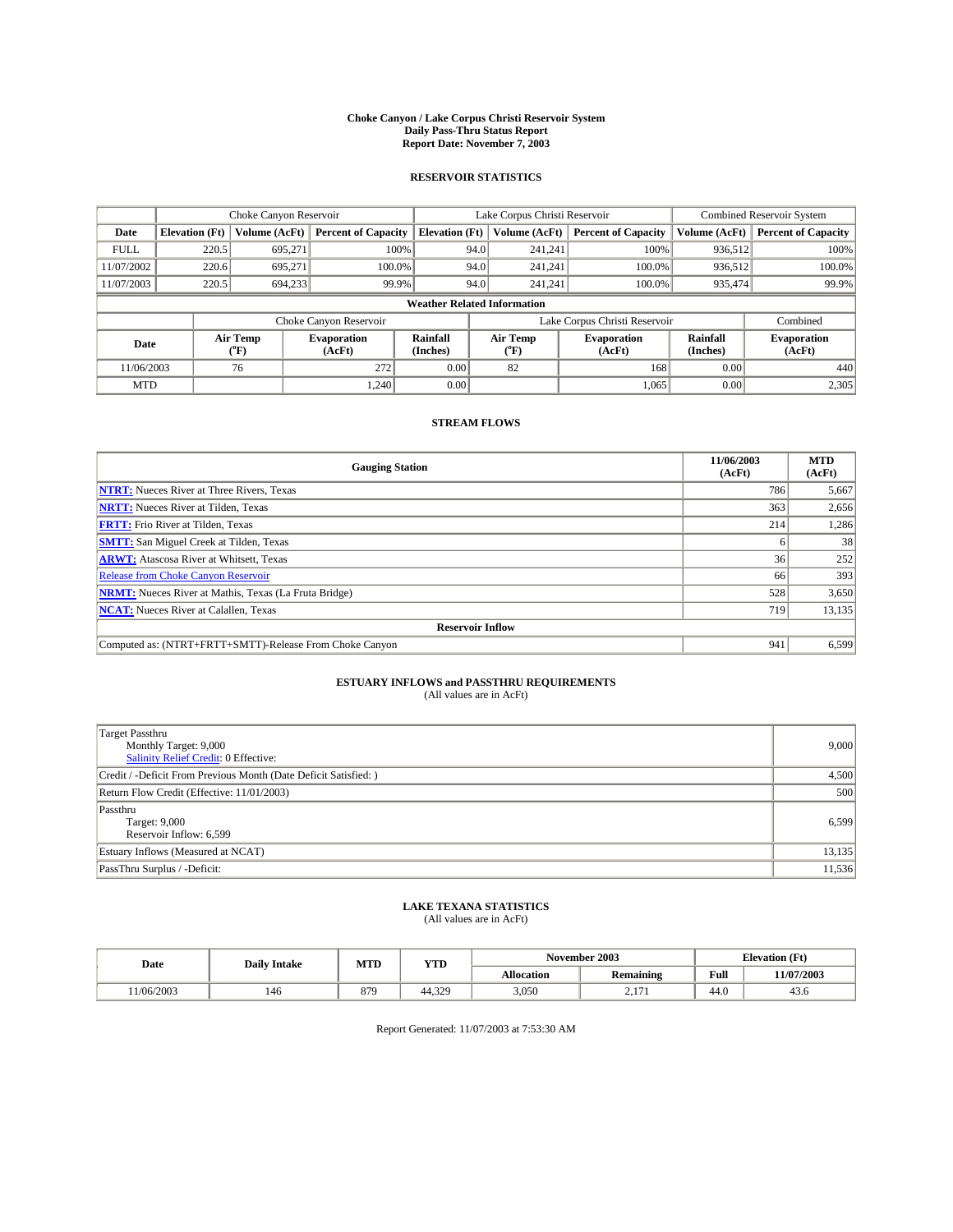#### **Choke Canyon / Lake Corpus Christi Reservoir System Daily Pass-Thru Status Report Report Date: November 8, 2003**

### **RESERVOIR STATISTICS**

|                                    | Choke Canyon Reservoir |                  | Lake Corpus Christi Reservoir |                       |      |                  | <b>Combined Reservoir System</b> |                      |                              |
|------------------------------------|------------------------|------------------|-------------------------------|-----------------------|------|------------------|----------------------------------|----------------------|------------------------------|
| Date                               | <b>Elevation</b> (Ft)  | Volume (AcFt)    | <b>Percent of Capacity</b>    | <b>Elevation (Ft)</b> |      | Volume (AcFt)    | <b>Percent of Capacity</b>       | Volume (AcFt)        | <b>Percent of Capacity</b>   |
| <b>FULL</b>                        | 220.5                  | 695,271          |                               | 100%                  | 94.0 | 241,241          | 100%                             | 936.512              | 100%                         |
| 11/08/2002                         | 220.6                  | 695.271          | $100.0\%$                     |                       | 94.0 | 241.241          | $100.0\%$                        | 936.512              | 100.0%                       |
| 11/08/2003                         | 220.4                  | 693,974          | 99.8%                         |                       | 94.0 | 241,241          | $100.0\%$                        | 935,215              | 99.9%                        |
| <b>Weather Related Information</b> |                        |                  |                               |                       |      |                  |                                  |                      |                              |
|                                    |                        |                  | Choke Canyon Reservoir        |                       |      |                  | Lake Corpus Christi Reservoir    |                      | Combined                     |
| Date                               |                        | Air Temp<br>(°F) | <b>Evaporation</b><br>(AcFt)  | Rainfall<br>(Inches)  |      | Air Temp<br>("F) | <b>Evaporation</b><br>(AcFt)     | Rainfall<br>(Inches) | <b>Evaporation</b><br>(AcFt) |
| 11/07/2003                         |                        | 62               | 136                           | 0.00                  |      | 67               | 135                              | 0.00                 | 271                          |
| <b>MTD</b>                         |                        |                  | 1,376                         | 0.00                  |      |                  | 1,200                            | 0.00                 | 2,576                        |

### **STREAM FLOWS**

| <b>Gauging Station</b>                                       | 11/07/2003<br>(AcFt) | <b>MTD</b><br>(AcFt) |
|--------------------------------------------------------------|----------------------|----------------------|
| <b>NTRT:</b> Nueces River at Three Rivers, Texas             | 748                  | 6,416                |
| <b>NRTT:</b> Nueces River at Tilden, Texas                   | 347                  | 3,003                |
| <b>FRTT:</b> Frio River at Tilden, Texas                     | 208                  | 1,495                |
| <b>SMTT:</b> San Miguel Creek at Tilden, Texas               |                      | 43                   |
| <b>ARWT:</b> Atascosa River at Whitsett, Texas               | 38 <sup>1</sup>      | 290                  |
| <b>Release from Choke Canyon Reservoir</b>                   | 66                   | 459                  |
| <b>NRMT:</b> Nueces River at Mathis, Texas (La Fruta Bridge) | 592                  | 4,242                |
| <b>NCAT:</b> Nueces River at Calallen, Texas                 | 687                  | 13,822               |
| <b>Reservoir Inflow</b>                                      |                      |                      |
| Computed as: (NTRT+FRTT+SMTT)-Release From Choke Canyon      | 897                  | 7,495                |

# **ESTUARY INFLOWS and PASSTHRU REQUIREMENTS**<br>(All values are in AcFt)

| <b>Target Passthru</b><br>Monthly Target: 9,000<br>Salinity Relief Credit: 0 Effective: | 9,000  |
|-----------------------------------------------------------------------------------------|--------|
| Credit / -Deficit From Previous Month (Date Deficit Satisfied: )                        | 4,500  |
| Return Flow Credit (Effective: 11/01/2003)                                              | 500    |
| Passthru<br>Target: 9,000<br>Reservoir Inflow: 7,495                                    | 7,495  |
| Estuary Inflows (Measured at NCAT)                                                      | 13,822 |
| PassThru Surplus / -Deficit:                                                            | 11,326 |

# **LAKE TEXANA STATISTICS** (All values are in AcFt)

| Date      | <b>Daily Intake</b> | MTD   | <b>YTD</b> |                   | November 2003    | <b>Elevation</b> (Ft) |            |
|-----------|---------------------|-------|------------|-------------------|------------------|-----------------------|------------|
|           |                     |       |            | <b>Allocation</b> | <b>Remaining</b> | Full                  | 11/08/2003 |
| 1/07/2003 | 146                 | 1.025 | 44.475     | 3,050             | 2,025            | $\sim$<br>44.0        | 45.0       |

Report Generated: 11/08/2003 at 7:50:21 AM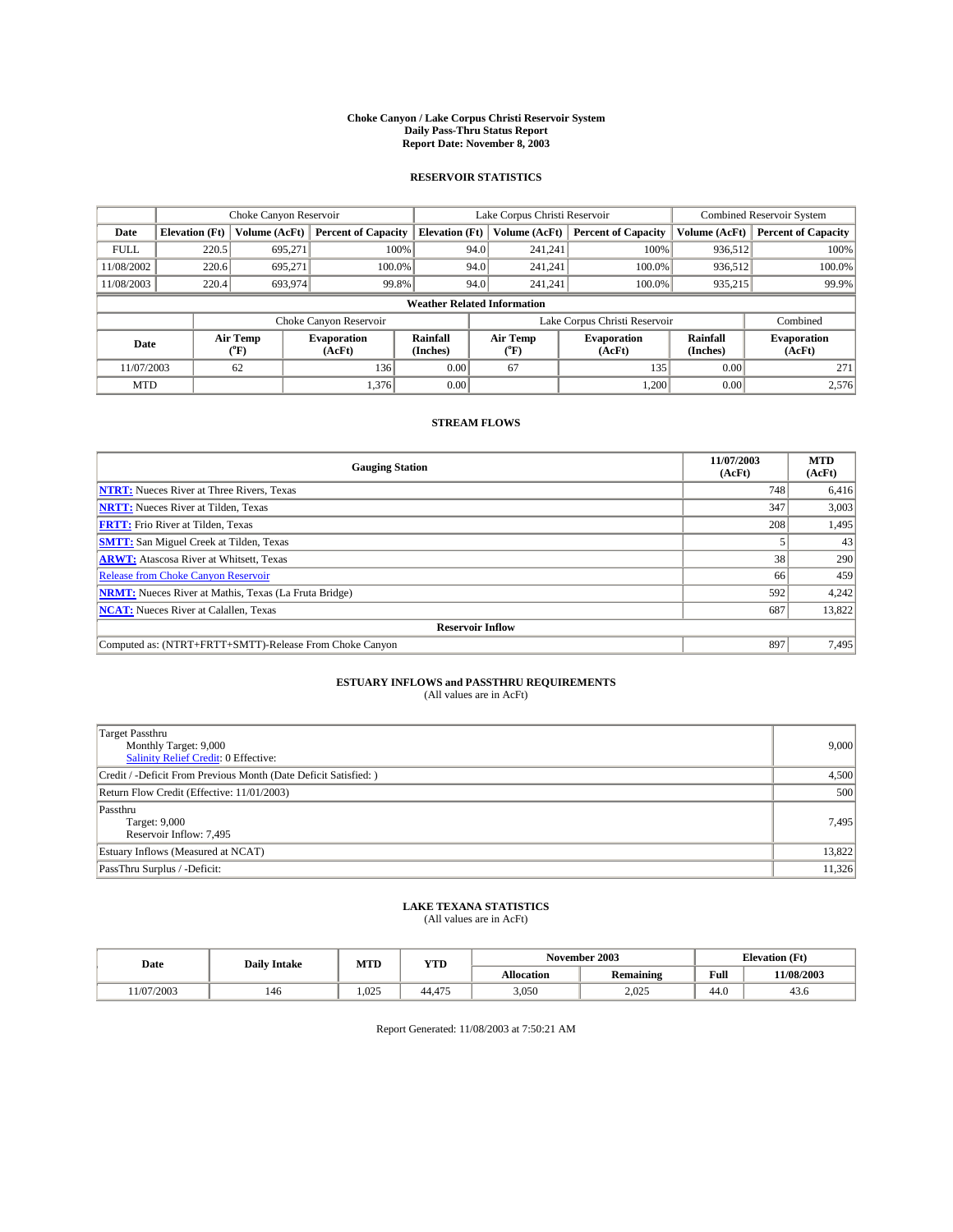#### **Choke Canyon / Lake Corpus Christi Reservoir System Daily Pass-Thru Status Report Report Date: November 9, 2003**

### **RESERVOIR STATISTICS**

|             | Choke Canyon Reservoir             |                             |                              |                             | Lake Corpus Christi Reservoir |                  |                               |                      | Combined Reservoir System    |  |  |
|-------------|------------------------------------|-----------------------------|------------------------------|-----------------------------|-------------------------------|------------------|-------------------------------|----------------------|------------------------------|--|--|
| Date        | <b>Elevation</b> (Ft)              | Volume (AcFt)               | <b>Percent of Capacity</b>   | <b>Elevation</b> (Ft)       |                               | Volume (AcFt)    | <b>Percent of Capacity</b>    | Volume (AcFt)        | <b>Percent of Capacity</b>   |  |  |
| <b>FULL</b> | 220.5                              | 695,271                     | 100%                         |                             | 94.0                          | 241,241          | 100%                          | 936.512              | 100%                         |  |  |
| 11/09/2002  | 220.6                              | 695.271                     | $100.0\%$                    |                             | 94.0                          | 241.241          | $100.0\%$                     | 936.512              | 100.0%                       |  |  |
| 11/09/2003  | 220.4                              | 693,715                     | 99.8%                        |                             | 94.0                          | 241.241          | $100.0\%$                     | 934,956              | 99.8%                        |  |  |
|             | <b>Weather Related Information</b> |                             |                              |                             |                               |                  |                               |                      |                              |  |  |
|             |                                    |                             | Choke Canyon Reservoir       |                             |                               |                  | Lake Corpus Christi Reservoir |                      | Combined                     |  |  |
| Date        |                                    | Air Temp<br>${}^{\circ}$ F) | <b>Evaporation</b><br>(AcFt) | <b>Rainfall</b><br>(Inches) |                               | Air Temp<br>("F) | <b>Evaporation</b><br>(AcFt)  | Rainfall<br>(Inches) | <b>Evaporation</b><br>(AcFt) |  |  |
| 11/08/2003  |                                    | 57                          | 30                           | 0.18                        |                               | 57               |                               | 0.33                 | 30                           |  |  |
| <b>MTD</b>  |                                    |                             | 1,406                        | 0.18                        |                               |                  | 1,200                         | 0.33                 | 2,606                        |  |  |

### **STREAM FLOWS**

| <b>Gauging Station</b>                                       | 11/08/2003<br>(AcFt) | <b>MTD</b><br>(AcFt) |
|--------------------------------------------------------------|----------------------|----------------------|
| <b>NTRT:</b> Nueces River at Three Rivers, Texas             | 725                  | 7,140                |
| <b>NRTT:</b> Nueces River at Tilden, Texas                   | 331                  | 3,335                |
| <b>FRTT:</b> Frio River at Tilden, Texas                     | 204                  | 1,699                |
| <b>SMTT:</b> San Miguel Creek at Tilden, Texas               |                      | 49                   |
| <b>ARWT:</b> Atascosa River at Whitsett, Texas               | 36                   | 326                  |
| <b>Release from Choke Canyon Reservoir</b>                   | 66                   | 524                  |
| <b>NRMT:</b> Nueces River at Mathis, Texas (La Fruta Bridge) | 619                  | 4,861                |
| <b>NCAT:</b> Nueces River at Calallen, Texas                 | 816                  | 14,637               |
| <b>Reservoir Inflow</b>                                      |                      |                      |
| Computed as: (NTRT+FRTT+SMTT)-Release From Choke Canyon      | 869                  | 8,364                |

# **ESTUARY INFLOWS and PASSTHRU REQUIREMENTS**<br>(All values are in AcFt)

| <b>Target Passthru</b><br>Monthly Target: 9,000<br>Salinity Relief Credit: 0 Effective: | 9,000  |
|-----------------------------------------------------------------------------------------|--------|
| Credit / -Deficit From Previous Month (Date Deficit Satisfied: )                        | 4,500  |
| Return Flow Credit (Effective: 11/01/2003)                                              | 500    |
| Passthru<br>Target: 9,000<br>Reservoir Inflow: 8,364                                    | 8,364  |
| Estuary Inflows (Measured at NCAT)                                                      | 14,637 |
| PassThru Surplus / -Deficit:                                                            | 11,274 |

# **LAKE TEXANA STATISTICS** (All values are in AcFt)

| Date      | <b>Daily Intake</b> | MTD       | <b>VTT</b><br>1 I D |                   | November 2003    | <b>Elevation (Ft)</b> |            |
|-----------|---------------------|-----------|---------------------|-------------------|------------------|-----------------------|------------|
|           |                     |           |                     | <b>Allocation</b> | <b>Remaining</b> | Full                  | 11/09/2003 |
| 1/08/2003 | 146                 | 1.77<br>. | 44.621              | 3,050             | .878             | 44.U                  | 45.0       |

Report Generated: 11/09/2003 at 8:40:39 AM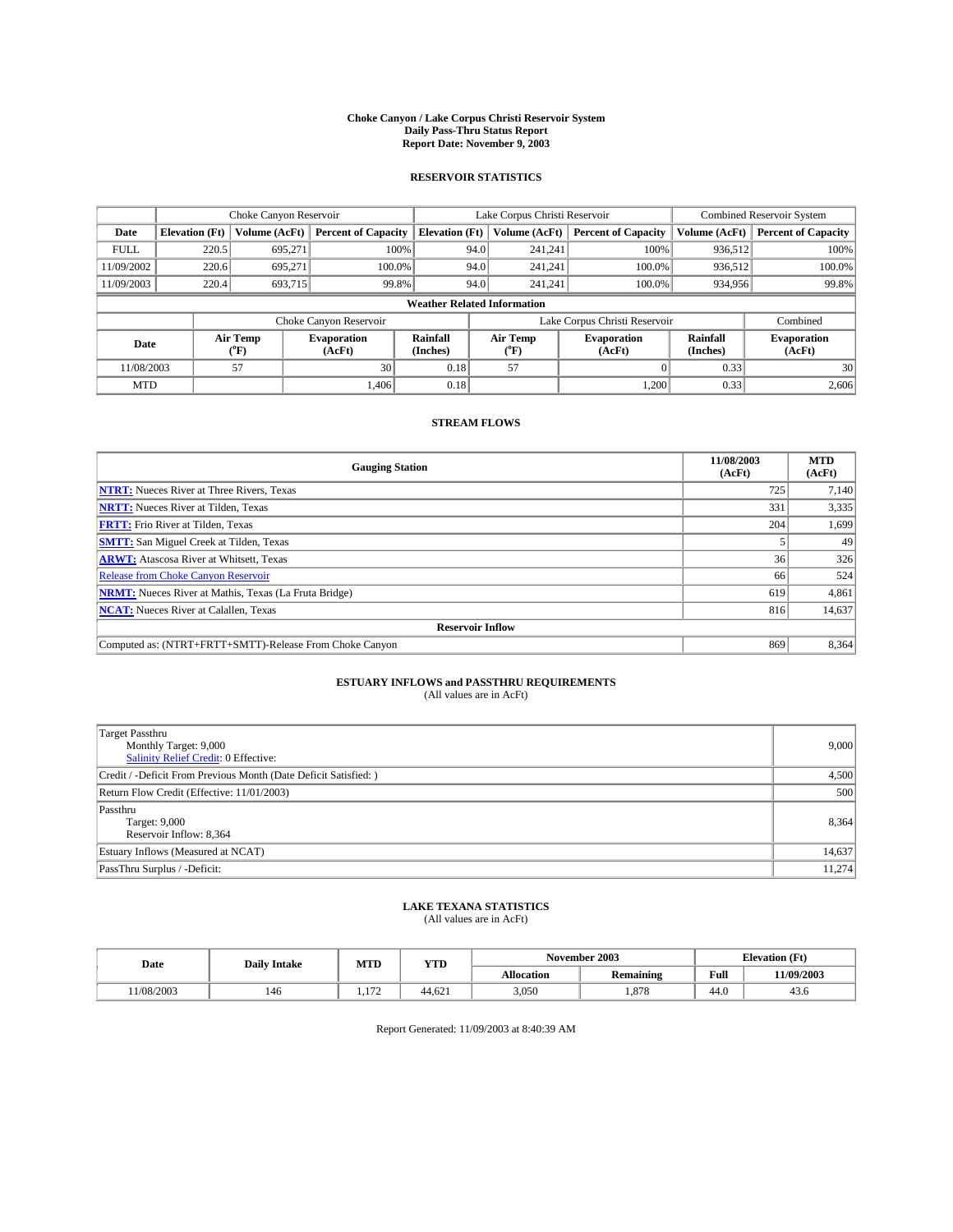#### **Choke Canyon / Lake Corpus Christi Reservoir System Daily Pass-Thru Status Report Report Date: November 10, 2003**

### **RESERVOIR STATISTICS**

|             | Choke Canyon Reservoir             |                             |                              |                             | Lake Corpus Christi Reservoir |                  |                               |                      | Combined Reservoir System    |  |  |
|-------------|------------------------------------|-----------------------------|------------------------------|-----------------------------|-------------------------------|------------------|-------------------------------|----------------------|------------------------------|--|--|
| Date        | <b>Elevation</b> (Ft)              | Volume (AcFt)               | <b>Percent of Capacity</b>   | <b>Elevation</b> (Ft)       |                               | Volume (AcFt)    | <b>Percent of Capacity</b>    | Volume (AcFt)        | <b>Percent of Capacity</b>   |  |  |
| <b>FULL</b> | 220.5                              | 695,271                     |                              | 100%                        | 94.0                          | 241,241          | 100%                          | 936.512              | 100%                         |  |  |
| 11/10/2002  | 220.6                              | 695.271                     | $100.0\%$                    |                             | 94.0                          | 241.241          | $100.0\%$                     | 936.512              | 100.0%                       |  |  |
| 11/10/2003  | 220.4                              | 693,974                     |                              | 99.8%                       | 94.0                          | 241.241          | $100.0\%$                     | 935,215              | 99.9%                        |  |  |
|             | <b>Weather Related Information</b> |                             |                              |                             |                               |                  |                               |                      |                              |  |  |
|             |                                    |                             | Choke Canyon Reservoir       |                             |                               |                  | Lake Corpus Christi Reservoir |                      | Combined                     |  |  |
| Date        |                                    | Air Temp<br>${}^{\circ}$ F) | <b>Evaporation</b><br>(AcFt) | <b>Rainfall</b><br>(Inches) |                               | Air Temp<br>("F) | <b>Evaporation</b><br>(AcFt)  | Rainfall<br>(Inches) | <b>Evaporation</b><br>(AcFt) |  |  |
| 11/09/2003  |                                    | 59                          | 45                           | 0.10                        |                               | 59               |                               | 0.12                 | 56                           |  |  |
| <b>MTD</b>  |                                    |                             | 1,451                        | 0.28                        |                               |                  | 1,211                         | 0.45                 | 2,662                        |  |  |

### **STREAM FLOWS**

| <b>Gauging Station</b>                                       | 11/09/2003<br>(AcFt) | <b>MTD</b><br>(AcFt) |  |  |  |
|--------------------------------------------------------------|----------------------|----------------------|--|--|--|
| <b>NTRT:</b> Nueces River at Three Rivers, Texas             | 711                  | 7,851                |  |  |  |
| <b>NRTT:</b> Nueces River at Tilden, Texas                   | 312                  | 3,646                |  |  |  |
| <b>FRTT:</b> Frio River at Tilden, Texas                     | 206                  | 1,906                |  |  |  |
| <b>SMTT:</b> San Miguel Creek at Tilden, Texas               |                      | 54                   |  |  |  |
| <b>ARWT:</b> Atascosa River at Whitsett, Texas               | 36 <sup>1</sup>      | 361                  |  |  |  |
| <b>Release from Choke Canyon Reservoir</b>                   | 66                   | 590                  |  |  |  |
| <b>NRMT:</b> Nueces River at Mathis, Texas (La Fruta Bridge) | 631                  | 5,492                |  |  |  |
| <b>NCAT:</b> Nueces River at Calallen, Texas                 | 905                  | 15,543               |  |  |  |
| <b>Reservoir Inflow</b>                                      |                      |                      |  |  |  |
| Computed as: (NTRT+FRTT+SMTT)-Release From Choke Canyon      | 857                  | 9,221                |  |  |  |

# **ESTUARY INFLOWS and PASSTHRU REQUIREMENTS**<br>(All values are in AcFt)

| <b>Target Passthru</b><br>Monthly Target: 9,000<br>Salinity Relief Credit: 0 Effective: | 9,000  |
|-----------------------------------------------------------------------------------------|--------|
| Credit / -Deficit From Previous Month (Date Deficit Satisfied: )                        | 4,500  |
| Return Flow Credit (Effective: 11/01/2003)                                              | 500    |
| Passthru<br>Target: 9,000<br>Reservoir Inflow: 9,221                                    | 9,000  |
| Estuary Inflows (Measured at NCAT)                                                      | 15,543 |
| PassThru Surplus / -Deficit:                                                            | 11,543 |

# **LAKE TEXANA STATISTICS** (All values are in AcFt)

| Date      | <b>Daily Intake</b> | MTD  | <b>YTD</b> |                   | November 2003    | <b>Elevation (Ft)</b> |                    |
|-----------|---------------------|------|------------|-------------------|------------------|-----------------------|--------------------|
|           |                     |      |            | <b>Allocation</b> | <b>Remaining</b> | Full                  | 11/10/2003         |
| 1/09/2003 | $\sim$<br>ن ب       | .304 | 754<br>44. | 3,050             | .746             | $\sim$<br>44.U        | $\sqrt{2}$<br>45.0 |

Report Generated: 11/10/2003 at 8:50:56 AM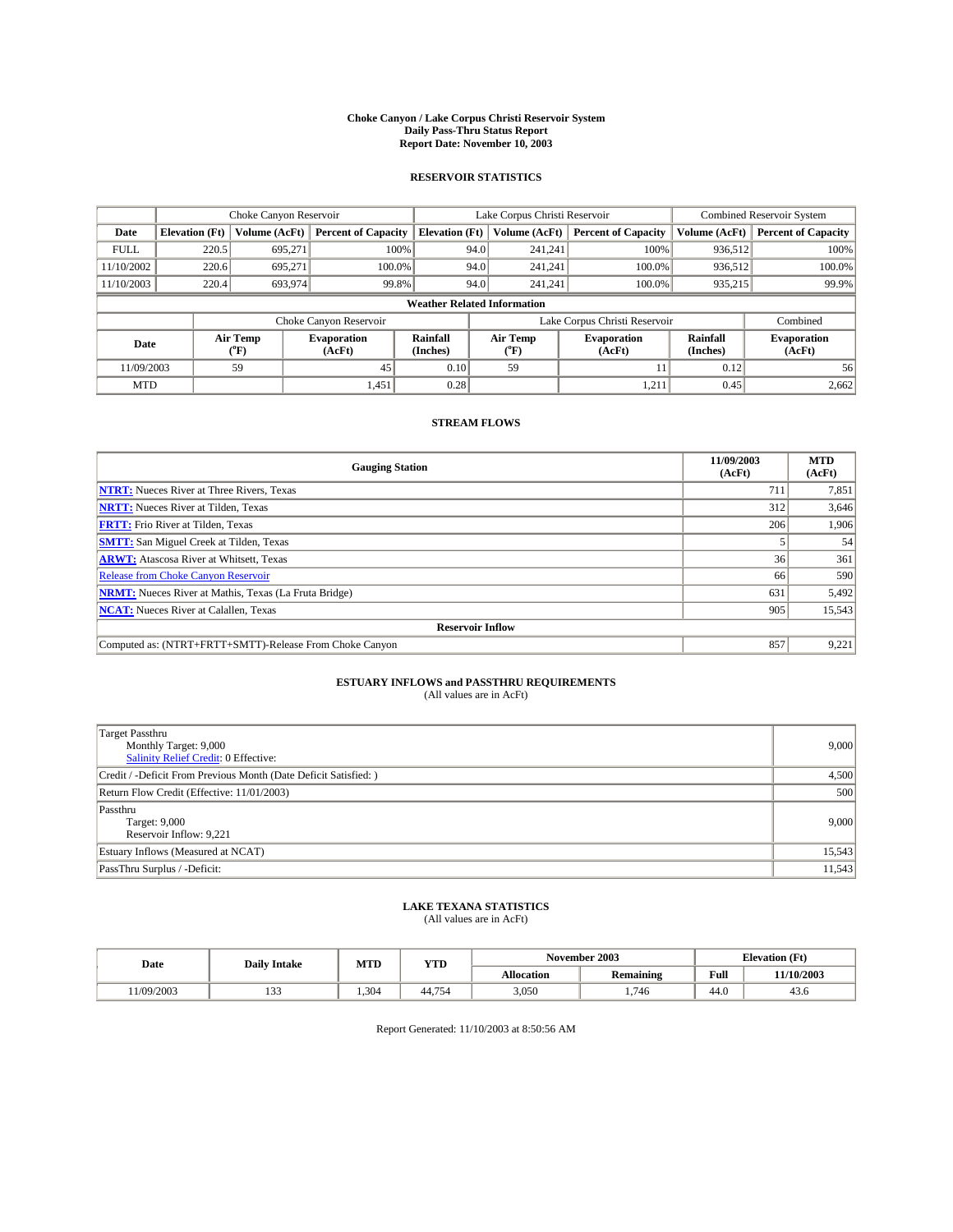#### **Choke Canyon / Lake Corpus Christi Reservoir System Daily Pass-Thru Status Report Report Date: November 11, 2003**

### **RESERVOIR STATISTICS**

|             | Choke Canyon Reservoir             |                             |                              |                             | Lake Corpus Christi Reservoir |                  |                               |                      | Combined Reservoir System    |  |  |
|-------------|------------------------------------|-----------------------------|------------------------------|-----------------------------|-------------------------------|------------------|-------------------------------|----------------------|------------------------------|--|--|
| Date        | <b>Elevation</b> (Ft)              | Volume (AcFt)               | <b>Percent of Capacity</b>   | <b>Elevation</b> (Ft)       |                               | Volume (AcFt)    | <b>Percent of Capacity</b>    | Volume (AcFt)        | <b>Percent of Capacity</b>   |  |  |
| <b>FULL</b> | 220.5                              | 695,271                     |                              | 100%                        | 94.0                          | 241,241          | 100%                          | 936.512              | 100%                         |  |  |
| 11/11/2002  | 220.6                              | 695.271                     | $100.0\%$                    |                             | 94.0                          | 241.241          | $100.0\%$                     | 936.512              | 100.0%                       |  |  |
| 11/11/2003  | 220.4                              | 693,974                     | 99.8%                        |                             | 94.0                          | 241.241          | $100.0\%$                     | 935,215              | 99.9%                        |  |  |
|             | <b>Weather Related Information</b> |                             |                              |                             |                               |                  |                               |                      |                              |  |  |
|             |                                    |                             | Choke Canyon Reservoir       |                             |                               |                  | Lake Corpus Christi Reservoir |                      | Combined                     |  |  |
| Date        |                                    | Air Temp<br>${}^{\circ}$ F) | <b>Evaporation</b><br>(AcFt) | <b>Rainfall</b><br>(Inches) |                               | Air Temp<br>("F) | <b>Evaporation</b><br>(AcFt)  | Rainfall<br>(Inches) | <b>Evaporation</b><br>(AcFt) |  |  |
| 11/10/2003  |                                    | 78                          | 106                          | 0.00                        |                               | 78               | 135                           | 0.01                 | 241                          |  |  |
| <b>MTD</b>  |                                    |                             | 1,557                        | 0.28                        |                               |                  | 1,346                         | 0.46                 | 2,903                        |  |  |

### **STREAM FLOWS**

| <b>Gauging Station</b>                                       | 11/10/2003<br>(AcFt) | <b>MTD</b><br>(AcFt) |  |  |  |
|--------------------------------------------------------------|----------------------|----------------------|--|--|--|
| <b>NTRT:</b> Nueces River at Three Rivers, Texas             | 685                  | 8,536                |  |  |  |
| <b>NRTT:</b> Nueces River at Tilden, Texas                   | 298                  | 3,944                |  |  |  |
| <b>FRTT:</b> Frio River at Tilden, Texas                     | 210                  | 2,116                |  |  |  |
| <b>SMTT:</b> San Miguel Creek at Tilden, Texas               |                      | 59                   |  |  |  |
| <b>ARWT:</b> Atascosa River at Whitsett, Texas               | 36                   | 397                  |  |  |  |
| <b>Release from Choke Canyon Reservoir</b>                   | 66                   | 655                  |  |  |  |
| <b>NRMT:</b> Nueces River at Mathis, Texas (La Fruta Bridge) | 508                  | 6,001                |  |  |  |
| <b>NCAT:</b> Nueces River at Calallen, Texas                 | 834                  | 16,376               |  |  |  |
| <b>Reservoir Inflow</b>                                      |                      |                      |  |  |  |
| Computed as: (NTRT+FRTT+SMTT)-Release From Choke Canyon      | 835                  | 10,055               |  |  |  |

## **ESTUARY INFLOWS and PASSTHRU REQUIREMENTS**

(All values are in AcFt)

| Target Passthru<br>Monthly Target: 9,000<br>Salinity Relief Credit: 6,750 Effective: 11/11/2003 | 2,250          |
|-------------------------------------------------------------------------------------------------|----------------|
| Credit / -Deficit From Previous Month (Date Deficit Satisfied: )                                | $\overline{0}$ |
| Return Flow Credit (Effective: 11/01/2003)                                                      | 500            |
| Passthru<br>Target: 2,250<br>Reservoir Inflow: 10,055                                           | 2,250          |
| Estuary Inflows (Measured at NCAT)                                                              | 16,376         |
| PassThru Surplus / -Deficit:                                                                    | 14,626         |

# **LAKE TEXANA STATISTICS** (All values are in AcFt)

**Date** Daily Intake MTD YTD **November 2003** Elevation (Ft) **Allocation Remaining Full 11/11/2003**   $11/10/2003$  | 129 | 1,433 | 44,883 | 3,050 | 1,617 | 44.0 | 43.4

Report Generated: 11/11/2003 at 9:02:24 AM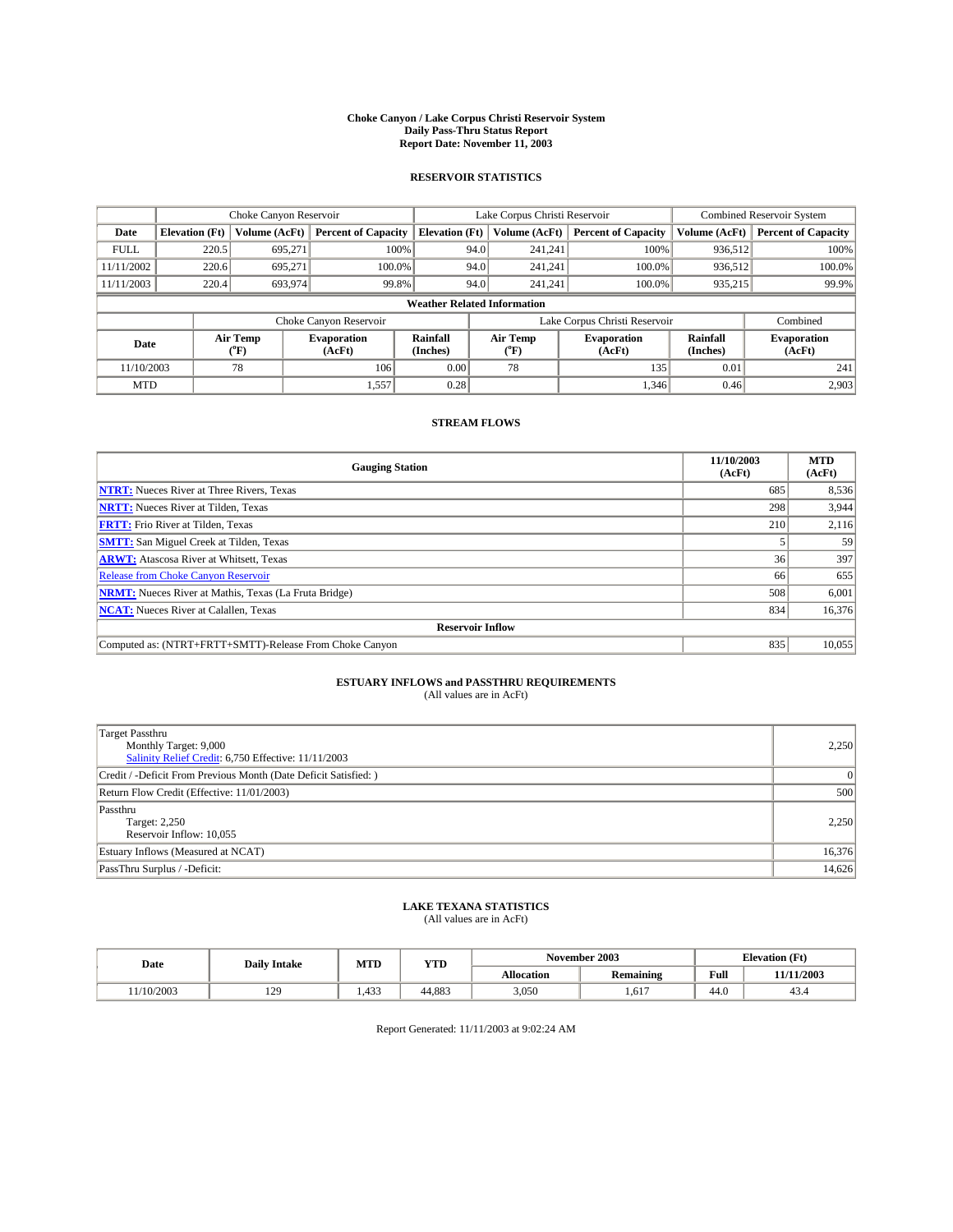#### **Choke Canyon / Lake Corpus Christi Reservoir System Daily Pass-Thru Status Report Report Date: November 12, 2003**

### **RESERVOIR STATISTICS**

|             | Choke Canyon Reservoir             |                  |                              |                             | Lake Corpus Christi Reservoir |                  |                               |                      | <b>Combined Reservoir System</b> |  |  |
|-------------|------------------------------------|------------------|------------------------------|-----------------------------|-------------------------------|------------------|-------------------------------|----------------------|----------------------------------|--|--|
| Date        | <b>Elevation</b> (Ft)              | Volume (AcFt)    | <b>Percent of Capacity</b>   | <b>Elevation</b> (Ft)       |                               | Volume (AcFt)    | <b>Percent of Capacity</b>    | Volume (AcFt)        | <b>Percent of Capacity</b>       |  |  |
| <b>FULL</b> | 220.5                              | 695,271          |                              | 100%                        | 94.0                          | 241,241          | 100%                          | 936,512              | 100%                             |  |  |
| 11/12/2002  | 220.6                              | 695.271          | 100.0%                       |                             | 94.0                          | 241.241          | $100.0\%$                     | 936,512              | 100.0%                           |  |  |
| 11/12/2003  | 220.4                              | 693,974          | 99.8%                        |                             | 94.0                          | 241,241          | 100.0%                        | 935,215              | 99.9%                            |  |  |
|             | <b>Weather Related Information</b> |                  |                              |                             |                               |                  |                               |                      |                                  |  |  |
|             |                                    |                  | Choke Canyon Reservoir       |                             |                               |                  | Lake Corpus Christi Reservoir |                      | Combined                         |  |  |
| Date        |                                    | Air Temp<br>(°F) | <b>Evaporation</b><br>(AcFt) | <b>Rainfall</b><br>(Inches) |                               | Air Temp<br>("F) | <b>Evaporation</b><br>(AcFt)  | Rainfall<br>(Inches) | <b>Evaporation</b><br>(AcFt)     |  |  |
| 11/11/2003  |                                    | 81               | 76                           | 0.00                        |                               | 83               | 79                            | 0.00                 | 155                              |  |  |
| <b>MTD</b>  |                                    |                  | 1,633                        | 0.28                        |                               |                  | 1,425                         | 0.46                 | 3,058                            |  |  |

### **STREAM FLOWS**

| <b>Gauging Station</b>                                       | 11/11/2003<br>(AcFt) | <b>MTD</b><br>(AcFt) |  |  |  |
|--------------------------------------------------------------|----------------------|----------------------|--|--|--|
| <b>NTRT:</b> Nueces River at Three Rivers, Texas             | 657                  | 9,193                |  |  |  |
| <b>NRTT:</b> Nueces River at Tilden, Texas                   | 284                  | 4,228                |  |  |  |
| <b>FRTT:</b> Frio River at Tilden, Texas                     | 208                  | 2,324                |  |  |  |
| <b>SMTT:</b> San Miguel Creek at Tilden, Texas               |                      | 65                   |  |  |  |
| <b>ARWT:</b> Atascosa River at Whitsett, Texas               | 38                   | 435                  |  |  |  |
| <b>Release from Choke Canyon Reservoir</b>                   | 66                   | 721                  |  |  |  |
| <b>NRMT:</b> Nueces River at Mathis, Texas (La Fruta Bridge) | 488                  | 6,489                |  |  |  |
| <b>NCAT:</b> Nueces River at Calallen, Texas                 | 615                  | 16,992               |  |  |  |
| <b>Reservoir Inflow</b>                                      |                      |                      |  |  |  |
| Computed as: (NTRT+FRTT+SMTT)-Release From Choke Canyon      | 806                  | 10,862               |  |  |  |

# **ESTUARY INFLOWS and PASSTHRU REQUIREMENTS**<br>(All values are in AcFt)

| Target Passthru<br>Monthly Target: 9,000<br>Salinity Relief Credit: 6,750 Effective: 11/11/2003 | 2,250    |
|-------------------------------------------------------------------------------------------------|----------|
| Credit / -Deficit From Previous Month (Date Deficit Satisfied: )                                | $\Omega$ |
| Return Flow Credit (Effective: 11/01/2003)                                                      | 500      |
| Passthru<br>Target: 2,250<br>Reservoir Inflow: 10,862                                           | 2,250    |
| Estuary Inflows (Measured at NCAT)                                                              | 16,992   |
| PassThru Surplus / -Deficit:                                                                    | 15,242   |

# **LAKE TEXANA STATISTICS** (All values are in AcFt)

| Date      | <b>Daily Intake</b> | MTD   | <b>YTD</b> | November 2003     |                  | <b>Elevation</b> (Ft) |            |
|-----------|---------------------|-------|------------|-------------------|------------------|-----------------------|------------|
|           |                     |       |            | <b>Allocation</b> | <b>Remaining</b> | Full                  | 11/12/2003 |
| (11/2003) | 141                 | 1.574 | 45.024     | 3,050             | .476             | $\sim$<br>-44.0       | 45.4       |

Report Generated: 11/12/2003 at 8:42:16 AM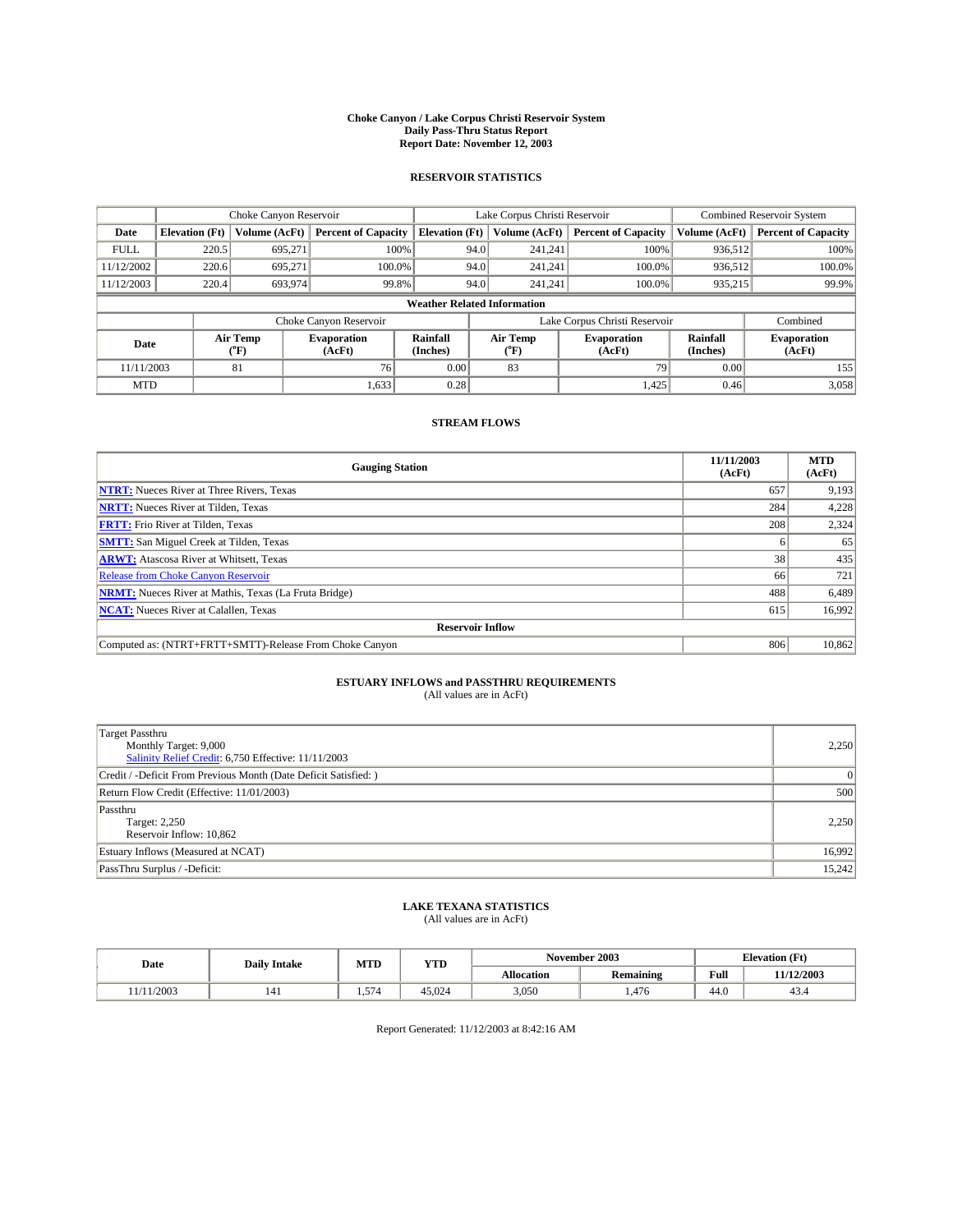#### **Choke Canyon / Lake Corpus Christi Reservoir System Daily Pass-Thru Status Report Report Date: November 13, 2003**

### **RESERVOIR STATISTICS**

|             | Choke Canyon Reservoir             |                  | Lake Corpus Christi Reservoir |                       |                               |                  | <b>Combined Reservoir System</b> |                      |                              |
|-------------|------------------------------------|------------------|-------------------------------|-----------------------|-------------------------------|------------------|----------------------------------|----------------------|------------------------------|
| Date        | <b>Elevation</b> (Ft)              | Volume (AcFt)    | <b>Percent of Capacity</b>    | <b>Elevation</b> (Ft) |                               | Volume (AcFt)    | <b>Percent of Capacity</b>       | Volume (AcFt)        | <b>Percent of Capacity</b>   |
| <b>FULL</b> | 220.5                              | 695,271          | 100%                          |                       | 94.0                          | 241,241          | 100%                             | 936.512              | 100%                         |
| 11/13/2002  | 220.6                              | 695.271          | $100.0\%$                     |                       | 94.0                          | 241.241          | 100.0%                           | 936.512              | 100.0%                       |
| 11/13/2003  | 220.4                              | 693,455          | 99.7%                         |                       | 94.0                          | 241.241          | 100.0%                           | 934,696              | 99.8%                        |
|             | <b>Weather Related Information</b> |                  |                               |                       |                               |                  |                                  |                      |                              |
|             |                                    |                  | Choke Canyon Reservoir        |                       | Lake Corpus Christi Reservoir |                  |                                  |                      | Combined                     |
| Date        |                                    | Air Temp<br>(°F) | <b>Evaporation</b><br>(AcFt)  | Rainfall<br>(Inches)  |                               | Air Temp<br>("F) | <b>Evaporation</b><br>(AcFt)     | Rainfall<br>(Inches) | <b>Evaporation</b><br>(AcFt) |
| 11/12/2003  |                                    | 84               | 227                           | 0.00                  |                               | 84               | 146                              | 0.00                 | 373                          |
| <b>MTD</b>  |                                    |                  | 1,860                         | 0.28                  |                               |                  | 1,571                            | 0.46                 | 3,431                        |

### **STREAM FLOWS**

| <b>Gauging Station</b>                                       | 11/12/2003<br>(AcFt) | <b>MTD</b><br>(AcFt) |  |  |  |  |
|--------------------------------------------------------------|----------------------|----------------------|--|--|--|--|
| <b>NTRT:</b> Nueces River at Three Rivers, Texas             | 635                  | 9,828                |  |  |  |  |
| <b>NRTT:</b> Nueces River at Tilden, Texas                   | 274                  | 4,502                |  |  |  |  |
| <b>FRTT:</b> Frio River at Tilden, Texas                     | 206                  | 2,531                |  |  |  |  |
| <b>SMTT:</b> San Miguel Creek at Tilden, Texas               |                      | 72                   |  |  |  |  |
| <b>ARWT:</b> Atascosa River at Whitsett, Texas               | 38 <sub>1</sub>      | 472                  |  |  |  |  |
| Release from Choke Canyon Reservoir                          | 66                   | 786                  |  |  |  |  |
| <b>NRMT:</b> Nueces River at Mathis, Texas (La Fruta Bridge) | 484                  | 6,973                |  |  |  |  |
| <b>NCAT:</b> Nueces River at Calallen, Texas                 | 578                  | 17,569               |  |  |  |  |
| <b>Reservoir Inflow</b>                                      |                      |                      |  |  |  |  |
| Computed as: (NTRT+FRTT+SMTT)-Release From Choke Canyon      | 783                  | 11.644               |  |  |  |  |

# **ESTUARY INFLOWS and PASSTHRU REQUIREMENTS**<br>(All values are in AcFt)

| Target Passthru<br>Monthly Target: 9,000<br>Salinity Relief Credit: 6,750 Effective: 11/11/2003 | 2,250  |
|-------------------------------------------------------------------------------------------------|--------|
| Credit / -Deficit From Previous Month (Date Deficit Satisfied: )                                | 0      |
| Return Flow Credit (Effective: 11/01/2003)                                                      | 500    |
| Passthru<br>Target: 2,250<br>Reservoir Inflow: 11,644                                           | 2,250  |
| Estuary Inflows (Measured at NCAT)                                                              | 17,569 |
| PassThru Surplus / -Deficit:                                                                    | 15,819 |

# **LAKE TEXANA STATISTICS** (All values are in AcFt)

| Date      | <b>Daily Intake</b>   | November 2003<br>MTD<br><b>YTD</b> |        |                   |           | <b>Elevation</b> (Ft) |            |
|-----------|-----------------------|------------------------------------|--------|-------------------|-----------|-----------------------|------------|
|           |                       |                                    |        | <b>Allocation</b> | Remaining | Full                  | 11/13/2003 |
| 1/12/2003 | $\overline{A}$<br>143 | 715<br>.                           | 45.167 | 3.050             | 222<br>.  | 44.0                  | +2.4       |

Report Generated: 11/13/2003 at 8:33:55 AM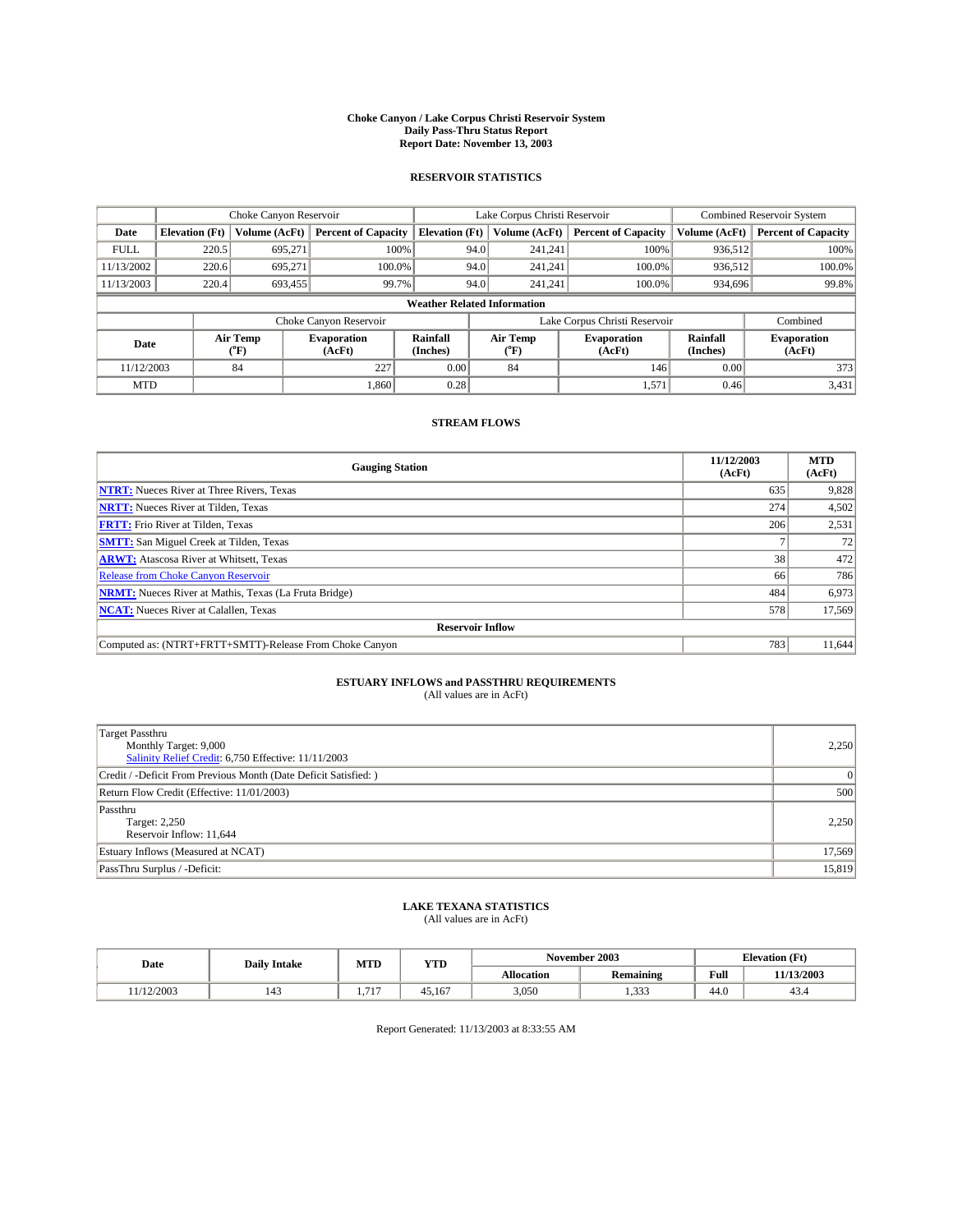#### **Choke Canyon / Lake Corpus Christi Reservoir System Daily Pass-Thru Status Report Report Date: November 14, 2003**

### **RESERVOIR STATISTICS**

|             | Choke Canyon Reservoir             |                             | Lake Corpus Christi Reservoir |                             |                               |                  | Combined Reservoir System    |                             |                              |
|-------------|------------------------------------|-----------------------------|-------------------------------|-----------------------------|-------------------------------|------------------|------------------------------|-----------------------------|------------------------------|
| Date        | <b>Elevation</b> (Ft)              | Volume (AcFt)               | <b>Percent of Capacity</b>    | <b>Elevation</b> (Ft)       |                               | Volume (AcFt)    | <b>Percent of Capacity</b>   | Volume (AcFt)               | <b>Percent of Capacity</b>   |
| <b>FULL</b> | 220.5                              | 695,271                     |                               | 100%                        | 94.0                          | 241,241          | 100%                         | 936.512                     | 100%                         |
| 11/14/2002  | 220.6                              | 695.271                     | $100.0\%$                     |                             | 94.0                          | 241.241          | $100.0\%$                    | 936.512                     | 100.0%                       |
| 11/14/2003  | 220.4                              | 692,936                     | 99.7%                         |                             | 94.0                          | 241.241          | $100.0\%$                    | 934,177                     | 99.8%                        |
|             | <b>Weather Related Information</b> |                             |                               |                             |                               |                  |                              |                             |                              |
|             |                                    |                             | Choke Canyon Reservoir        |                             | Lake Corpus Christi Reservoir |                  |                              |                             | Combined                     |
| Date        |                                    | Air Temp<br>${}^{\circ}$ F) | <b>Evaporation</b><br>(AcFt)  | <b>Rainfall</b><br>(Inches) |                               | Air Temp<br>("F) | <b>Evaporation</b><br>(AcFt) | <b>Rainfall</b><br>(Inches) | <b>Evaporation</b><br>(AcFt) |
| 11/13/2003  |                                    | 75                          | 408                           | 0.00                        |                               | 75               | 280                          | 0.00                        | 688                          |
| <b>MTD</b>  |                                    |                             | 2,268                         | 0.28                        |                               |                  | 1,851                        | 0.46                        | 4,119                        |

### **STREAM FLOWS**

| <b>Gauging Station</b>                                       | 11/13/2003<br>(AcFt) | <b>MTD</b><br>(AcFt) |  |  |  |  |  |
|--------------------------------------------------------------|----------------------|----------------------|--|--|--|--|--|
| <b>NTRT:</b> Nueces River at Three Rivers, Texas             | 621                  | 10,449               |  |  |  |  |  |
| <b>NRTT:</b> Nueces River at Tilden, Texas                   | 268                  | 4,770                |  |  |  |  |  |
| <b>FRTT:</b> Frio River at Tilden, Texas                     | 187                  | 2,717                |  |  |  |  |  |
| <b>SMTT:</b> San Miguel Creek at Tilden, Texas               |                      | 78                   |  |  |  |  |  |
| <b>ARWT:</b> Atascosa River at Whitsett, Texas               | 36                   | 508                  |  |  |  |  |  |
| <b>Release from Choke Canyon Reservoir</b>                   | 66                   | 852                  |  |  |  |  |  |
| <b>NRMT:</b> Nueces River at Mathis, Texas (La Fruta Bridge) | 500                  | 7,474                |  |  |  |  |  |
| <b>NCAT:</b> Nueces River at Calallen, Texas                 | 597                  | 18,167               |  |  |  |  |  |
| <b>Reservoir Inflow</b>                                      |                      |                      |  |  |  |  |  |
| Computed as: (NTRT+FRTT+SMTT)-Release From Choke Canyon      | 749                  | 12,393               |  |  |  |  |  |

# **ESTUARY INFLOWS and PASSTHRU REQUIREMENTS**<br>(All values are in AcFt)

| Target Passthru<br>Monthly Target: 9,000<br>Salinity Relief Credit: 6,750 Effective: 11/11/2003 | 2,250    |
|-------------------------------------------------------------------------------------------------|----------|
| Credit / -Deficit From Previous Month (Date Deficit Satisfied: )                                | $\Omega$ |
| Return Flow Credit (Effective: 11/01/2003)                                                      | 500      |
| Passthru<br>Target: 2,250<br>Reservoir Inflow: 12,393                                           | 2,250    |
| Estuary Inflows (Measured at NCAT)                                                              | 18,167   |
| PassThru Surplus / -Deficit:                                                                    | 16,417   |

# **LAKE TEXANA STATISTICS** (All values are in AcFt)

| Date      | <b>Daily Intake</b> | MTD  | <b>YTD</b> |                                       | November 2003 | <b>Elevation (Ft)</b> |            |
|-----------|---------------------|------|------------|---------------------------------------|---------------|-----------------------|------------|
|           |                     |      |            | <b>Allocation</b><br><b>Remaining</b> |               | Full                  | 11/14/2003 |
| 1/13/2003 | 143                 | ,860 | 45.310     | 3,050                                 | ,190          | $\sim$<br>44.U        | 43.9       |

Report Generated: 11/14/2003 at 8:40:28 AM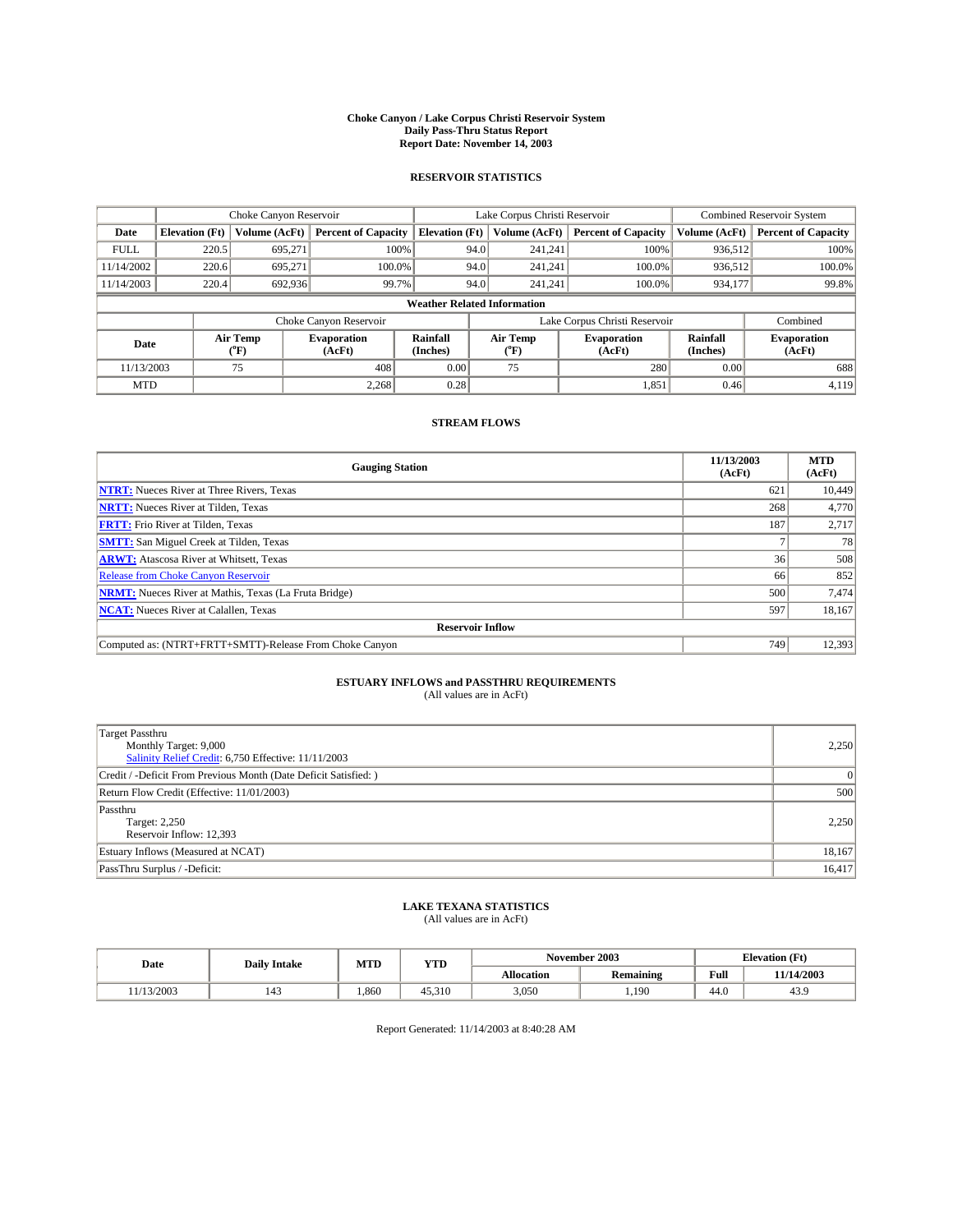#### **Choke Canyon / Lake Corpus Christi Reservoir System Daily Pass-Thru Status Report Report Date: November 15, 2003**

### **RESERVOIR STATISTICS**

|             | Choke Canyon Reservoir             |                             | Lake Corpus Christi Reservoir |                             |                               |                  | Combined Reservoir System    |                      |                              |
|-------------|------------------------------------|-----------------------------|-------------------------------|-----------------------------|-------------------------------|------------------|------------------------------|----------------------|------------------------------|
| Date        | <b>Elevation</b> (Ft)              | Volume (AcFt)               | <b>Percent of Capacity</b>    | <b>Elevation</b> (Ft)       |                               | Volume (AcFt)    | <b>Percent of Capacity</b>   | Volume (AcFt)        | <b>Percent of Capacity</b>   |
| <b>FULL</b> | 220.5                              | 695,271                     |                               | 100%                        | 94.0                          | 241,241          | 100%                         | 936.512              | 100%                         |
| 11/15/2002  | 220.5                              | 695.271                     | $100.0\%$                     |                             | 94.0                          | 241.241          | $100.0\%$                    | 936.512              | 100.0%                       |
| 11/15/2003  | 220.4                              | 692,936                     |                               | 99.7%                       | 94.0                          | 241.241          | $100.0\%$                    | 934,177              | 99.8%                        |
|             | <b>Weather Related Information</b> |                             |                               |                             |                               |                  |                              |                      |                              |
|             |                                    |                             | Choke Canyon Reservoir        |                             | Lake Corpus Christi Reservoir |                  |                              |                      | Combined                     |
| Date        |                                    | Air Temp<br>${}^{\circ}$ F) | <b>Evaporation</b><br>(AcFt)  | <b>Rainfall</b><br>(Inches) |                               | Air Temp<br>("F) | <b>Evaporation</b><br>(AcFt) | Rainfall<br>(Inches) | <b>Evaporation</b><br>(AcFt) |
| 11/14/2003  |                                    | 79                          | 166                           | 0.00                        |                               | 77               | 146                          | 0.00                 | 312                          |
| <b>MTD</b>  |                                    |                             | 2,434                         | 0.28                        |                               |                  | 1,997                        | 0.46                 | 4,431                        |

### **STREAM FLOWS**

| <b>Gauging Station</b>                                       | 11/14/2003<br>(AcFt) | <b>MTD</b><br>(AcFt) |  |  |  |  |
|--------------------------------------------------------------|----------------------|----------------------|--|--|--|--|
| <b>NTRT:</b> Nueces River at Three Rivers, Texas             | 601                  | 11,050               |  |  |  |  |
| <b>NRTT:</b> Nueces River at Tilden, Texas                   | 264                  | 5,034                |  |  |  |  |
| <b>FRTT:</b> Frio River at Tilden, Texas                     | 185                  | 2,902                |  |  |  |  |
| <b>SMTT:</b> San Miguel Creek at Tilden, Texas               |                      | 84                   |  |  |  |  |
| <b>ARWT:</b> Atascosa River at Whitsett, Texas               | 36                   | 544                  |  |  |  |  |
| Release from Choke Canyon Reservoir                          | 66                   | 917                  |  |  |  |  |
| <b>NRMT:</b> Nueces River at Mathis, Texas (La Fruta Bridge) | 488                  | 7,962                |  |  |  |  |
| <b>NCAT:</b> Nueces River at Calallen, Texas                 | 615                  | 18,782               |  |  |  |  |
| <b>Reservoir Inflow</b>                                      |                      |                      |  |  |  |  |
| Computed as: (NTRT+FRTT+SMTT)-Release From Choke Canyon      | 727                  | 13,120               |  |  |  |  |

# **ESTUARY INFLOWS and PASSTHRU REQUIREMENTS**<br>(All values are in AcFt)

| Target Passthru<br>Monthly Target: 9,000<br>Salinity Relief Credit: 6,750 Effective: 11/11/2003 | 2,250  |
|-------------------------------------------------------------------------------------------------|--------|
| Credit / -Deficit From Previous Month (Date Deficit Satisfied: )                                | 0      |
| Return Flow Credit (Effective: 11/01/2003)                                                      | 500    |
| Passthru<br>Target: 2,250<br>Reservoir Inflow: 13,120                                           | 2,250  |
| Estuary Inflows (Measured at NCAT)                                                              | 18,782 |
| PassThru Surplus / -Deficit:                                                                    | 17,032 |

# **LAKE TEXANA STATISTICS** (All values are in AcFt)

| Date      | <b>Daily Intake</b>             | MTD   | <b>YTD</b> |                   | November 2003 | <b>Elevation</b> (Ft) |                |
|-----------|---------------------------------|-------|------------|-------------------|---------------|-----------------------|----------------|
|           |                                 |       |            | <b>Allocation</b> | Remaining     | Full                  | 11/15/2003     |
| 1/14/2003 | $\overline{\phantom{a}}$<br>143 | 2.004 | 45.454     | 3,050             | .046          | $\sim$<br>-44.G       | $\sim$<br>43.5 |

Report Generated: 11/15/2003 at 8:37:46 AM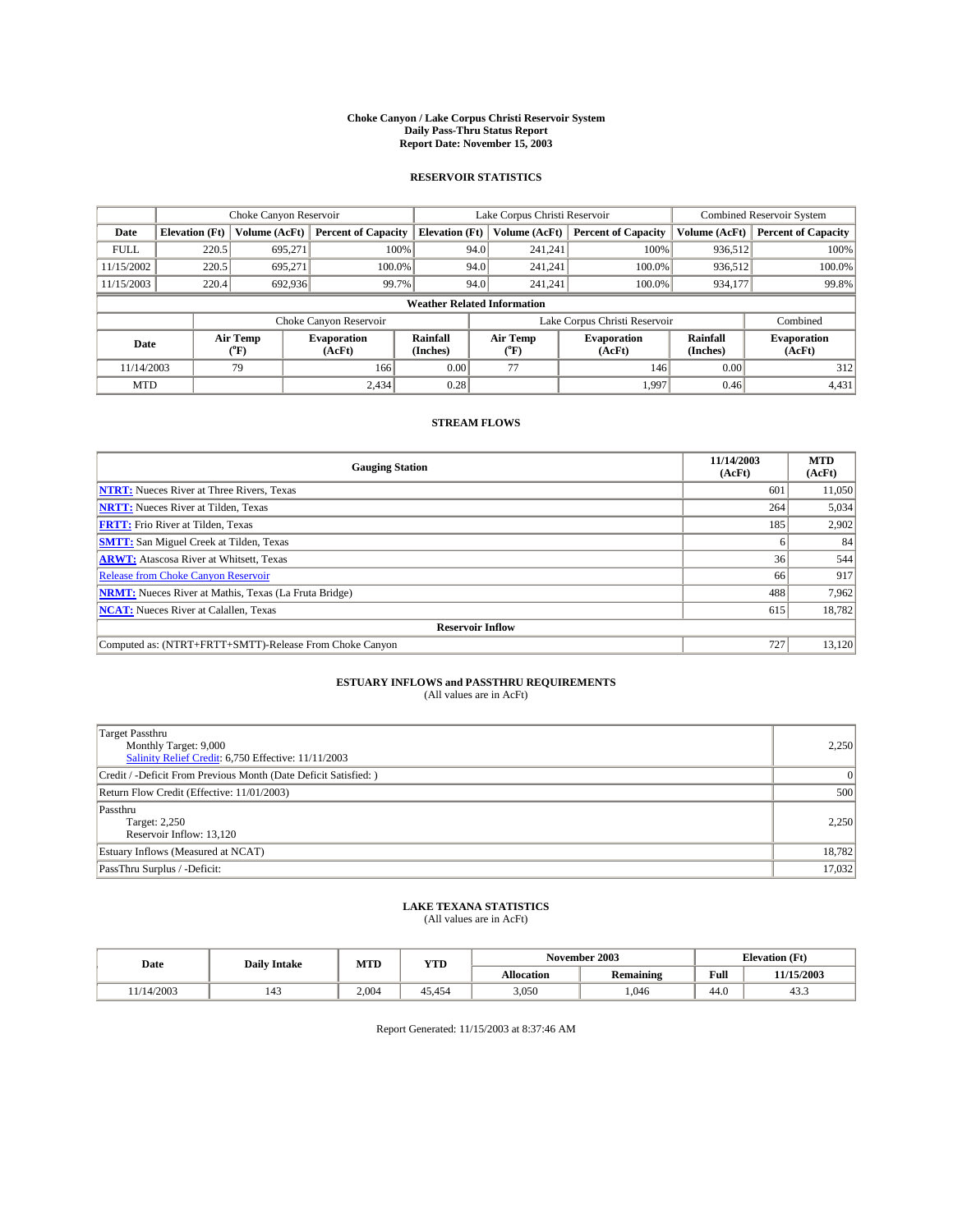#### **Choke Canyon / Lake Corpus Christi Reservoir System Daily Pass-Thru Status Report Report Date: November 16, 2003**

### **RESERVOIR STATISTICS**

|             | Choke Canyon Reservoir             |                             | Lake Corpus Christi Reservoir |                             |                               |                  | Combined Reservoir System    |                      |                              |         |       |
|-------------|------------------------------------|-----------------------------|-------------------------------|-----------------------------|-------------------------------|------------------|------------------------------|----------------------|------------------------------|---------|-------|
| Date        | <b>Elevation</b> (Ft)              | Volume (AcFt)               | <b>Percent of Capacity</b>    | <b>Elevation</b> (Ft)       |                               | Volume (AcFt)    | <b>Percent of Capacity</b>   | Volume (AcFt)        | <b>Percent of Capacity</b>   |         |       |
| <b>FULL</b> | 220.5                              | 695,271                     |                               | 100%                        | 94.0                          | 241,241          | 100%                         | 936.512              | 100%                         |         |       |
| 11/16/2002  | 220.5                              | 695.271                     | $100.0\%$                     |                             | 94.0                          | 241.241          | $100.0\%$                    | 936.512              | 100.0%                       |         |       |
| 11/16/2003  | 220.4                              | 692,677                     | 99.6%                         |                             |                               |                  | 94.0                         |                      | $100.0\%$<br>241.241         | 933,918 | 99.7% |
|             | <b>Weather Related Information</b> |                             |                               |                             |                               |                  |                              |                      |                              |         |       |
|             |                                    |                             | Choke Canyon Reservoir        |                             | Lake Corpus Christi Reservoir |                  |                              |                      | Combined                     |         |       |
| Date        |                                    | Air Temp<br>${}^{\circ}$ F) | <b>Evaporation</b><br>(AcFt)  | <b>Rainfall</b><br>(Inches) |                               | Air Temp<br>("F) | <b>Evaporation</b><br>(AcFt) | Rainfall<br>(Inches) | <b>Evaporation</b><br>(AcFt) |         |       |
| 11/15/2003  |                                    | 82                          | 151                           | 0.00                        |                               | 83               | 123                          | 0.00                 | 274                          |         |       |
| <b>MTD</b>  |                                    |                             | 2,585                         | 0.28                        |                               |                  | 2,120                        | 0.46                 | 4,705                        |         |       |

### **STREAM FLOWS**

| <b>Gauging Station</b>                                       | 11/15/2003<br>(AcFt) | <b>MTD</b><br>(AcFt) |
|--------------------------------------------------------------|----------------------|----------------------|
| <b>NTRT:</b> Nueces River at Three Rivers, Texas             | 594                  | 11,644               |
| <b>NRTT:</b> Nueces River at Tilden, Texas                   | 262                  | 5,296                |
| <b>FRTT:</b> Frio River at Tilden, Texas                     | 183                  | 3,085                |
| <b>SMTT:</b> San Miguel Creek at Tilden, Texas               |                      | 91                   |
| <b>ARWT:</b> Atascosa River at Whitsett, Texas               | 34                   | 578                  |
| <b>Release from Choke Canyon Reservoir</b>                   | 66                   | 983                  |
| <b>NRMT:</b> Nueces River at Mathis, Texas (La Fruta Bridge) | 482                  | 8,444                |
| <b>NCAT:</b> Nueces River at Calallen, Texas                 | 615                  | 19,397               |
| <b>Reservoir Inflow</b>                                      |                      |                      |
| Computed as: (NTRT+FRTT+SMTT)-Release From Choke Canyon      | 717                  | 13,837               |

# **ESTUARY INFLOWS and PASSTHRU REQUIREMENTS**<br>(All values are in AcFt)

| Target Passthru<br>Monthly Target: 9,000<br>Salinity Relief Credit: 6,750 Effective: 11/11/2003 | 2,250  |
|-------------------------------------------------------------------------------------------------|--------|
| Credit / -Deficit From Previous Month (Date Deficit Satisfied: )                                | 0      |
| Return Flow Credit (Effective: 11/01/2003)                                                      | 500    |
| Passthru<br>Target: 2,250<br>Reservoir Inflow: 13,837                                           | 2,250  |
| Estuary Inflows (Measured at NCAT)                                                              | 19,397 |
| PassThru Surplus / -Deficit:                                                                    | 17,647 |

# **LAKE TEXANA STATISTICS** (All values are in AcFt)

| Date      | <b>Daily Intake</b>             | MTD   | <b>YTD</b> |                   | November 2003    | <b>Elevation</b> (Ft) |                |
|-----------|---------------------------------|-------|------------|-------------------|------------------|-----------------------|----------------|
|           |                                 |       |            | <b>Allocation</b> | <b>Remaining</b> | Full                  | 11/16/2003     |
| 1/15/2003 | $\overline{\phantom{a}}$<br>143 | 2.146 | 45.596     | 3,050             | 904              | $\sim$<br>-44.G       | $\sim$<br>د.45 |

Report Generated: 11/16/2003 at 9:55:59 AM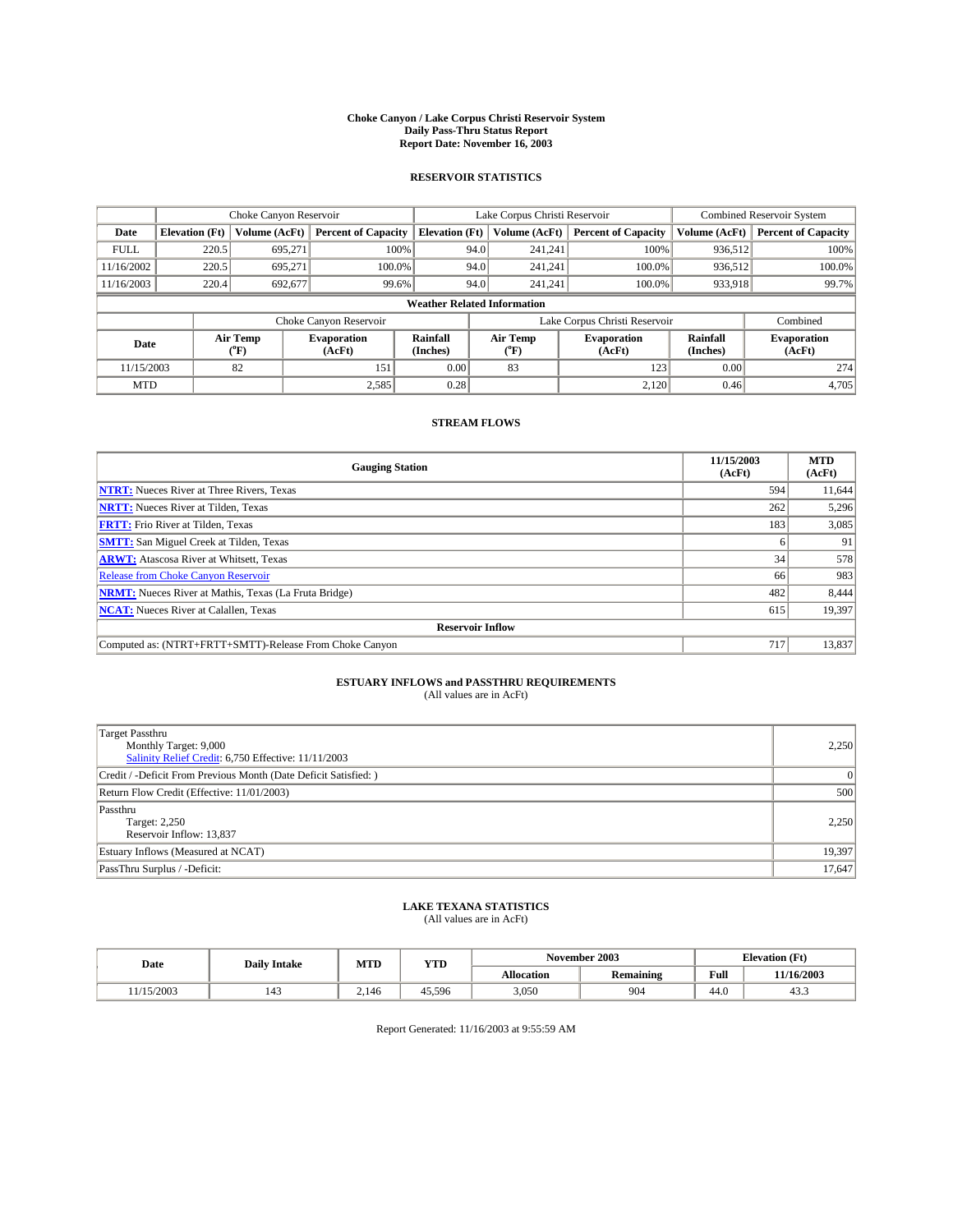#### **Choke Canyon / Lake Corpus Christi Reservoir System Daily Pass-Thru Status Report Report Date: November 17, 2003**

### **RESERVOIR STATISTICS**

|             | Choke Canyon Reservoir             |                             | Lake Corpus Christi Reservoir |                             |                               |                  | <b>Combined Reservoir System</b> |                      |                              |  |
|-------------|------------------------------------|-----------------------------|-------------------------------|-----------------------------|-------------------------------|------------------|----------------------------------|----------------------|------------------------------|--|
| Date        | <b>Elevation</b> (Ft)              | Volume (AcFt)               | <b>Percent of Capacity</b>    | <b>Elevation</b> (Ft)       |                               | Volume (AcFt)    | <b>Percent of Capacity</b>       | Volume (AcFt)        | <b>Percent of Capacity</b>   |  |
| <b>FULL</b> | 220.5                              | 695,271                     | 100%                          |                             | 94.0                          | 241,241          | 100%                             | 936.512              | 100%                         |  |
| 11/17/2002  | 220.5                              | 694,752                     | 99.9%                         |                             | 94.0                          | 241.241          | $100.0\%$                        | 935,993              | 99.9%                        |  |
| 11/17/2003  | 220.5                              | 694,493                     | 99.9%                         |                             | 94.0<br>$100.0\%$<br>241.241  |                  | 935,734                          | 99.9%                |                              |  |
|             | <b>Weather Related Information</b> |                             |                               |                             |                               |                  |                                  |                      |                              |  |
|             |                                    |                             | Choke Canyon Reservoir        |                             | Lake Corpus Christi Reservoir |                  |                                  |                      | Combined                     |  |
| Date        |                                    | Air Temp<br>${}^{\circ}$ F) | <b>Evaporation</b><br>(AcFt)  | <b>Rainfall</b><br>(Inches) |                               | Air Temp<br>("F) | <b>Evaporation</b><br>(AcFt)     | Rainfall<br>(Inches) | <b>Evaporation</b><br>(AcFt) |  |
| 11/16/2003  |                                    | 85                          | 227                           | 0.34                        |                               | 84               | 224                              | 0.41                 | 451                          |  |
| <b>MTD</b>  |                                    |                             | 2,812                         | 0.62                        |                               |                  | 2,344                            | 0.87                 | 5,156                        |  |

### **STREAM FLOWS**

| <b>Gauging Station</b>                                       | 11/16/2003<br>(AcFt) | <b>MTD</b><br>(AcFt) |
|--------------------------------------------------------------|----------------------|----------------------|
| <b>NTRT:</b> Nueces River at Three Rivers, Texas             | 586                  | 12,230               |
| <b>NRTT:</b> Nueces River at Tilden, Texas                   | 260                  | 5,556                |
| <b>FRTT:</b> Frio River at Tilden, Texas                     | 185                  | 3,269                |
| <b>SMTT:</b> San Miguel Creek at Tilden, Texas               |                      | 97                   |
| <b>ARWT:</b> Atascosa River at Whitsett, Texas               | 34                   | 611                  |
| Release from Choke Canyon Reservoir                          | 66                   | 1,048                |
| <b>NRMT:</b> Nueces River at Mathis, Texas (La Fruta Bridge) | 482                  | 8,927                |
| <b>NCAT:</b> Nueces River at Calallen, Texas                 | 556                  | 19,953               |
| <b>Reservoir Inflow</b>                                      |                      |                      |
| Computed as: (NTRT+FRTT+SMTT)-Release From Choke Canyon      | 711                  | 14,548               |

# **ESTUARY INFLOWS and PASSTHRU REQUIREMENTS**<br>(All values are in AcFt)

| Target Passthru<br>Monthly Target: 9,000<br>Salinity Relief Credit: 6,750 Effective: 11/11/2003 | 2,250  |
|-------------------------------------------------------------------------------------------------|--------|
| Credit / -Deficit From Previous Month (Date Deficit Satisfied: )                                | 0      |
| Return Flow Credit (Effective: 11/01/2003)                                                      | 500    |
| Passthru<br>Target: 2,250<br>Reservoir Inflow: 14,548                                           | 2,250  |
| Estuary Inflows (Measured at NCAT)                                                              | 19,953 |
| PassThru Surplus / -Deficit:                                                                    | 18,203 |

# **LAKE TEXANA STATISTICS** (All values are in AcFt)

| Date      | <b>Daily Intake</b> | MTD   | YTD    |                   | November 2003    | <b>Elevation</b> (Ft) |                |
|-----------|---------------------|-------|--------|-------------------|------------------|-----------------------|----------------|
|           |                     |       |        | <b>Allocation</b> | <b>Remaining</b> | Full                  | 11/17/2003     |
| 1/16/2003 | 143                 | 2.289 | 45.739 | 3,050             | 761              | $\sim$<br>44.U        | $\sim$<br>45.5 |

Report Generated: 11/17/2003 at 8:35:56 AM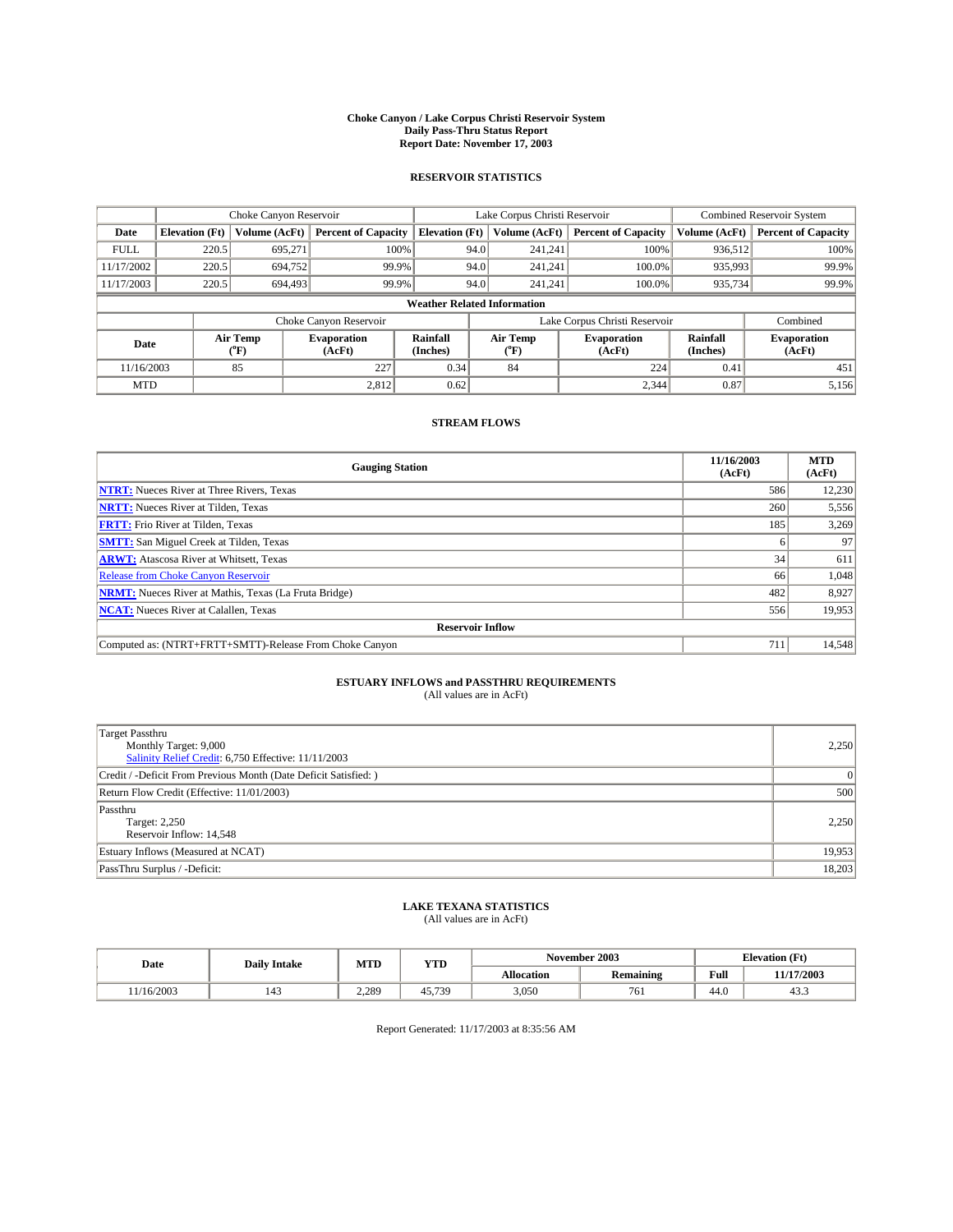#### **Choke Canyon / Lake Corpus Christi Reservoir System Daily Pass-Thru Status Report Report Date: November 18, 2003**

### **RESERVOIR STATISTICS**

|             | Choke Canyon Reservoir             |                             | Lake Corpus Christi Reservoir |                             |                               |                  | Combined Reservoir System    |                      |                              |  |
|-------------|------------------------------------|-----------------------------|-------------------------------|-----------------------------|-------------------------------|------------------|------------------------------|----------------------|------------------------------|--|
| Date        | <b>Elevation</b> (Ft)              | Volume (AcFt)               | <b>Percent of Capacity</b>    | <b>Elevation</b> (Ft)       |                               | Volume (AcFt)    | <b>Percent of Capacity</b>   | Volume (AcFt)        | <b>Percent of Capacity</b>   |  |
| <b>FULL</b> | 220.5                              | 695,271                     |                               | 100%                        | 94.0                          | 241,241          | 100%                         | 936.512              | 100%                         |  |
| 11/18/2002  | 220.5                              | 694,493                     | 99.9%                         |                             | 94.0                          | 241.241          | $100.0\%$                    | 935,734              | 99.9%                        |  |
| 11/18/2003  | 220.5                              | 695.271                     | 100.0%                        |                             | 94.0                          | 241.241          | $100.0\%$                    | 936,512              | 100.0%                       |  |
|             | <b>Weather Related Information</b> |                             |                               |                             |                               |                  |                              |                      |                              |  |
|             |                                    |                             | Choke Canyon Reservoir        |                             | Lake Corpus Christi Reservoir |                  |                              |                      | Combined                     |  |
| Date        |                                    | Air Temp<br>${}^{\circ}$ F) | <b>Evaporation</b><br>(AcFt)  | <b>Rainfall</b><br>(Inches) |                               | Air Temp<br>("F) | <b>Evaporation</b><br>(AcFt) | Rainfall<br>(Inches) | <b>Evaporation</b><br>(AcFt) |  |
| 11/17/2003  |                                    | 83                          | 182                           | 0.30                        |                               | 84               | 179                          | 0.37                 | 361                          |  |
| <b>MTD</b>  |                                    |                             | 2,994                         | 0.92                        |                               |                  | 2,523                        | 1.24                 | 5,517                        |  |

### **STREAM FLOWS**

| <b>Gauging Station</b>                                       | 11/17/2003<br>(AcFt) | <b>MTD</b><br>(AcFt) |
|--------------------------------------------------------------|----------------------|----------------------|
| <b>NTRT:</b> Nueces River at Three Rivers, Texas             | 605                  | 12,835               |
| <b>NRTT:</b> Nueces River at Tilden, Texas                   | 248                  | 5,804                |
| <b>FRTT:</b> Frio River at Tilden, Texas                     | 189                  | 3,458                |
| <b>SMTT:</b> San Miguel Creek at Tilden, Texas               |                      | 104                  |
| <b>ARWT:</b> Atascosa River at Whitsett, Texas               | 77                   | 689                  |
| Release from Choke Canyon Reservoir                          | 66                   | 1,114                |
| <b>NRMT:</b> Nueces River at Mathis, Texas (La Fruta Bridge) | 512                  | 9,439                |
| <b>NCAT:</b> Nueces River at Calallen, Texas                 | 534                  | 20,487               |
| <b>Reservoir Inflow</b>                                      |                      |                      |
| Computed as: (NTRT+FRTT+SMTT)-Release From Choke Canyon      | 735                  | 15,283               |

# **ESTUARY INFLOWS and PASSTHRU REQUIREMENTS**<br>(All values are in AcFt)

| Target Passthru<br>Monthly Target: 9,000<br>Salinity Relief Credit: 6,750 Effective: 11/11/2003 | 2,250  |
|-------------------------------------------------------------------------------------------------|--------|
| Credit / -Deficit From Previous Month (Date Deficit Satisfied: )                                | 0      |
| Return Flow Credit (Effective: 11/01/2003)                                                      | 500    |
| Passthru<br>Target: 2,250<br>Reservoir Inflow: 15,283                                           | 2,250  |
| Estuary Inflows (Measured at NCAT)                                                              | 20,487 |
| PassThru Surplus / -Deficit:                                                                    | 18,737 |

# **LAKE TEXANA STATISTICS** (All values are in AcFt)

| Date      | <b>Daily Intake</b>             | MTD   | <b>YTD</b> |                   | November 2003    | <b>Elevation</b> (Ft) |                |  |
|-----------|---------------------------------|-------|------------|-------------------|------------------|-----------------------|----------------|--|
|           |                                 |       |            | <b>Allocation</b> | <b>Remaining</b> | Full                  | 11/18/2003     |  |
| 1/17/2003 | $\overline{\phantom{a}}$<br>143 | 2.432 | 45.882     | 3,050             | 618              | $\sim$<br>44.U        | $\sim$<br>د.45 |  |

Report Generated: 11/18/2003 at 8:47:02 AM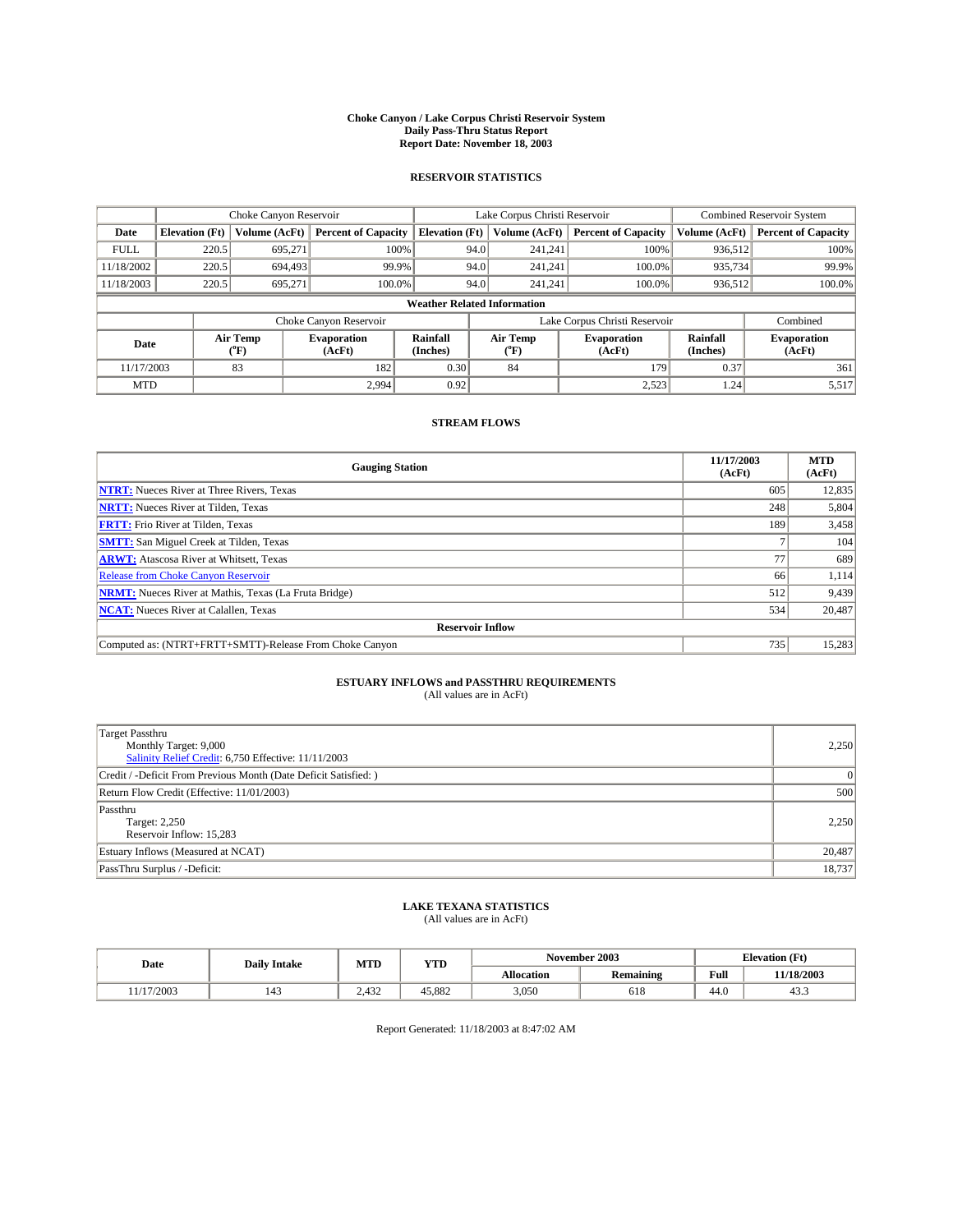#### **Choke Canyon / Lake Corpus Christi Reservoir System Daily Pass-Thru Status Report Report Date: November 19, 2003**

### **RESERVOIR STATISTICS**

|             | Choke Canyon Reservoir             |                  | Lake Corpus Christi Reservoir |                             |                               |                  | Combined Reservoir System    |                      |                              |  |
|-------------|------------------------------------|------------------|-------------------------------|-----------------------------|-------------------------------|------------------|------------------------------|----------------------|------------------------------|--|
| Date        | <b>Elevation</b> (Ft)              | Volume (AcFt)    | <b>Percent of Capacity</b>    | <b>Elevation</b> (Ft)       |                               | Volume (AcFt)    | <b>Percent of Capacity</b>   | Volume (AcFt)        | <b>Percent of Capacity</b>   |  |
| <b>FULL</b> | 220.5                              | 695,271          |                               | 100%                        | 94.0                          | 241,241          | 100%                         | 936.512              | 100%                         |  |
| 11/19/2002  | 220.5                              | 695.271          | $100.0\%$                     |                             | 94.0                          | 241.241          | $100.0\%$                    | 936.512              | 100.0%                       |  |
| 11/19/2003  | 220.5                              | 695,012          | 100.0%                        |                             | 94.0                          |                  | $100.0\%$<br>241.241         | 936,253              | 100.0%                       |  |
|             | <b>Weather Related Information</b> |                  |                               |                             |                               |                  |                              |                      |                              |  |
|             |                                    |                  | Choke Canyon Reservoir        |                             | Lake Corpus Christi Reservoir |                  |                              |                      | Combined                     |  |
| Date        |                                    | Air Temp<br>(°F) | <b>Evaporation</b><br>(AcFt)  | <b>Rainfall</b><br>(Inches) |                               | Air Temp<br>("F) | <b>Evaporation</b><br>(AcFt) | Rainfall<br>(Inches) | <b>Evaporation</b><br>(AcFt) |  |
| 11/18/2003  |                                    | 75               | 499                           | 0.00                        |                               | 84               | 325                          | 0.00                 | 824                          |  |
| <b>MTD</b>  |                                    |                  | 3,493                         | 0.92                        |                               |                  | 2,848                        | 1.24                 | 6,341                        |  |

### **STREAM FLOWS**

| <b>Gauging Station</b>                                       | 11/18/2003<br>(AcFt) | <b>MTD</b><br>(AcFt) |
|--------------------------------------------------------------|----------------------|----------------------|
| <b>NTRT:</b> Nueces River at Three Rivers, Texas             | 921                  | 13,756               |
| <b>NRTT:</b> Nueces River at Tilden, Texas                   | 326                  | 6,130                |
| <b>FRTT:</b> Frio River at Tilden, Texas                     | 189                  | 3,646                |
| <b>SMTT:</b> San Miguel Creek at Tilden, Texas               |                      | 111                  |
| <b>ARWT:</b> Atascosa River at Whitsett, Texas               | 48                   | 736                  |
| <b>Release from Choke Canyon Reservoir</b>                   | 66                   | 1,179                |
| <b>NRMT:</b> Nueces River at Mathis, Texas (La Fruta Bridge) | 1,376                | 10,814               |
| <b>NCAT:</b> Nueces River at Calallen, Texas                 | 578                  | 21,065               |
| <b>Reservoir Inflow</b>                                      |                      |                      |
| Computed as: (NTRT+FRTT+SMTT)-Release From Choke Canyon      | 1,051                | 16,334               |

## **ESTUARY INFLOWS and PASSTHRU REQUIREMENTS**

(All values are in AcFt)

| Target Passthru<br>Monthly Target: 9,000<br>Salinity Relief Credit: 6,750 Effective: 11/11/2003 | 2,250          |
|-------------------------------------------------------------------------------------------------|----------------|
| Credit / -Deficit From Previous Month (Date Deficit Satisfied: )                                | $\overline{0}$ |
| Return Flow Credit (Effective: 11/01/2003)                                                      | 500            |
| Passthru<br>Target: 2,250<br>Reservoir Inflow: 16,334                                           | 2,250          |
| Estuary Inflows (Measured at NCAT)                                                              | 21,065         |
| PassThru Surplus / -Deficit:                                                                    | 19,315         |

# **LAKE TEXANA STATISTICS** (All values are in AcFt)

| Date | <b>Daily Intake</b> | <b>MTD</b> | <b>YTD</b> |                   | November 2003    | $\therefore$ levation (F <sup>+)</sup> |        |
|------|---------------------|------------|------------|-------------------|------------------|----------------------------------------|--------|
|      |                     |            |            | <b>Allocation</b> | <b>¦emaining</b> | Full                                   | 9/2003 |

Report Generated: 11/19/2003 at 8:33:52 AM

11/18/2003 | 143 | 2,575 | 46,025 | 3,050 | 475 | 44.0 | 44.2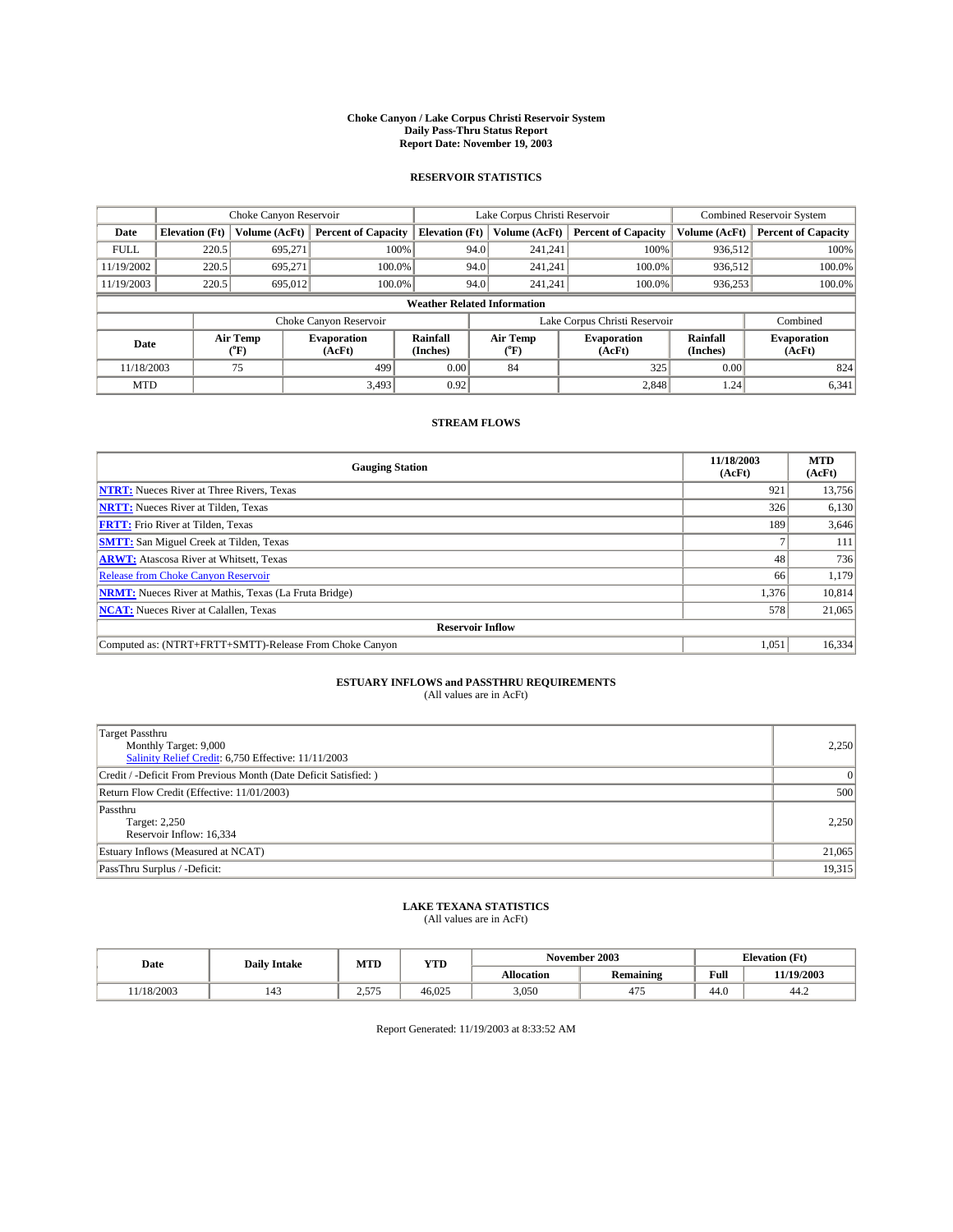#### **Choke Canyon / Lake Corpus Christi Reservoir System Daily Pass-Thru Status Report Report Date: November 20, 2003**

### **RESERVOIR STATISTICS**

|             | Choke Canyon Reservoir             |                             | Lake Corpus Christi Reservoir |                             |                               |                  | <b>Combined Reservoir System</b> |                      |                              |  |
|-------------|------------------------------------|-----------------------------|-------------------------------|-----------------------------|-------------------------------|------------------|----------------------------------|----------------------|------------------------------|--|
| Date        | <b>Elevation</b> (Ft)              | Volume (AcFt)               | <b>Percent of Capacity</b>    | <b>Elevation</b> (Ft)       |                               | Volume (AcFt)    | <b>Percent of Capacity</b>       | Volume (AcFt)        | <b>Percent of Capacity</b>   |  |
| <b>FULL</b> | 220.5                              | 695,271                     | 100%                          |                             | 94.0                          | 241,241          | 100%                             | 936.512              | 100%                         |  |
| 11/20/2002  | 220.5                              | 695.271                     | $100.0\%$                     |                             | 94.0                          | 241.241          | $100.0\%$                        | 936,512              | 100.0%                       |  |
| 11/20/2003  | 220.4                              | 692,936                     | 99.7%                         |                             | 94.0                          | 241.241          | $100.0\%$                        | 934,177              | 99.8%                        |  |
|             | <b>Weather Related Information</b> |                             |                               |                             |                               |                  |                                  |                      |                              |  |
|             |                                    |                             | Choke Canyon Reservoir        |                             | Lake Corpus Christi Reservoir |                  |                                  | Combined             |                              |  |
| Date        |                                    | Air Temp<br>${}^{\circ}$ F) | <b>Evaporation</b><br>(AcFt)  | <b>Rainfall</b><br>(Inches) |                               | Air Temp<br>("F) | <b>Evaporation</b><br>(AcFt)     | Rainfall<br>(Inches) | <b>Evaporation</b><br>(AcFt) |  |
| 11/19/2003  |                                    | 76                          | 211                           | 0.00                        |                               | 72               | 224                              | 0.00                 | 435                          |  |
| <b>MTD</b>  |                                    |                             | 3,704                         | 0.92                        |                               |                  | 3,072                            | 1.24                 | 6,776                        |  |

### **STREAM FLOWS**

| <b>Gauging Station</b>                                       | 11/19/2003<br>(AcFt) | <b>MTD</b><br>(AcFt) |
|--------------------------------------------------------------|----------------------|----------------------|
| <b>NTRT:</b> Nueces River at Three Rivers, Texas             | 665                  | 14,421               |
| <b>NRTT:</b> Nueces River at Tilden, Texas                   | 318                  | 6,447                |
| <b>FRTT:</b> Frio River at Tilden, Texas                     | 210                  | 3,857                |
| <b>SMTT:</b> San Miguel Creek at Tilden, Texas               |                      | <b>118</b>           |
| <b>ARWT:</b> Atascosa River at Whitsett, Texas               | 34                   | 770                  |
| Release from Choke Canyon Reservoir                          | 66                   | 1,245                |
| <b>NRMT:</b> Nueces River at Mathis, Texas (La Fruta Bridge) | 320                  | 11,134               |
| <b>NCAT:</b> Nueces River at Calallen, Texas                 | 1,590                | 22,655               |
| <b>Reservoir Inflow</b>                                      |                      |                      |
| Computed as: (NTRT+FRTT+SMTT)-Release From Choke Canyon      | 817                  | 17,151               |

# **ESTUARY INFLOWS and PASSTHRU REQUIREMENTS**<br>(All values are in AcFt)

| Target Passthru<br>Monthly Target: 9,000<br>Salinity Relief Credit: 6,750 Effective: 11/11/2003 | 2,250    |
|-------------------------------------------------------------------------------------------------|----------|
| Credit / -Deficit From Previous Month (Date Deficit Satisfied: )                                | $\Omega$ |
| Return Flow Credit (Effective: 11/01/2003)                                                      | 500      |
| Passthru<br>Target: 2,250<br>Reservoir Inflow: 17,151                                           | 2,250    |
| Estuary Inflows (Measured at NCAT)                                                              | 22,655   |
| PassThru Surplus / -Deficit:                                                                    | 20,905   |

# **LAKE TEXANA STATISTICS** (All values are in AcFt)

| Date      | <b>Daily Intake</b> | MTD          | <b>YTD</b> | November 2003     |                  |                | <b>Elevation</b> (Ft) |
|-----------|---------------------|--------------|------------|-------------------|------------------|----------------|-----------------------|
|           |                     |              |            | <b>Allocation</b> | <b>Remaining</b> | Full           | 11/20/2003            |
| 1/19/2003 | 143                 | 710<br>2.110 | 46.168     | 3,050             | 222<br>332       | $\sim$<br>44.V | 44.0                  |

Report Generated: 11/20/2003 at 9:48:03 AM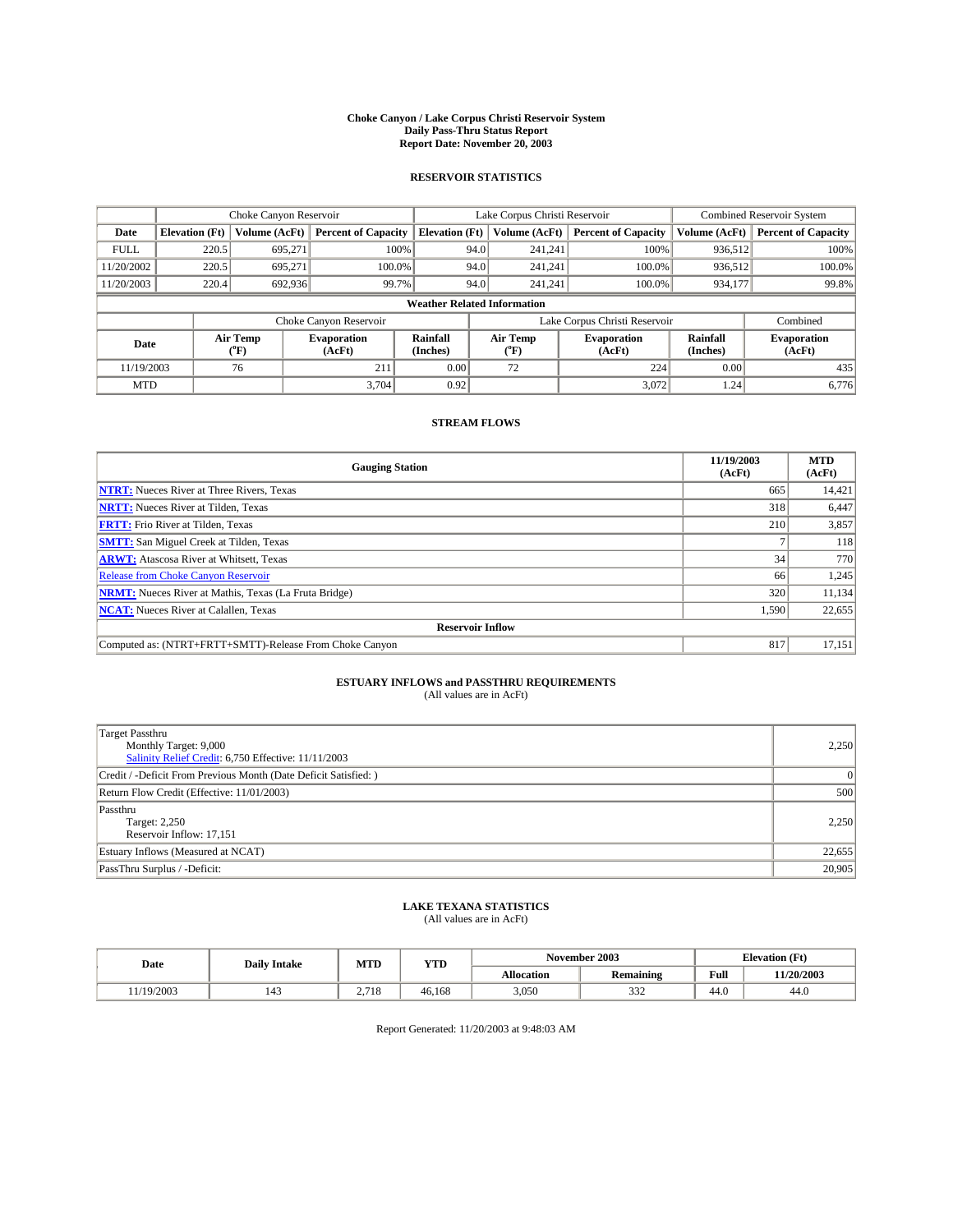#### **Choke Canyon / Lake Corpus Christi Reservoir System Daily Pass-Thru Status Report Report Date: November 21, 2003**

### **RESERVOIR STATISTICS**

|             | Choke Canyon Reservoir                 |                  | Lake Corpus Christi Reservoir |                             |                               |                         | <b>Combined Reservoir System</b> |                      |                              |  |
|-------------|----------------------------------------|------------------|-------------------------------|-----------------------------|-------------------------------|-------------------------|----------------------------------|----------------------|------------------------------|--|
| Date        | Volume (AcFt)<br><b>Elevation</b> (Ft) |                  | <b>Percent of Capacity</b>    | <b>Elevation</b> (Ft)       |                               | Volume (AcFt)           | <b>Percent of Capacity</b>       | Volume (AcFt)        | <b>Percent of Capacity</b>   |  |
| <b>FULL</b> | 220.5                                  | 695,271          |                               | 100%                        | 94.0                          | 241,241                 | 100%                             | 936,512              | 100%                         |  |
| 11/21/2002  | 220.5                                  | 695.271          | 100.0%                        |                             | 94.0                          | 241.241                 | 100.0%                           | 936.512              | 100.0%                       |  |
| 11/21/2003  | 220.4                                  | 692,677          | 99.6%                         |                             | 94.0                          |                         | 100.0%<br>241,241                | 933,918              | 99.7%                        |  |
|             | <b>Weather Related Information</b>     |                  |                               |                             |                               |                         |                                  |                      |                              |  |
|             |                                        |                  | Choke Canyon Reservoir        |                             | Lake Corpus Christi Reservoir |                         |                                  |                      | Combined                     |  |
| Date        |                                        | Air Temp<br>(°F) | <b>Evaporation</b><br>(AcFt)  | <b>Rainfall</b><br>(Inches) |                               | Air Temp<br>$\rm ^{op}$ | <b>Evaporation</b><br>(AcFt)     | Rainfall<br>(Inches) | <b>Evaporation</b><br>(AcFt) |  |
| 11/20/2003  |                                        | 77               | 181                           | 0.00                        |                               | 75                      | 135                              | 0.00                 | 316                          |  |
| <b>MTD</b>  |                                        |                  | 3,885                         | 0.92                        |                               |                         | 3.207                            | 1.24                 | 7,092                        |  |

### **STREAM FLOWS**

| <b>Gauging Station</b>                                       | 11/20/2003<br>(AcFt) | <b>MTD</b><br>(AcFt) |
|--------------------------------------------------------------|----------------------|----------------------|
| <b>NTRT:</b> Nueces River at Three Rivers, Texas             | 576                  | 14,997               |
| <b>NRTT:</b> Nueces River at Tilden, Texas                   | 429                  | 6,876                |
| <b>FRTT:</b> Frio River at Tilden, Texas                     | 198                  | 4,055                |
| <b>SMTT:</b> San Miguel Creek at Tilden, Texas               |                      | 125                  |
| <b>ARWT:</b> Atascosa River at Whitsett, Texas               | 34                   | 804                  |
| Release from Choke Canyon Reservoir                          | 66                   | 1,310                |
| <b>NRMT:</b> Nueces River at Mathis, Texas (La Fruta Bridge) | 296                  | 11,430               |
| <b>NCAT:</b> Nueces River at Calallen, Texas                 | 594                  | 23,248               |
| <b>Reservoir Inflow</b>                                      |                      |                      |
| Computed as: (NTRT+FRTT+SMTT)-Release From Choke Canyon      | 715                  | 17.867               |

# **ESTUARY INFLOWS and PASSTHRU REQUIREMENTS**<br>(All values are in AcFt)

| Target Passthru<br>Monthly Target: 9,000<br>Salinity Relief Credit: 6,750 Effective: 11/11/2003 | 2,250    |
|-------------------------------------------------------------------------------------------------|----------|
| Credit / -Deficit From Previous Month (Date Deficit Satisfied: )                                | $\Omega$ |
| Return Flow Credit (Effective: 11/01/2003)                                                      | 500      |
| Passthru<br>Target: 2,250<br>Reservoir Inflow: 17,867                                           | 2,250    |
| Estuary Inflows (Measured at NCAT)                                                              | 23,248   |
| PassThru Surplus / -Deficit:                                                                    | 21,498   |

# **LAKE TEXANA STATISTICS** (All values are in AcFt)

| Date      | <b>Daily Intake</b> | MTD   | <b>YTD</b> |                   | November 2003    | <b>Elevation</b> (Ft) |            |
|-----------|---------------------|-------|------------|-------------------|------------------|-----------------------|------------|
|           |                     |       |            | <b>Allocation</b> | <b>Remaining</b> | Full                  | 11/21/2003 |
| 1/20/2003 | 140                 | 2.857 | 46.307     | 3,050             | 193              | $\sim$<br>44.U        | 44.0       |

Report Generated: 11/21/2003 at 8:18:12 AM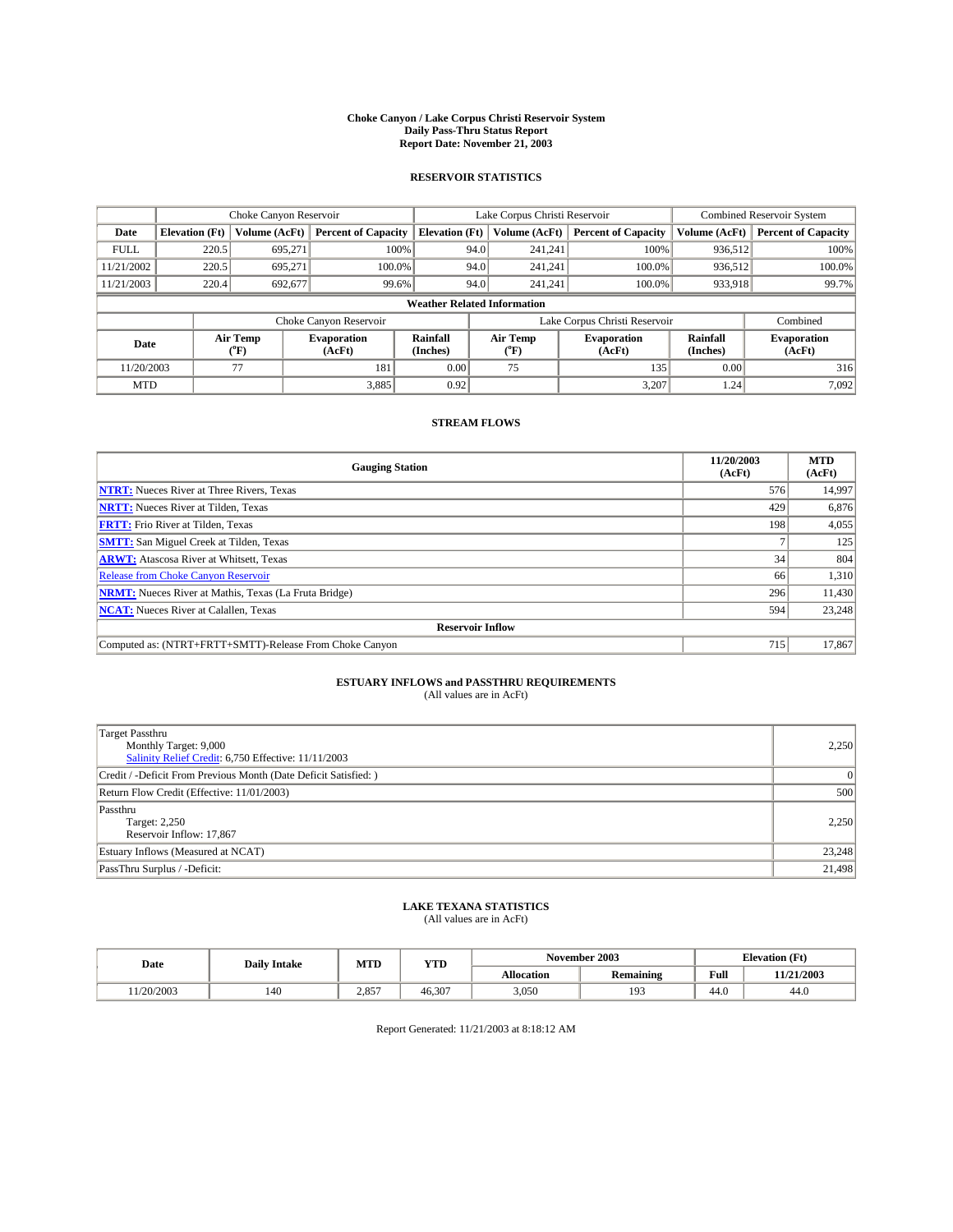#### **Choke Canyon / Lake Corpus Christi Reservoir System Daily Pass-Thru Status Report Report Date: November 22, 2003**

### **RESERVOIR STATISTICS**

|             | Choke Canyon Reservoir             |                             | Lake Corpus Christi Reservoir |                             |                               |                  | Combined Reservoir System    |                      |                              |  |
|-------------|------------------------------------|-----------------------------|-------------------------------|-----------------------------|-------------------------------|------------------|------------------------------|----------------------|------------------------------|--|
| Date        | <b>Elevation</b> (Ft)              | Volume (AcFt)               | <b>Percent of Capacity</b>    | <b>Elevation</b> (Ft)       |                               | Volume (AcFt)    | <b>Percent of Capacity</b>   | Volume (AcFt)        | <b>Percent of Capacity</b>   |  |
| <b>FULL</b> | 220.5                              | 695,271                     |                               | 100%                        | 94.0                          | 241,241          | 100%                         | 936.512              | 100%                         |  |
| 11/22/2002  | 220.5                              | 695.271                     | $100.0\%$                     |                             | 94.0                          | 241.241          | $100.0\%$                    | 936.512              | 100.0%                       |  |
| 11/22/2003  | 220.4                              | 692,158                     | 99.6%                         |                             | 94.0                          |                  | $100.0\%$<br>241.241         | 933,399              | 99.7%                        |  |
|             | <b>Weather Related Information</b> |                             |                               |                             |                               |                  |                              |                      |                              |  |
|             |                                    |                             | Choke Canyon Reservoir        |                             | Lake Corpus Christi Reservoir |                  |                              | Combined             |                              |  |
| Date        |                                    | Air Temp<br>${}^{\circ}$ F) | <b>Evaporation</b><br>(AcFt)  | <b>Rainfall</b><br>(Inches) |                               | Air Temp<br>("F) | <b>Evaporation</b><br>(AcFt) | Rainfall<br>(Inches) | <b>Evaporation</b><br>(AcFt) |  |
| 11/21/2003  |                                    | 79                          | 181                           | 0.00                        |                               | 78               | 179                          | 0.00                 | 360                          |  |
| <b>MTD</b>  |                                    |                             | 4.066                         | 0.92                        |                               |                  | 3,386                        | 1.24                 | 7,452                        |  |

### **STREAM FLOWS**

| <b>Gauging Station</b>                                       | 11/21/2003<br>(AcFt) | <b>MTD</b><br>(AcFt) |
|--------------------------------------------------------------|----------------------|----------------------|
| <b>NTRT:</b> Nueces River at Three Rivers, Texas             | 645                  | 15,642               |
| <b>NRTT:</b> Nueces River at Tilden, Texas                   | 417                  | 7,293                |
| <b>FRTT:</b> Frio River at Tilden, Texas                     | 189                  | 4,244                |
| <b>SMTT:</b> San Miguel Creek at Tilden, Texas               |                      | 131                  |
| <b>ARWT:</b> Atascosa River at Whitsett, Texas               | 34                   | 838                  |
| <b>Release from Choke Canyon Reservoir</b>                   | 66                   | 1,376                |
| <b>NRMT:</b> Nueces River at Mathis, Texas (La Fruta Bridge) | 288                  | 11,717               |
| <b>NCAT:</b> Nueces River at Calallen, Texas                 | 248                  | 23,496               |
| <b>Reservoir Inflow</b>                                      |                      |                      |
| Computed as: (NTRT+FRTT+SMTT)-Release From Choke Canyon      | 775                  | 18,641               |

# **ESTUARY INFLOWS and PASSTHRU REQUIREMENTS**<br>(All values are in AcFt)

| Target Passthru<br>Monthly Target: 9,000<br>Salinity Relief Credit: 6,750 Effective: 11/11/2003 | 2,250    |
|-------------------------------------------------------------------------------------------------|----------|
| Credit / -Deficit From Previous Month (Date Deficit Satisfied: )                                | $\Omega$ |
| Return Flow Credit (Effective: 11/01/2003)                                                      | 500      |
| Passthru<br>Target: 2,250<br>Reservoir Inflow: 18,641                                           | 2,250    |
| Estuary Inflows (Measured at NCAT)                                                              | 23,496   |
| PassThru Surplus / -Deficit:                                                                    | 21,746   |

# **LAKE TEXANA STATISTICS** (All values are in AcFt)

| Date     | <b>Daily Intake</b> | MTD   | <b>YTD</b> |                   | November 2003    | <b>Elevation (Ft)</b> |            |
|----------|---------------------|-------|------------|-------------------|------------------|-----------------------|------------|
|          |                     |       |            | <b>Allocation</b> | <b>Remaining</b> | Full                  | 11/22/2003 |
| /21/2003 | 143                 | 3,000 | 46.450     | 3,050             | 50               | 44.V                  | 44.0       |

Report Generated: 11/22/2003 at 8:16:58 AM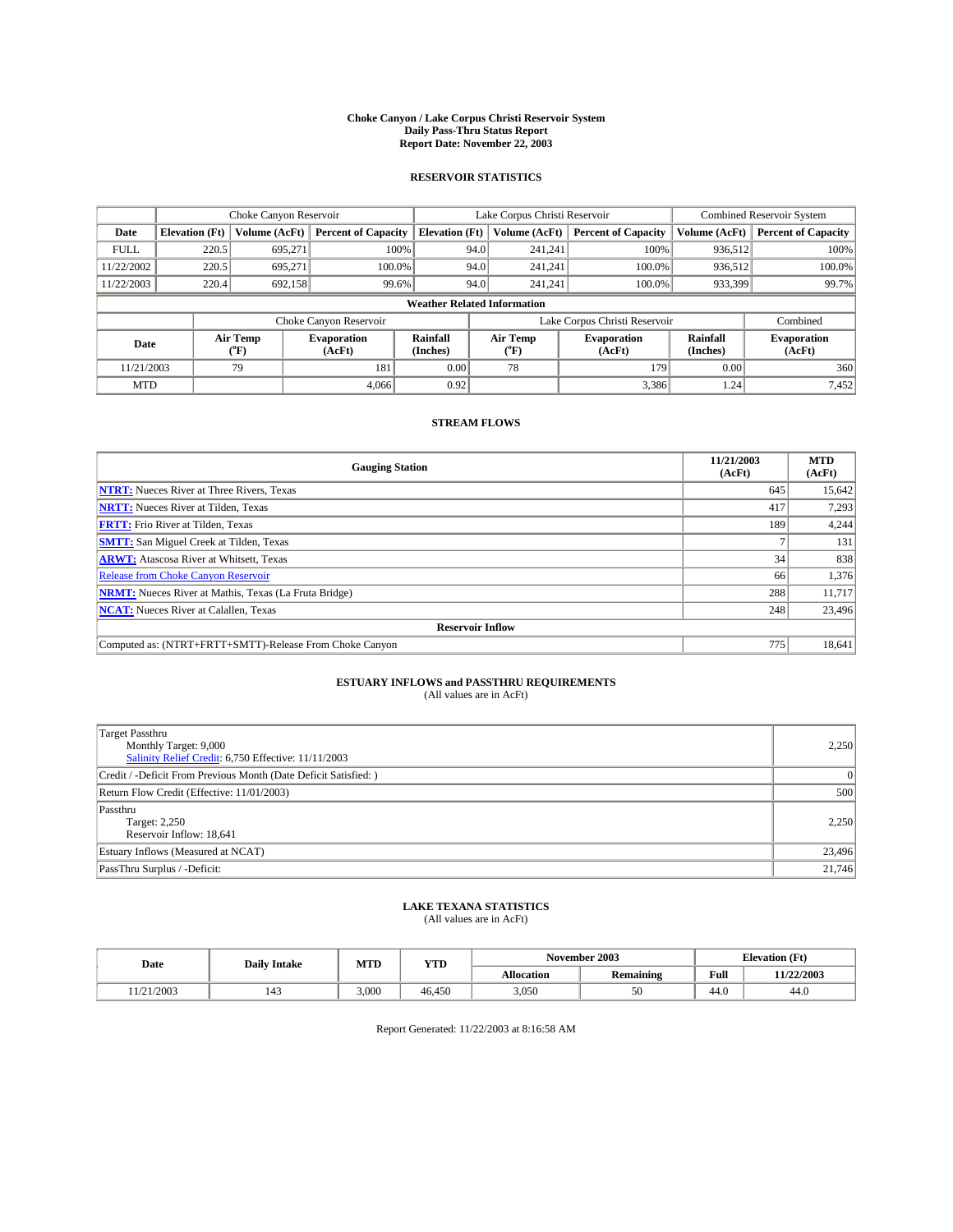#### **Choke Canyon / Lake Corpus Christi Reservoir System Daily Pass-Thru Status Report Report Date: November 23, 2003**

### **RESERVOIR STATISTICS**

|             | Choke Canyon Reservoir             |                             | Lake Corpus Christi Reservoir |                             |                               |                  | <b>Combined Reservoir System</b> |                      |                              |         |       |
|-------------|------------------------------------|-----------------------------|-------------------------------|-----------------------------|-------------------------------|------------------|----------------------------------|----------------------|------------------------------|---------|-------|
| Date        | <b>Elevation</b> (Ft)              | Volume (AcFt)               | <b>Percent of Capacity</b>    | <b>Elevation</b> (Ft)       |                               | Volume (AcFt)    | <b>Percent of Capacity</b>       | Volume (AcFt)        | <b>Percent of Capacity</b>   |         |       |
| <b>FULL</b> | 220.5                              | 695,271                     |                               | 100%                        | 94.0                          | 241,241          | 100%                             | 936.512              | 100%                         |         |       |
| 11/23/2002  | 220.5                              | 694,752                     | 99.9%                         |                             | 94.0                          | 241.241          | $100.0\%$                        | 935,993              | 99.9%                        |         |       |
| 11/23/2003  | 220.4                              | 691,639                     | 99.5%                         |                             |                               |                  | 94.0                             |                      | $100.0\%$<br>241.241         | 932,880 | 99.6% |
|             | <b>Weather Related Information</b> |                             |                               |                             |                               |                  |                                  |                      |                              |         |       |
|             |                                    |                             | Choke Canyon Reservoir        |                             | Lake Corpus Christi Reservoir |                  |                                  |                      | Combined                     |         |       |
| Date        |                                    | Air Temp<br>${}^{\circ}$ F) | <b>Evaporation</b><br>(AcFt)  | <b>Rainfall</b><br>(Inches) |                               | Air Temp<br>("F) | <b>Evaporation</b><br>(AcFt)     | Rainfall<br>(Inches) | <b>Evaporation</b><br>(AcFt) |         |       |
| 11/22/2003  |                                    | 83                          | 256                           | 0.00                        |                               | 81               | 224                              | 0.00                 | 480                          |         |       |
| <b>MTD</b>  |                                    |                             | 4,322                         | 0.92                        |                               |                  | 3,610                            | 1.24                 | 7,932                        |         |       |

### **STREAM FLOWS**

| <b>Gauging Station</b>                                       | 11/22/2003<br>(AcFt) | <b>MTD</b><br>(AcFt) |
|--------------------------------------------------------------|----------------------|----------------------|
| <b>NTRT:</b> Nueces River at Three Rivers, Texas             | 661                  | 16,303               |
| <b>NRTT:</b> Nueces River at Tilden, Texas                   | 320                  | 7,612                |
| <b>FRTT:</b> Frio River at Tilden, Texas                     | 185                  | 4,429                |
| <b>SMTT:</b> San Miguel Creek at Tilden, Texas               |                      | 138                  |
| <b>ARWT:</b> Atascosa River at Whitsett, Texas               | 34                   | 871                  |
| <b>Release from Choke Canyon Reservoir</b>                   | 66                   | 1,441                |
| <b>NRMT:</b> Nueces River at Mathis, Texas (La Fruta Bridge) | 286                  | 12,003               |
| <b>NCAT:</b> Nueces River at Calallen, Texas                 | 246                  | 23,743               |
| <b>Reservoir Inflow</b>                                      |                      |                      |
| Computed as: (NTRT+FRTT+SMTT)-Release From Choke Canyon      | 786                  | 19,428               |

# **ESTUARY INFLOWS and PASSTHRU REQUIREMENTS**<br>(All values are in AcFt)

| Target Passthru<br>Monthly Target: 9,000<br>Salinity Relief Credit: 6,750 Effective: 11/11/2003 | 2,250    |
|-------------------------------------------------------------------------------------------------|----------|
| Credit / -Deficit From Previous Month (Date Deficit Satisfied: )                                | $\Omega$ |
| Return Flow Credit (Effective: 11/01/2003)                                                      | 500      |
| Passthru<br>Target: 2,250<br>Reservoir Inflow: 19,428                                           | 2,250    |
| Estuary Inflows (Measured at NCAT)                                                              | 23,743   |
| PassThru Surplus / -Deficit:                                                                    | 21,993   |

# **LAKE TEXANA STATISTICS** (All values are in AcFt)

| Date      | <b>Daily Intake</b> | MTD   | <b>YTD</b> |                   | November 2003    | <b>Elevation</b> (Ft) |            |
|-----------|---------------------|-------|------------|-------------------|------------------|-----------------------|------------|
|           |                     |       |            | <b>Allocation</b> | <b>Remaining</b> | Full                  | 11/23/2003 |
| 1/22/2003 | 142                 | 3.142 | 46.592     | 3,050             | ╯                | $\sim$<br>44.V        | 44.0       |

Report Generated: 11/23/2003 at 10:13:01 AM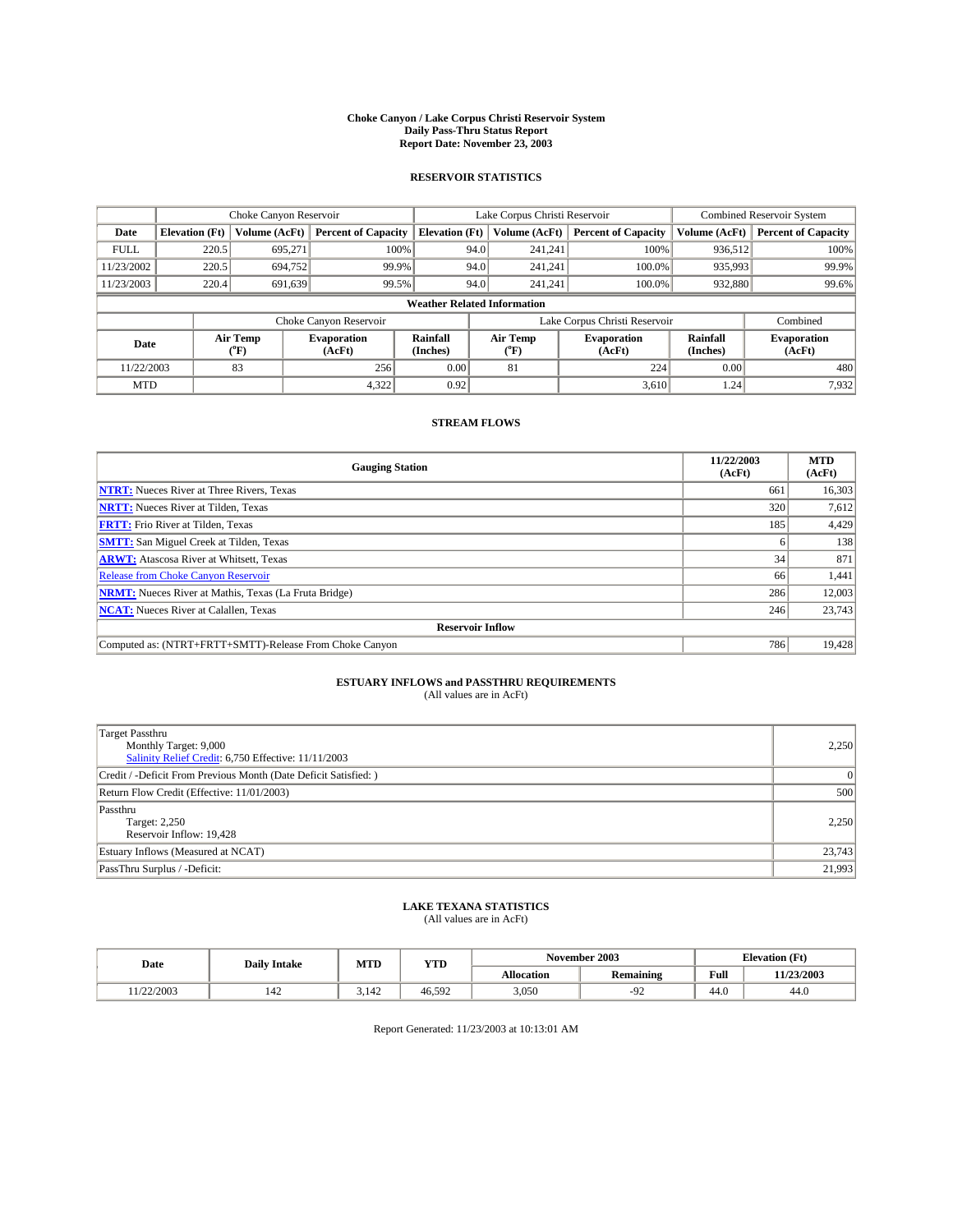#### **Choke Canyon / Lake Corpus Christi Reservoir System Daily Pass-Thru Status Report Report Date: November 24, 2003**

### **RESERVOIR STATISTICS**

|             | Choke Canyon Reservoir             |                             | Lake Corpus Christi Reservoir |                             |                               |                  | Combined Reservoir System    |                      |                              |  |
|-------------|------------------------------------|-----------------------------|-------------------------------|-----------------------------|-------------------------------|------------------|------------------------------|----------------------|------------------------------|--|
| Date        | <b>Elevation</b> (Ft)              | Volume (AcFt)               | <b>Percent of Capacity</b>    | <b>Elevation</b> (Ft)       |                               | Volume (AcFt)    | <b>Percent of Capacity</b>   | Volume (AcFt)        | <b>Percent of Capacity</b>   |  |
| <b>FULL</b> | 220.5                              | 695,271                     | 100%                          |                             | 94.0                          | 241,241          | 100%                         | 936.512              | 100%                         |  |
| 11/24/2002  | 220.4                              | 693,974                     | 99.8%                         |                             | 94.0                          | 241.241          | $100.0\%$                    | 935,215              | 99.9%                        |  |
| 11/24/2003  | 220.3                              | 691,121                     | 99.4%                         |                             | 94.0                          |                  | $100.0\%$<br>241.241         | 932,362              | 99.6%                        |  |
|             | <b>Weather Related Information</b> |                             |                               |                             |                               |                  |                              |                      |                              |  |
|             |                                    |                             | Choke Canyon Reservoir        |                             | Lake Corpus Christi Reservoir |                  |                              |                      | Combined                     |  |
| Date        |                                    | Air Temp<br>${}^{\circ}$ F) | <b>Evaporation</b><br>(AcFt)  | <b>Rainfall</b><br>(Inches) |                               | Air Temp<br>("F) | <b>Evaporation</b><br>(AcFt) | Rainfall<br>(Inches) | <b>Evaporation</b><br>(AcFt) |  |
| 11/23/2003  |                                    | 78                          | 377                           | 0.00                        |                               | 81               | 325                          | 0.00                 | 702                          |  |
| <b>MTD</b>  |                                    |                             | 4.699                         | 0.92                        |                               |                  | 3,935                        | 1.24                 | 8,634                        |  |

### **STREAM FLOWS**

| <b>Gauging Station</b>                                       | 11/23/2003<br>(AcFt) | <b>MTD</b><br>(AcFt) |
|--------------------------------------------------------------|----------------------|----------------------|
| <b>NTRT:</b> Nueces River at Three Rivers, Texas             | 560                  | 16,863               |
| <b>NRTT:</b> Nueces River at Tilden, Texas                   | 288                  | 7.900                |
| <b>FRTT:</b> Frio River at Tilden, Texas                     | 181                  | 4,609                |
| <b>SMTT:</b> San Miguel Creek at Tilden, Texas               |                      | 144                  |
| <b>ARWT:</b> Atascosa River at Whitsett, Texas               | 34                   | 905                  |
| <b>Release from Choke Canyon Reservoir</b>                   | 66                   | 1,507                |
| <b>NRMT:</b> Nueces River at Mathis, Texas (La Fruta Bridge) | 510                  | 12,513               |
| <b>NCAT:</b> Nueces River at Calallen, Texas                 | 246                  | 23,989               |
| <b>Reservoir Inflow</b>                                      |                      |                      |
| Computed as: (NTRT+FRTT+SMTT)-Release From Choke Canyon      | 682                  | 20.109               |

# **ESTUARY INFLOWS and PASSTHRU REQUIREMENTS**<br>(All values are in AcFt)

| Target Passthru<br>Monthly Target: 9,000<br>Salinity Relief Credit: 6,750 Effective: 11/11/2003 | 2,250    |
|-------------------------------------------------------------------------------------------------|----------|
| Credit / -Deficit From Previous Month (Date Deficit Satisfied: )                                | $\Omega$ |
| Return Flow Credit (Effective: 11/01/2003)                                                      | 500      |
| Passthru<br>Target: 2,250<br>Reservoir Inflow: 20,109                                           | 2,250    |
| Estuary Inflows (Measured at NCAT)                                                              | 23,989   |
| PassThru Surplus / -Deficit:                                                                    | 22,239   |

# **LAKE TEXANA STATISTICS** (All values are in AcFt)

| Date      | <b>Daily Intake</b> | MTD   | <b>YTD</b> |                   | November 2003    | <b>Elevation</b> (Ft) |            |
|-----------|---------------------|-------|------------|-------------------|------------------|-----------------------|------------|
|           |                     |       |            | <b>Allocation</b> | <b>Remaining</b> | Full                  | 11/24/2003 |
| 1/23/2003 | 143                 | 3.285 | 46,735     | 3,050             | 225<br>ں رے۔     | $\sim$<br>44.0        | 44.0       |

Report Generated: 11/24/2003 at 8:18:25 AM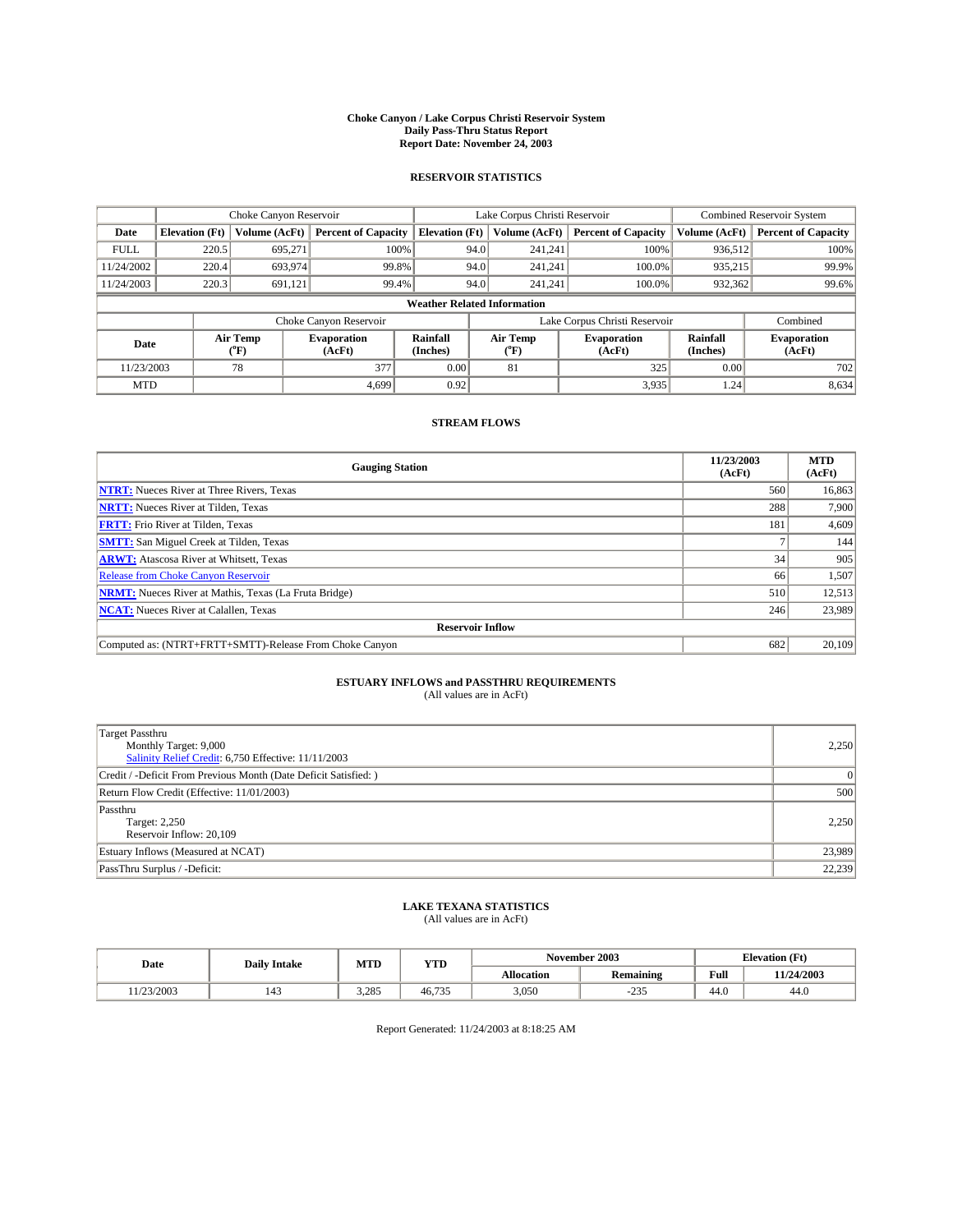#### **Choke Canyon / Lake Corpus Christi Reservoir System Daily Pass-Thru Status Report Report Date: November 25, 2003**

### **RESERVOIR STATISTICS**

|             | Choke Canyon Reservoir             |                             | Lake Corpus Christi Reservoir |                             |                               |                  | <b>Combined Reservoir System</b> |                      |                              |
|-------------|------------------------------------|-----------------------------|-------------------------------|-----------------------------|-------------------------------|------------------|----------------------------------|----------------------|------------------------------|
| Date        | <b>Elevation</b> (Ft)              | Volume (AcFt)               | <b>Percent of Capacity</b>    | <b>Elevation</b> (Ft)       |                               | Volume (AcFt)    | <b>Percent of Capacity</b>       | Volume (AcFt)        | <b>Percent of Capacity</b>   |
| <b>FULL</b> | 220.5                              | 695,271                     |                               | 100%                        | 94.0                          | 241,241          | 100%                             | 936,512              | 100%                         |
| 11/25/2002  | 220.5                              | 694,493                     | 99.9%                         |                             | 94.0                          | 241.241          | $100.0\%$                        | 935,734              | 99.9%                        |
| 11/25/2003  | 220.3                              | 690,602                     | 99.3%                         |                             | 94.0                          |                  | $100.0\%$<br>241,241             | 931,843              | 99.5%                        |
|             | <b>Weather Related Information</b> |                             |                               |                             |                               |                  |                                  |                      |                              |
|             |                                    |                             | Choke Canyon Reservoir        |                             | Lake Corpus Christi Reservoir |                  |                                  |                      | Combined                     |
| Date        |                                    | Air Temp<br>${}^{\circ}$ F) | <b>Evaporation</b><br>(AcFt)  | <b>Rainfall</b><br>(Inches) |                               | Air Temp<br>("F) | <b>Evaporation</b><br>(AcFt)     | Rainfall<br>(Inches) | <b>Evaporation</b><br>(AcFt) |
| 11/24/2003  |                                    | 56                          | 166                           | 0.00                        |                               | 55               | 236                              | 0.00                 | 402                          |
| <b>MTD</b>  |                                    |                             | 4,865                         | 0.92                        |                               |                  | 4,171                            | 1.24                 | 9,036                        |

### **STREAM FLOWS**

| <b>Gauging Station</b>                                       | 11/24/2003<br>(AcFt) | <b>MTD</b><br>(AcFt) |
|--------------------------------------------------------------|----------------------|----------------------|
| <b>NTRT:</b> Nueces River at Three Rivers, Texas             | 502                  | 17,365               |
| <b>NRTT:</b> Nueces River at Tilden, Texas                   | 274                  | 8,174                |
| <b>FRTT:</b> Frio River at Tilden, Texas                     | 175                  | 4,784                |
| <b>SMTT:</b> San Miguel Creek at Tilden, Texas               |                      | 151                  |
| <b>ARWT:</b> Atascosa River at Whitsett, Texas               | 30 <sup>1</sup>      | 935                  |
| <b>Release from Choke Canyon Reservoir</b>                   | 66                   | 1,572                |
| <b>NRMT:</b> Nueces River at Mathis, Texas (La Fruta Bridge) | 330                  | 12,843               |
| <b>NCAT:</b> Nueces River at Calallen, Texas                 | 379                  | 24,368               |
| <b>Reservoir Inflow</b>                                      |                      |                      |
| Computed as: (NTRT+FRTT+SMTT)-Release From Choke Canyon      | 618                  | 20,728               |

# **ESTUARY INFLOWS and PASSTHRU REQUIREMENTS**<br>(All values are in AcFt)

| Target Passthru<br>Monthly Target: 9,000<br>Salinity Relief Credit: 6,750 Effective: 11/11/2003 | 2,250    |
|-------------------------------------------------------------------------------------------------|----------|
| Credit / -Deficit From Previous Month (Date Deficit Satisfied: )                                | $\Omega$ |
| Return Flow Credit (Effective: 11/01/2003)                                                      | 500      |
| Passthru<br>Target: 2,250<br>Reservoir Inflow: 20,728                                           | 2,250    |
| Estuary Inflows (Measured at NCAT)                                                              | 24,368   |
| PassThru Surplus / -Deficit:                                                                    | 22,618   |

# **LAKE TEXANA STATISTICS** (All values are in AcFt)

| Date      | <b>Daily Intake</b> | MTD          | <b>YTD</b> |                   | November 2003        | <b>Elevation</b> (Ft) |            |
|-----------|---------------------|--------------|------------|-------------------|----------------------|-----------------------|------------|
|           |                     |              |            | <b>Allocation</b> | <b>Remaining</b>     | Full                  | 11/25/2003 |
| 1/24/2003 | 142                 | 427<br>3.42. | 46,877     | 3,050             | $\sim$ $\sim$ $\sim$ | $\sim$<br>44.V        | 44.0       |

Report Generated: 11/25/2003 at 8:55:57 AM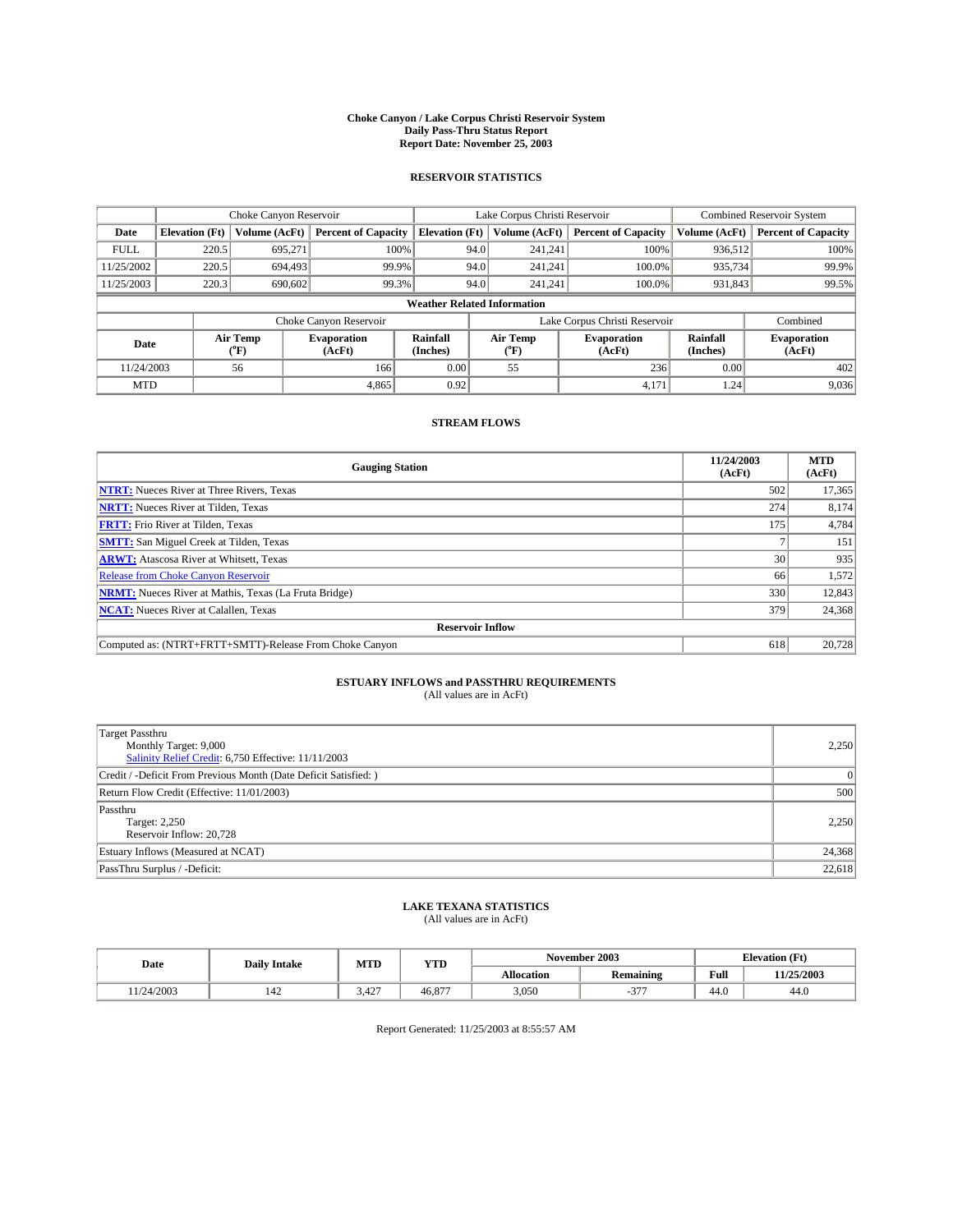#### **Choke Canyon / Lake Corpus Christi Reservoir System Daily Pass-Thru Status Report Report Date: November 26, 2003**

### **RESERVOIR STATISTICS**

|                                     |                                    |               | Lake Corpus Christi Reservoir |                             |                               |                  | <b>Combined Reservoir System</b> |                      |                              |
|-------------------------------------|------------------------------------|---------------|-------------------------------|-----------------------------|-------------------------------|------------------|----------------------------------|----------------------|------------------------------|
| Date                                | <b>Elevation</b> (Ft)              | Volume (AcFt) | <b>Percent of Capacity</b>    | <b>Elevation</b> (Ft)       |                               | Volume (AcFt)    | <b>Percent of Capacity</b>       | Volume (AcFt)        | <b>Percent of Capacity</b>   |
| <b>FULL</b>                         | 220.5                              | 695,271       |                               | 100%                        | 94.0                          | 241,241          | 100%                             | 936,512              | 100%                         |
| 11/26/2002                          | 220.4                              | 693,455       |                               | 99.7%                       | 94.0                          | 241.241          | $100.0\%$                        | 934,696              | 99.8%                        |
| 11/26/2003                          | 220.3                              | 690,342       |                               | 99.3%                       | 94.0                          |                  | $100.0\%$<br>241,241             | 931,583              | 99.5%                        |
|                                     | <b>Weather Related Information</b> |               |                               |                             |                               |                  |                                  |                      |                              |
|                                     |                                    |               | Choke Canyon Reservoir        |                             | Lake Corpus Christi Reservoir |                  |                                  |                      | Combined                     |
| Air Temp<br>Date<br>${}^{\circ}$ F) |                                    |               | <b>Evaporation</b><br>(AcFt)  | <b>Rainfall</b><br>(Inches) |                               | Air Temp<br>("F) | <b>Evaporation</b><br>(AcFt)     | Rainfall<br>(Inches) | <b>Evaporation</b><br>(AcFt) |
| 11/25/2003                          |                                    | 70            | 105                           | 0.00                        |                               | 71               | 79                               | 0.00                 | 184                          |
| <b>MTD</b>                          |                                    |               | 4,970                         | 0.92                        |                               |                  | 4,250                            | 1.24                 | 9,220                        |

### **STREAM FLOWS**

| <b>Gauging Station</b>                                       | 11/25/2003<br>(AcFt) | <b>MTD</b><br>(AcFt) |
|--------------------------------------------------------------|----------------------|----------------------|
| <b>NTRT:</b> Nueces River at Three Rivers, Texas             | 484                  | 17,849               |
| <b>NRTT:</b> Nueces River at Tilden, Texas                   | 264                  | 8,438                |
| <b>FRTT:</b> Frio River at Tilden, Texas                     | 175                  | 4,959                |
| <b>SMTT:</b> San Miguel Creek at Tilden, Texas               |                      | 158                  |
| <b>ARWT:</b> Atascosa River at Whitsett, Texas               | 22                   | 957                  |
| <b>Release from Choke Canyon Reservoir</b>                   | 66                   | 1,638                |
| <b>NRMT:</b> Nueces River at Mathis, Texas (La Fruta Bridge) | 282                  | 13,125               |
| <b>NCAT:</b> Nueces River at Calallen, Texas                 | 310                  | 24,678               |
| <b>Reservoir Inflow</b>                                      |                      |                      |
| Computed as: (NTRT+FRTT+SMTT)-Release From Choke Canyon      | 600                  | 21,328               |

# **ESTUARY INFLOWS and PASSTHRU REQUIREMENTS**<br>(All values are in AcFt)

| Target Passthru<br>Monthly Target: 9,000<br>Salinity Relief Credit: 6,750 Effective: 11/11/2003 | 2,250    |
|-------------------------------------------------------------------------------------------------|----------|
| Credit / -Deficit From Previous Month (Date Deficit Satisfied: )                                | $\Omega$ |
| Return Flow Credit (Effective: 11/01/2003)                                                      | 500      |
| Passthru<br>Target: 2,250<br>Reservoir Inflow: 21,328                                           | 2,250    |
| Estuary Inflows (Measured at NCAT)                                                              | 24,678   |
| PassThru Surplus / -Deficit:                                                                    | 22,928   |

# **LAKE TEXANA STATISTICS** (All values are in AcFt)

| Date      | <b>Daily Intake</b> | MTD   | YTD    |                   | November 2003    | <b>Elevation</b> (Ft) |            |
|-----------|---------------------|-------|--------|-------------------|------------------|-----------------------|------------|
|           |                     |       |        | <b>Allocation</b> | <b>Remaining</b> | Full                  | 11/26/2003 |
| 1/25/2003 | 142                 | 3.569 | 47.019 | 3,050             | -519             | $\sim$<br>44.U        | 43.9       |

Report Generated: 11/26/2003 at 8:41:21 AM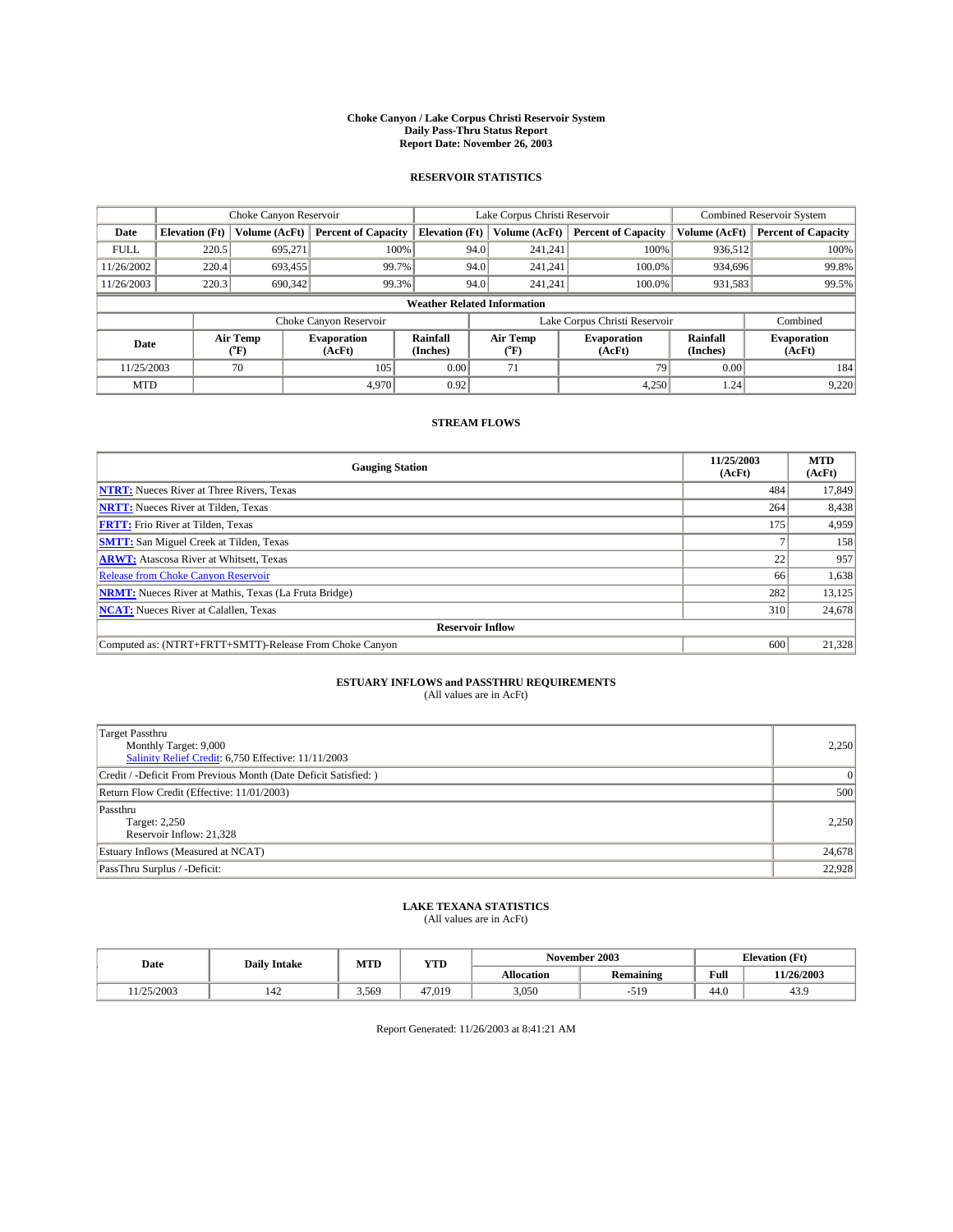#### **Choke Canyon / Lake Corpus Christi Reservoir System Daily Pass-Thru Status Report Report Date: November 27, 2003**

### **RESERVOIR STATISTICS**

|             | Choke Canyon Reservoir             |                  | Lake Corpus Christi Reservoir |                       |                               |                  | <b>Combined Reservoir System</b> |                      |                              |         |       |
|-------------|------------------------------------|------------------|-------------------------------|-----------------------|-------------------------------|------------------|----------------------------------|----------------------|------------------------------|---------|-------|
| Date        | <b>Elevation</b> (Ft)              | Volume (AcFt)    | <b>Percent of Capacity</b>    | <b>Elevation</b> (Ft) |                               | Volume (AcFt)    | <b>Percent of Capacity</b>       | Volume (AcFt)        | <b>Percent of Capacity</b>   |         |       |
| <b>FULL</b> | 220.5                              | 695.271          | 100%                          |                       | 94.0                          | 241,241          | 100%                             | 936.512              | 100%                         |         |       |
| 11/27/2002  | 220.4                              | 692.677          | 99.6%                         |                       | 94.0                          | 241.241          | 100.0%                           | 933.918              | 99.7%                        |         |       |
| 11/27/2003  | 220.3                              | 691,121          | 99.4%                         |                       |                               | 94.0             |                                  | 241.241              | 100.0%                       | 932,362 | 99.6% |
|             | <b>Weather Related Information</b> |                  |                               |                       |                               |                  |                                  |                      |                              |         |       |
|             |                                    |                  | Choke Canyon Reservoir        |                       | Lake Corpus Christi Reservoir |                  |                                  |                      | Combined                     |         |       |
| Date        |                                    | Air Temp<br>(°F) | <b>Evaporation</b><br>(AcFt)  | Rainfall<br>(Inches)  |                               | Air Temp<br>("F) | <b>Evaporation</b><br>(AcFt)     | Rainfall<br>(Inches) | <b>Evaporation</b><br>(AcFt) |         |       |
| 11/26/2003  |                                    | 75               | 45                            | 0.00                  |                               | 81               | 79                               | 0.00                 | 124                          |         |       |
| <b>MTD</b>  |                                    |                  | 5,015                         | 0.92                  |                               |                  | 4,329                            | 1.24                 | 9,344                        |         |       |

### **STREAM FLOWS**

| <b>Gauging Station</b>                                       | 11/26/2003<br>(AcFt) | <b>MTD</b><br>(AcFt) |
|--------------------------------------------------------------|----------------------|----------------------|
| <b>NTRT:</b> Nueces River at Three Rivers, Texas             | 466                  | 18,316               |
| <b>NRTT:</b> Nueces River at Tilden, Texas                   | 254                  | 8,692                |
| <b>FRTT:</b> Frio River at Tilden, Texas                     | 173                  | 5,131                |
| <b>SMTT:</b> San Miguel Creek at Tilden, Texas               |                      | 165                  |
| <b>ARWT:</b> Atascosa River at Whitsett, Texas               | 24 <sub>1</sub>      | 981                  |
| <b>Release from Choke Canyon Reservoir</b>                   | 66                   | 1,703                |
| <b>NRMT:</b> Nueces River at Mathis, Texas (La Fruta Bridge) | 282                  | 13,407               |
| <b>NCAT:</b> Nueces River at Calallen, Texas                 | 216                  | 24,894               |
| <b>Reservoir Inflow</b>                                      |                      |                      |
| Computed as: (NTRT+FRTT+SMTT)-Release From Choke Canyon      | 580                  | 21,908               |

# **ESTUARY INFLOWS and PASSTHRU REQUIREMENTS**<br>(All values are in AcFt)

| Target Passthru<br>Monthly Target: 9,000<br>Salinity Relief Credit: 6,750 Effective: 11/11/2003 | 2,250    |
|-------------------------------------------------------------------------------------------------|----------|
| Credit / -Deficit From Previous Month (Date Deficit Satisfied: )                                | $\Omega$ |
| Return Flow Credit (Effective: 11/01/2003)                                                      | 500      |
| Passthru<br>Target: 2,250<br>Reservoir Inflow: 21,908                                           | 2,250    |
| Estuary Inflows (Measured at NCAT)                                                              | 24,894   |
| PassThru Surplus / -Deficit:                                                                    | 23,144   |

# **LAKE TEXANA STATISTICS** (All values are in AcFt)

| Date      | <b>Daily Intake</b> | MTD  | <b>YTD</b> |                   | November 2003    | <b>Elevation</b> (Ft) |            |
|-----------|---------------------|------|------------|-------------------|------------------|-----------------------|------------|
|           |                     |      |            | <b>Allocation</b> | <b>Remaining</b> | Full                  | 11/27/2003 |
| 1/26/2003 | 142                 | .714 | 47.164     | 3,050             | -664             | $\sim$<br>44.V        | 43.9       |

Report Generated: 11/27/2003 at 8:32:40 AM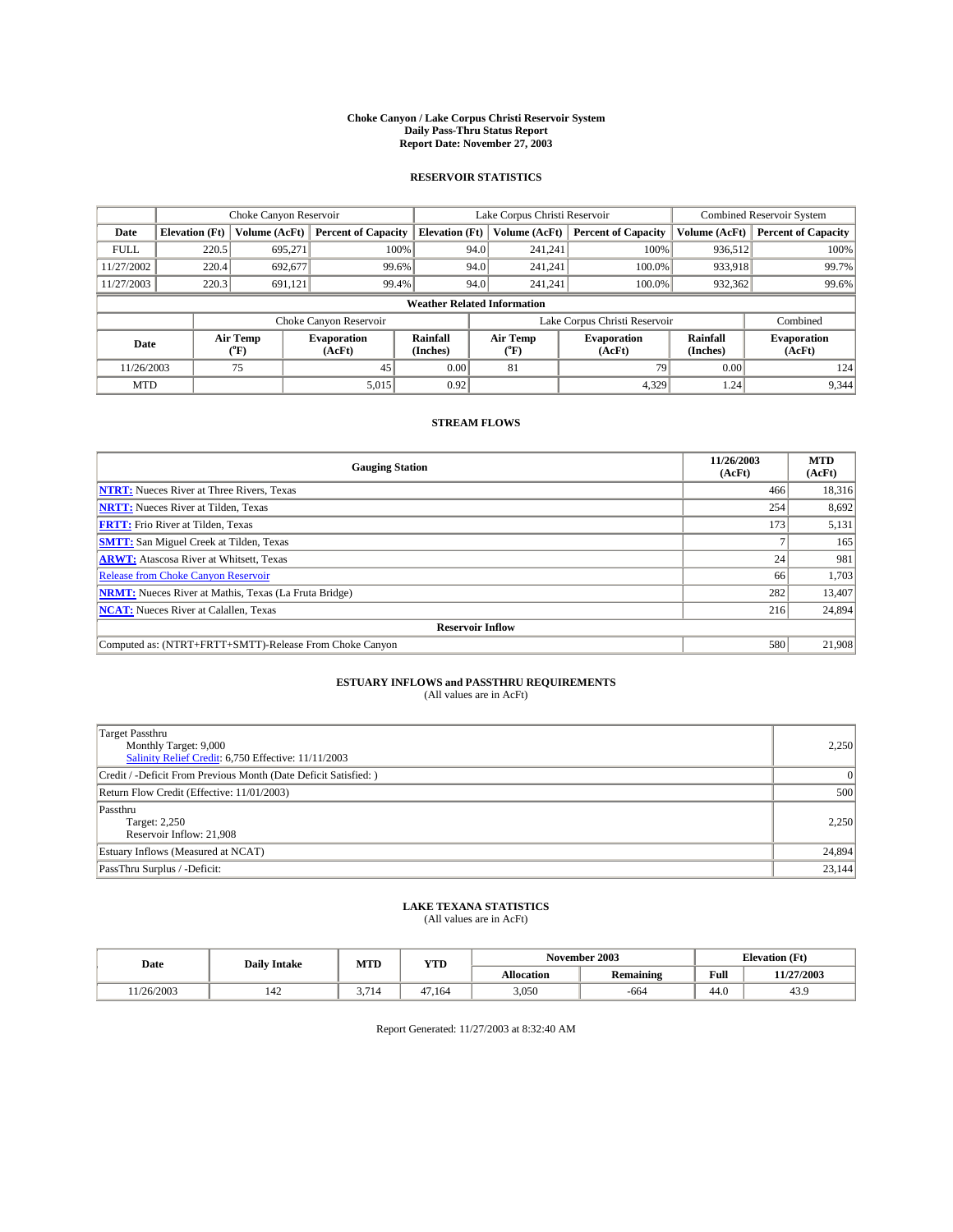#### **Choke Canyon / Lake Corpus Christi Reservoir System Daily Pass-Thru Status Report Report Date: November 28, 2003**

### **RESERVOIR STATISTICS**

|             | Choke Canyon Reservoir             |                             | Lake Corpus Christi Reservoir |                             |                               |                  | <b>Combined Reservoir System</b> |                             |                              |         |       |
|-------------|------------------------------------|-----------------------------|-------------------------------|-----------------------------|-------------------------------|------------------|----------------------------------|-----------------------------|------------------------------|---------|-------|
| Date        | <b>Elevation</b> (Ft)              | Volume (AcFt)               | <b>Percent of Capacity</b>    | <b>Elevation</b> (Ft)       |                               | Volume (AcFt)    | <b>Percent of Capacity</b>       | Volume (AcFt)               | <b>Percent of Capacity</b>   |         |       |
| <b>FULL</b> | 220.5                              | 695,271                     |                               | 100%                        | 94.0                          | 241,241          | 100%                             | 936.512                     | 100%                         |         |       |
| 11/28/2002  | 220.4                              | 692.158                     | 99.6%                         |                             | 94.0                          | 241.241          | $100.0\%$                        | 933,399                     | 99.7%                        |         |       |
| 11/28/2003  | 220.3                              | 689,569                     | 99.2%                         |                             |                               |                  | 94.0                             |                             | $100.0\%$<br>241.241         | 930,810 | 99.4% |
|             | <b>Weather Related Information</b> |                             |                               |                             |                               |                  |                                  |                             |                              |         |       |
|             |                                    |                             | Choke Canyon Reservoir        |                             | Lake Corpus Christi Reservoir |                  |                                  |                             | Combined                     |         |       |
| Date        |                                    | Air Temp<br>${}^{\circ}$ F) | <b>Evaporation</b><br>(AcFt)  | <b>Rainfall</b><br>(Inches) |                               | Air Temp<br>("F) | <b>Evaporation</b><br>(AcFt)     | <b>Rainfall</b><br>(Inches) | <b>Evaporation</b><br>(AcFt) |         |       |
| 11/27/2003  |                                    | 79                          | 452                           | 0.00                        |                               | 78               | 404                              | 0.00                        | 856                          |         |       |
| <b>MTD</b>  |                                    |                             | 5,467                         | 0.92                        |                               |                  | 4,733                            | 1.24                        | 10,200                       |         |       |

### **STREAM FLOWS**

| <b>Gauging Station</b>                                       | 11/27/2003<br>(AcFt) | <b>MTD</b><br>(AcFt) |
|--------------------------------------------------------------|----------------------|----------------------|
| <b>NTRT:</b> Nueces River at Three Rivers, Texas             | 445                  | 18,760               |
| <b>NRTT:</b> Nueces River at Tilden, Texas                   | 246                  | 8,938                |
| <b>FRTT:</b> Frio River at Tilden, Texas                     | 171                  | 5,302                |
| <b>SMTT:</b> San Miguel Creek at Tilden, Texas               |                      | 171                  |
| <b>ARWT:</b> Atascosa River at Whitsett, Texas               | 24                   | 1,004                |
| <b>Release from Choke Canyon Reservoir</b>                   | 66                   | 1,769                |
| <b>NRMT:</b> Nueces River at Mathis, Texas (La Fruta Bridge) | 601                  | 14,008               |
| <b>NCAT:</b> Nueces River at Calallen, Texas                 | 204                  | 25,098               |
| <b>Reservoir Inflow</b>                                      |                      |                      |
| Computed as: (NTRT+FRTT+SMTT)-Release From Choke Canyon      | 557                  | 22,465               |

# **ESTUARY INFLOWS and PASSTHRU REQUIREMENTS**<br>(All values are in AcFt)

| Target Passthru<br>Monthly Target: 9,000<br>Salinity Relief Credit: 6,750 Effective: 11/11/2003 | 2,250    |
|-------------------------------------------------------------------------------------------------|----------|
| Credit / -Deficit From Previous Month (Date Deficit Satisfied: )                                | $\Omega$ |
| Return Flow Credit (Effective: 11/01/2003)                                                      | 500      |
| Passthru<br>Target: 2,250<br>Reservoir Inflow: 22,465                                           | 2,250    |
| Estuary Inflows (Measured at NCAT)                                                              | 25,098   |
| PassThru Surplus / -Deficit:                                                                    | 23,348   |

# **LAKE TEXANA STATISTICS** (All values are in AcFt)

| Date                | <b>Daily Intake</b>             | MTD   | <b>YTD</b> |                   | November 2003    | <b>Elevation</b> (Ft) |            |
|---------------------|---------------------------------|-------|------------|-------------------|------------------|-----------------------|------------|
|                     |                                 |       |            | <b>Allocation</b> | <b>Remaining</b> | Full                  | 11/28/2003 |
| 1/27/2003<br>. 1/47 | $\overline{\phantom{a}}$<br>142 | 3.856 | 47.306     | 3,050             | $-806$           | $\sim$<br>44.U        | 43.9       |

Report Generated: 11/28/2003 at 8:34:15 AM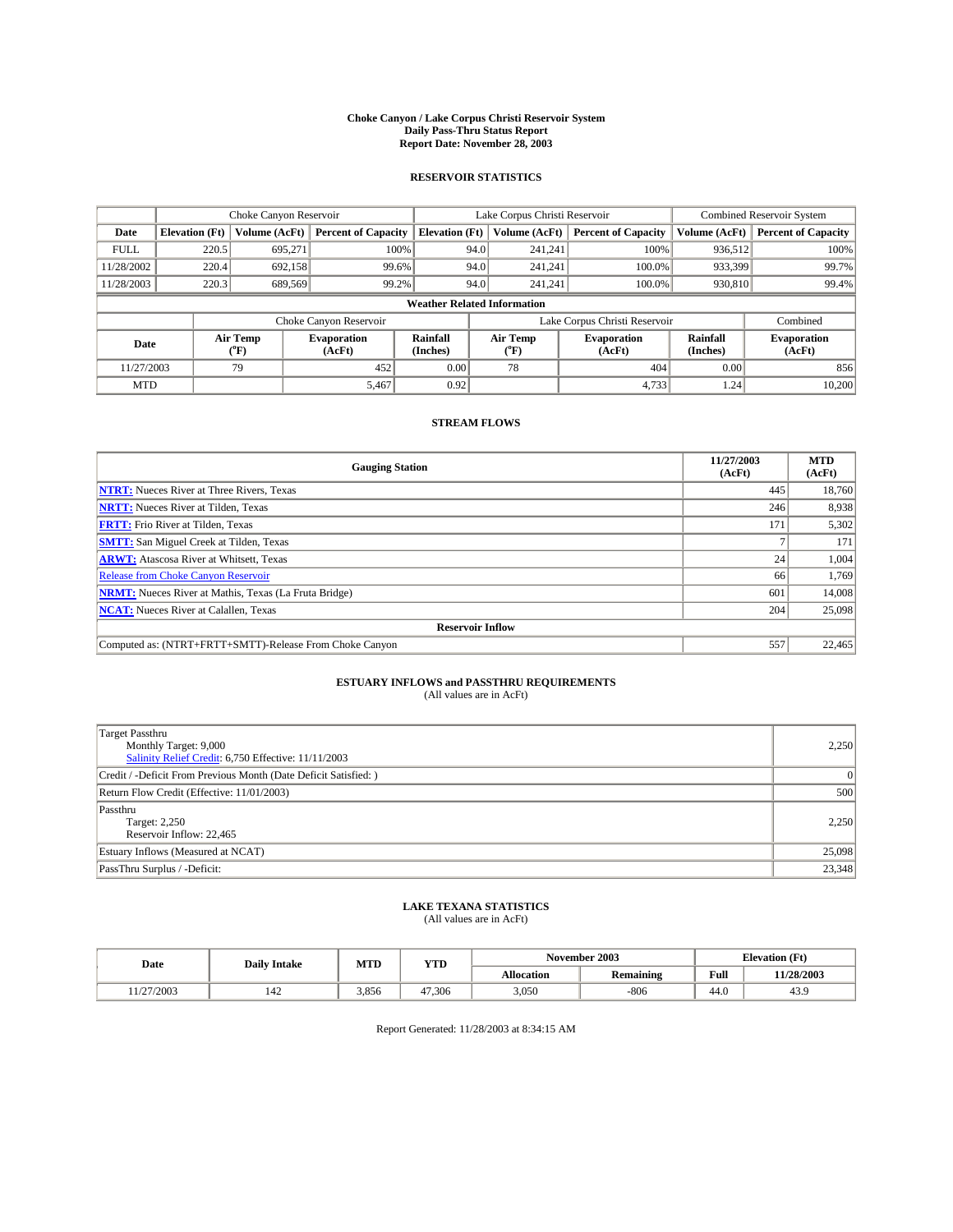#### **Choke Canyon / Lake Corpus Christi Reservoir System Daily Pass-Thru Status Report Report Date: November 29, 2003**

### **RESERVOIR STATISTICS**

|             | Choke Canyon Reservoir             |                             |                              |                             | Lake Corpus Christi Reservoir |                  |                              |                      | <b>Combined Reservoir System</b> |  |  |
|-------------|------------------------------------|-----------------------------|------------------------------|-----------------------------|-------------------------------|------------------|------------------------------|----------------------|----------------------------------|--|--|
| Date        | <b>Elevation</b> (Ft)              | Volume (AcFt)               | <b>Percent of Capacity</b>   | <b>Elevation</b> (Ft)       |                               | Volume (AcFt)    | <b>Percent of Capacity</b>   | Volume (AcFt)        | <b>Percent of Capacity</b>       |  |  |
| <b>FULL</b> | 220.5                              | 695,271                     | 100%                         |                             | 94.0                          | 241,241          | 100%                         | 936,512              | 100%                             |  |  |
| 11/29/2002  | 220.4                              | 692.158                     | 99.6%                        |                             | 94.0                          | 241.241          | $100.0\%$                    | 933,399              | 99.7%                            |  |  |
| 11/29/2003  | 220.2                              | 688,797                     | 99.1%                        |                             | 94.0                          |                  | $100.0\%$<br>241,241         | 930,038              | 99.3%                            |  |  |
|             | <b>Weather Related Information</b> |                             |                              |                             |                               |                  |                              |                      |                                  |  |  |
|             |                                    |                             | Choke Canyon Reservoir       |                             | Lake Corpus Christi Reservoir |                  |                              |                      | Combined                         |  |  |
| Date        |                                    | Air Temp<br>${}^{\circ}$ F) | <b>Evaporation</b><br>(AcFt) | <b>Rainfall</b><br>(Inches) |                               | Air Temp<br>("F) | <b>Evaporation</b><br>(AcFt) | Rainfall<br>(Inches) | <b>Evaporation</b><br>(AcFt)     |  |  |
| 11/28/2003  |                                    | 64                          | 211                          | 0.00                        |                               | 61               | 179                          | 0.00                 | 390                              |  |  |
| <b>MTD</b>  |                                    |                             | 5,678                        | 0.92                        |                               |                  | 4,912                        | 1.24                 | 10,590                           |  |  |

### **STREAM FLOWS**

| <b>Gauging Station</b>                                       | 11/28/2003<br>(AcFt) | <b>MTD</b><br>(AcFt) |
|--------------------------------------------------------------|----------------------|----------------------|
| <b>NTRT:</b> Nueces River at Three Rivers, Texas             | 423                  | 19,183               |
| <b>NRTT:</b> Nueces River at Tilden, Texas                   | 236                  | 9,175                |
| <b>FRTT:</b> Frio River at Tilden, Texas                     | 167                  | 5,469                |
| <b>SMTT:</b> San Miguel Creek at Tilden, Texas               |                      | 178                  |
| <b>ARWT:</b> Atascosa River at Whitsett, Texas               | 24                   | 1,028                |
| <b>Release from Choke Canyon Reservoir</b>                   | 66                   | 1,834                |
| <b>NRMT:</b> Nueces River at Mathis, Texas (La Fruta Bridge) | 607                  | 14,616               |
| <b>NCAT:</b> Nueces River at Calallen, Texas                 | 629                  | 25,728               |
| <b>Reservoir Inflow</b>                                      |                      |                      |
| Computed as: (NTRT+FRTT+SMTT)-Release From Choke Canyon      | 531                  | 22,996               |

## **ESTUARY INFLOWS and PASSTHRU REQUIREMENTS**

(All values are in AcFt)

| <b>Target Passthru</b><br>Monthly Target: 9,000<br>Salinity Relief Credit: 6,750 Effective: 11/11/2003 | 2,250  |
|--------------------------------------------------------------------------------------------------------|--------|
| Credit / -Deficit From Previous Month (Date Deficit Satisfied: )                                       |        |
| Return Flow Credit (Effective: 11/01/2003)                                                             | 500    |
| Passthru<br>Target: 2,250<br>Reservoir Inflow: 22,996                                                  | 2.250  |
| Estuary Inflows (Measured at NCAT)                                                                     | 25,728 |
| PassThru Surplus / -Deficit:                                                                           | 23,978 |

# **LAKE TEXANA STATISTICS** (All values are in AcFt)

| Date     | <b>Daily Intake</b> | MTD   | VTT<br>1 I D |                   | November 2003    | <b>Elevation</b> (Ft) |            |
|----------|---------------------|-------|--------------|-------------------|------------------|-----------------------|------------|
|          |                     |       |              | <b>Allocation</b> | <b>Remaining</b> | Full                  | 11/29/2003 |
| /28/2003 | 142                 | 3.998 | 47.448       | 3,050             | .948             | 44.0                  | 43.9       |

Report Generated: 11/29/2003 at 11:02:09 AM Due To The USGS System Not Updating, The 3:45 A.M. Readings Were Used For These Reports. Thank You. Pete.